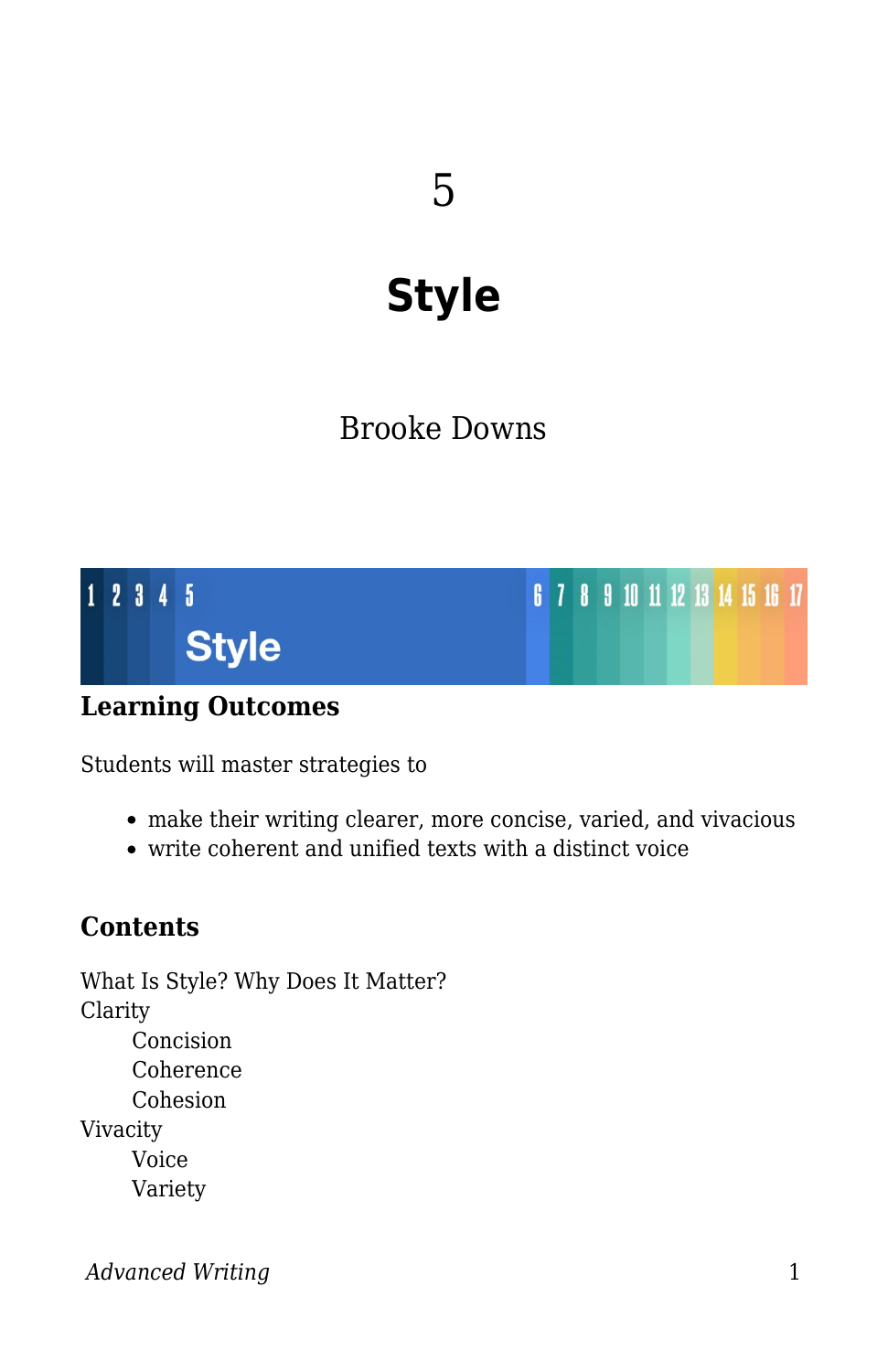Mechanics Help Them Hear You

# **5.1 What Is Style? Why Does It Matter?**

On the first day of class, I ask my students what good writing is. Once a student called out, "Not boring!" I appreciated the bluntness because it's true: good writing is interesting—or to use a less boring word—good writing is *vivacious*.

This chapter will help you improve your writing style. What is style and why should you care about it? Style is the sum of a writer's choices in vocabulary, sentence length, sentence structure, and more. Developing strong style turns a sufficient writer into a superb one. I love teaching style because most of my students are sufficient writers when I meet them. They already know how to find information and craft an argument (substance), they can organize their thoughts (structure), but the wording itself (style) is often thick and clunky. If you think that sounds like you—no worries! Your writing *should* be thick and clunky—in the first draft, anyway. Style is revision. Just as mastering style comes later in our writing education, it comes later in a paper's progress.

Before we talk about how to apply that high-gloss finish to your masterpiece, here's a bonus reason to love style—I bet you chose your major because you're passionate about sharing it. In your classes you've studied how to solve problems like reducing athletic injuries, improving parenting skills, or helping children appreciate the arts. Maybe you've wished these athletes, parents, or children could learn what you have. Unfortunately though, these people aren't likely to read textbooks or academic journal articles because they're . . . not exactly not boring. How can you get these solutions into the hands of the people who need them? The answer is style. A scholar who can transform stacks of dense research into a concoction as clear as oxygen and as gripping as a mystery novel can change the course of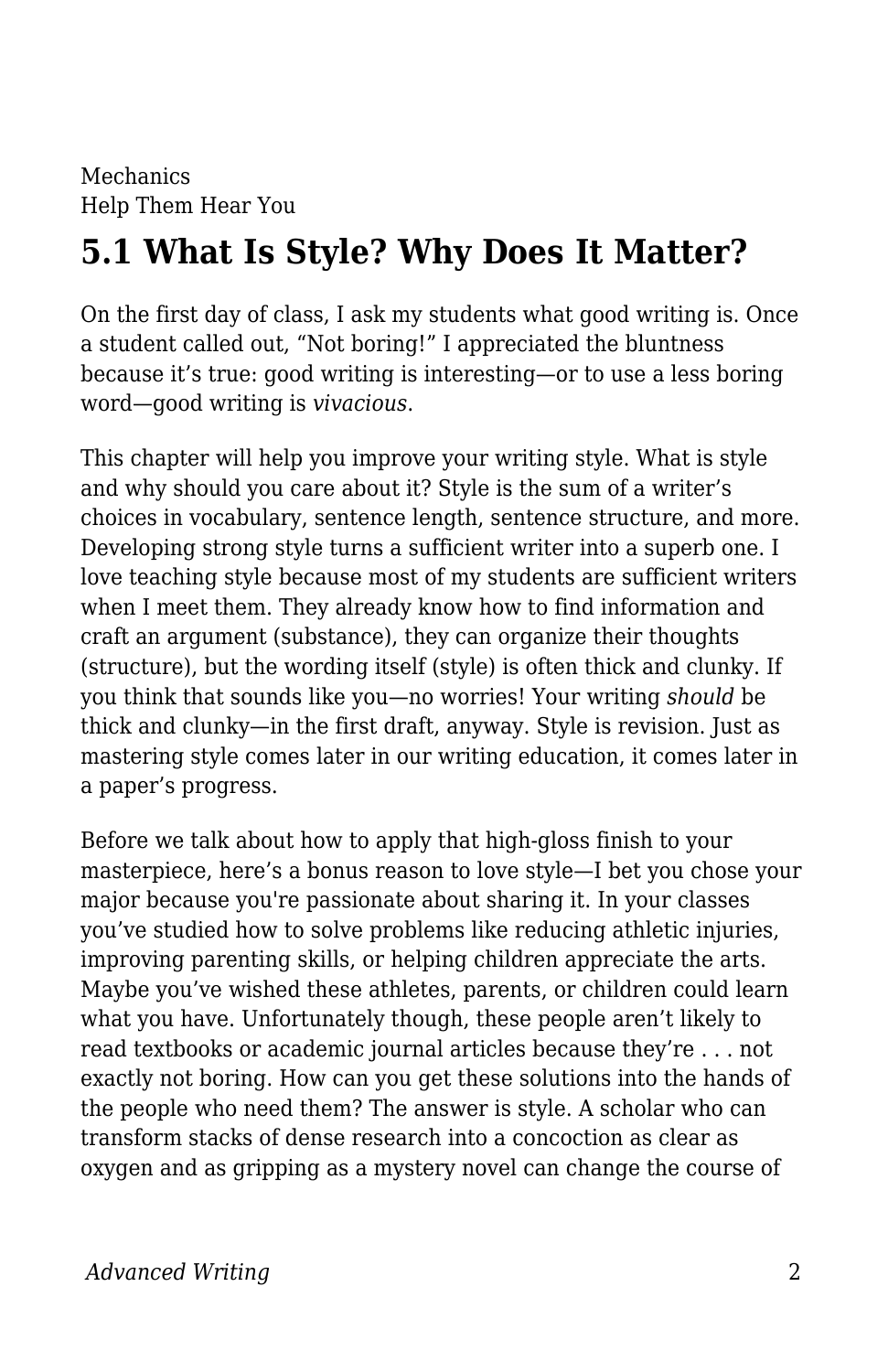history. My proof? We'll meet her at the end of this chapter.

# **5.2 How to Use This Chapter**

This note is more for your instructor than for you, but reading this chapter in one sitting or covering the material in one class period would be a mistake. First, style is a broad concept that concerns everything you are writing this semester. Second, this chapter requires the mastery of skills, not just knowledge. The exercises ask you to rewrite sentences, and sometimes paragraphs, so budget your time accordingly.

This chapter will focus on two principles of style, clarity and vivacity, and several strategies to achieve each. One way to divide the material is to teach clarity early in the semester or during lessons about writing for an academic audience and to teach vivacity later in the semester or during lessons about writing for a general audience.

# **5.3 Clarity**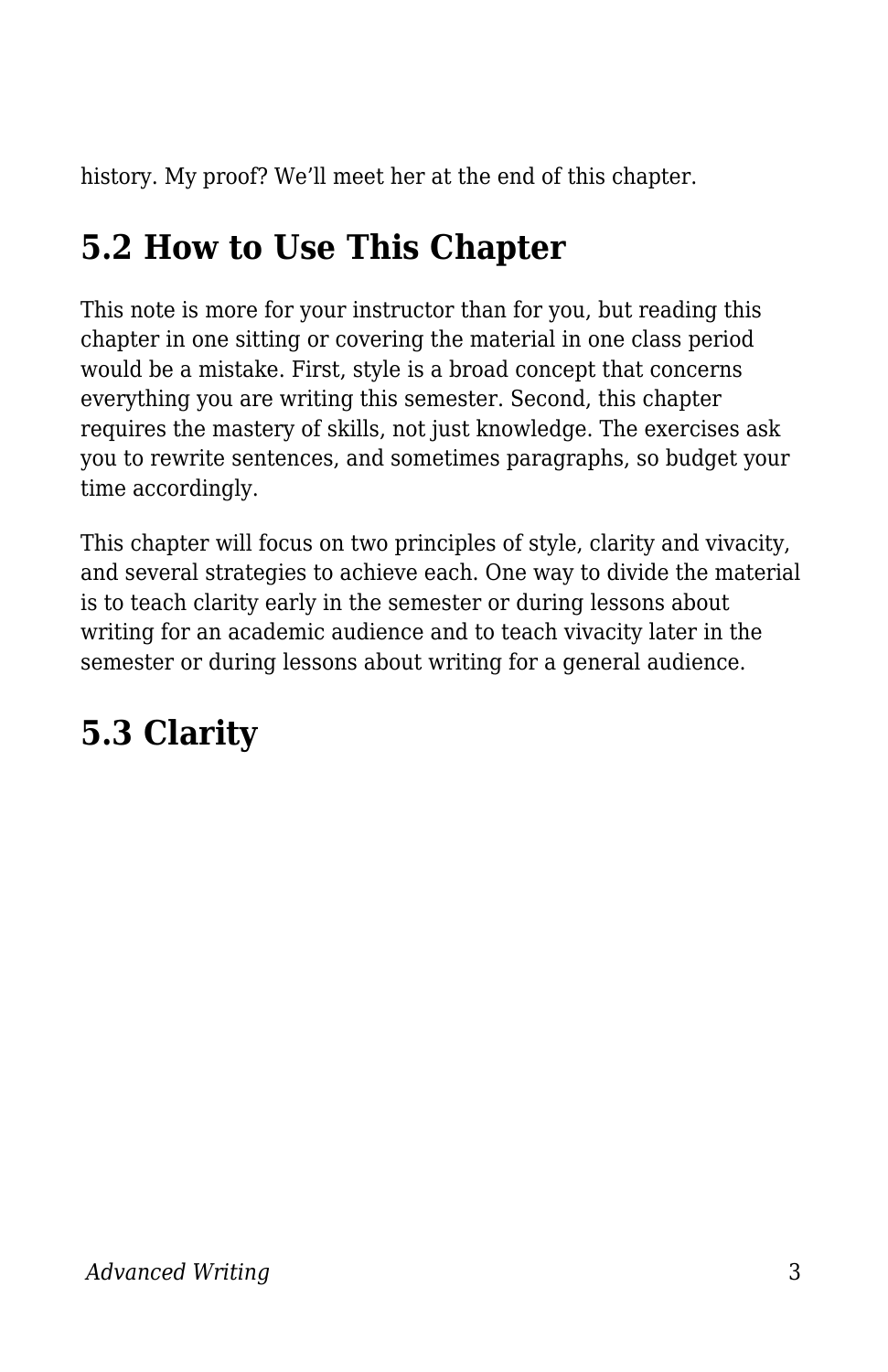

An old hidden picture puzzle--can you find the silhouettes of the rulers of Europe? [\(Public Domain](https://commons.wikimedia.org/wiki/File:Hidden_silhouettes_of_the_rulers_of_Europe_Met_DP886285.jpg))

Lately I've enjoyed hidden picture puzzles. At first I thought they would be child's play—I mean, I've known what a banana looks like for some time now. But many are challenging (at least for a word nerd with no spatial skills). As I played, I realized the three qualities that make a hidden picture puzzle hard to crack (which is good) also make a piece of writing hard to read (which is bad). A hidden picture disrupts clarity for the amusement of the viewer, but as writers, we don't want our meaning to be hidden. We want to give our readers a clear picture.

### **Concision**

So what ingredients create a tough hidden picture, and conversely, what strategies create clear writing? First, the puzzle requires you to find about ten objects, but the picture is a complete junk heap—it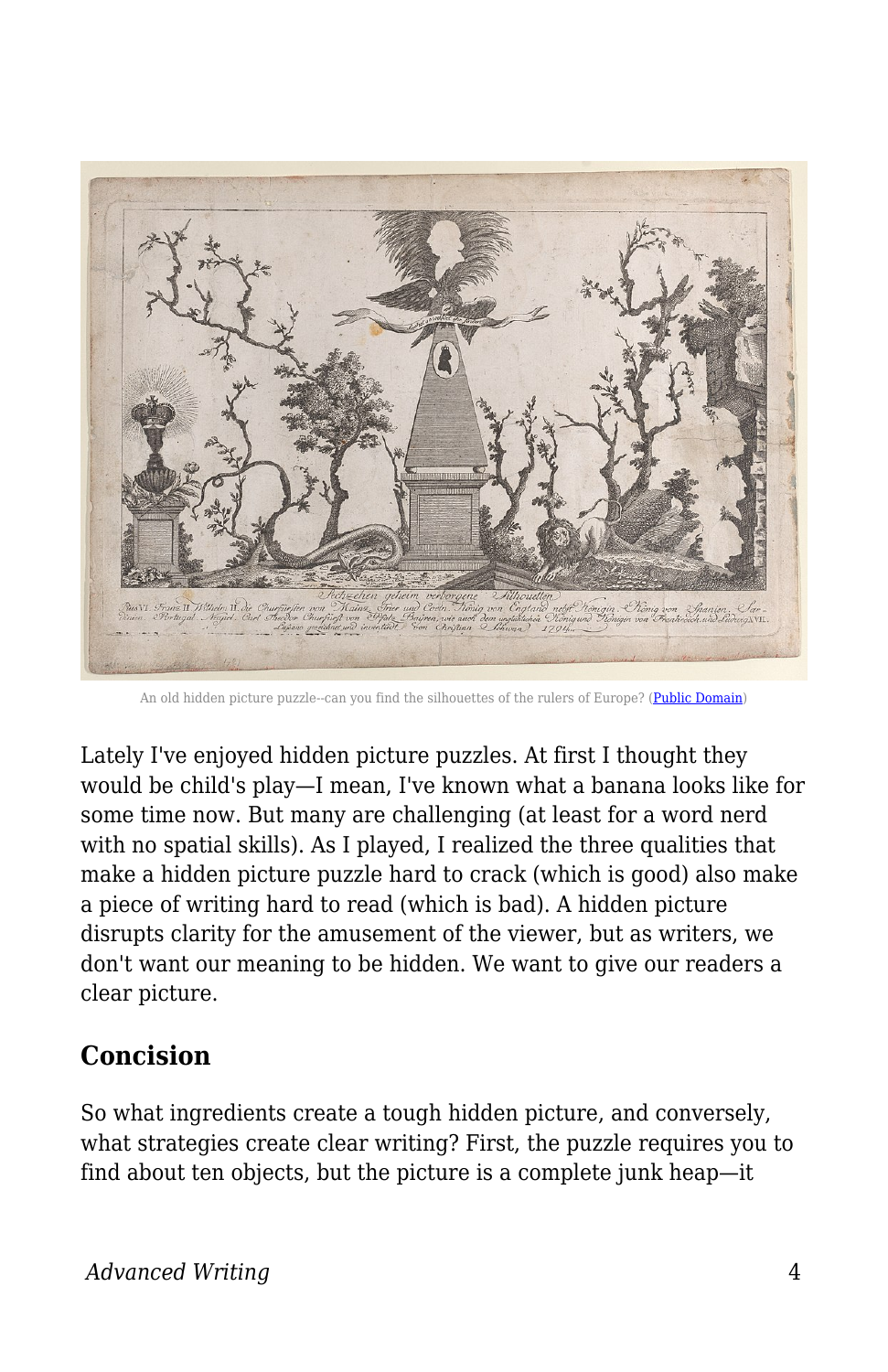might depict fifty objects or more. All the clutter makes it difficult to spot the object you need. This relates to the first component of clarity: concision. Unlike a hidden picture puzzle, we don't want unneeded or wordy material to confuse, distract, or slow down the reader.

### **Coherence**

Second, the picture puts objects where you don't expect them to be. If I'm looking for a shoe, I may instinctively look at the ground first because that's where my shoes usually are. Of course, the picture is not real life and tricks me by dangling the shoe from a chandelier. Can't say I've ever put my shoes there. By contrast, we want ideas to be where readers expect them. We want coherence, meaning logical order. For example, research articles often use the IMRAD format (Introduction, Methods, Results, and Discussion). I suppose scientists could try a "MARDI" format or describe their studies in rap lyrics, but those genres wouldn't best help us understand their findings. Furthermore, publishers and readers would wonder why the writers don't seem to grasp the expectations of a research article (Are they not intelligent?) and question their credibility. So save any poetic chaos for creative writing class and keep your academic papers shipshape.

# **Cohesion**

Third, hidden picture puzzles blend and camouflage an object, so even if you see it, you don't recognize it. For example, a blonde's ponytail can look a lot like a banana. We don't want our ideas to have the blurry haze of a hidden picture. Cohesion is all about forging links: you want to glance backward and forward, showing how your second idea connects to your first idea and how the second will connect to the third. Sometimes we're so happy to be done writing the meat of a paragraph we neglect to cap it with a transition. But it's our job, not the reader's, to put the pieces of our paper together. Make sure your writing comes "no assembly required."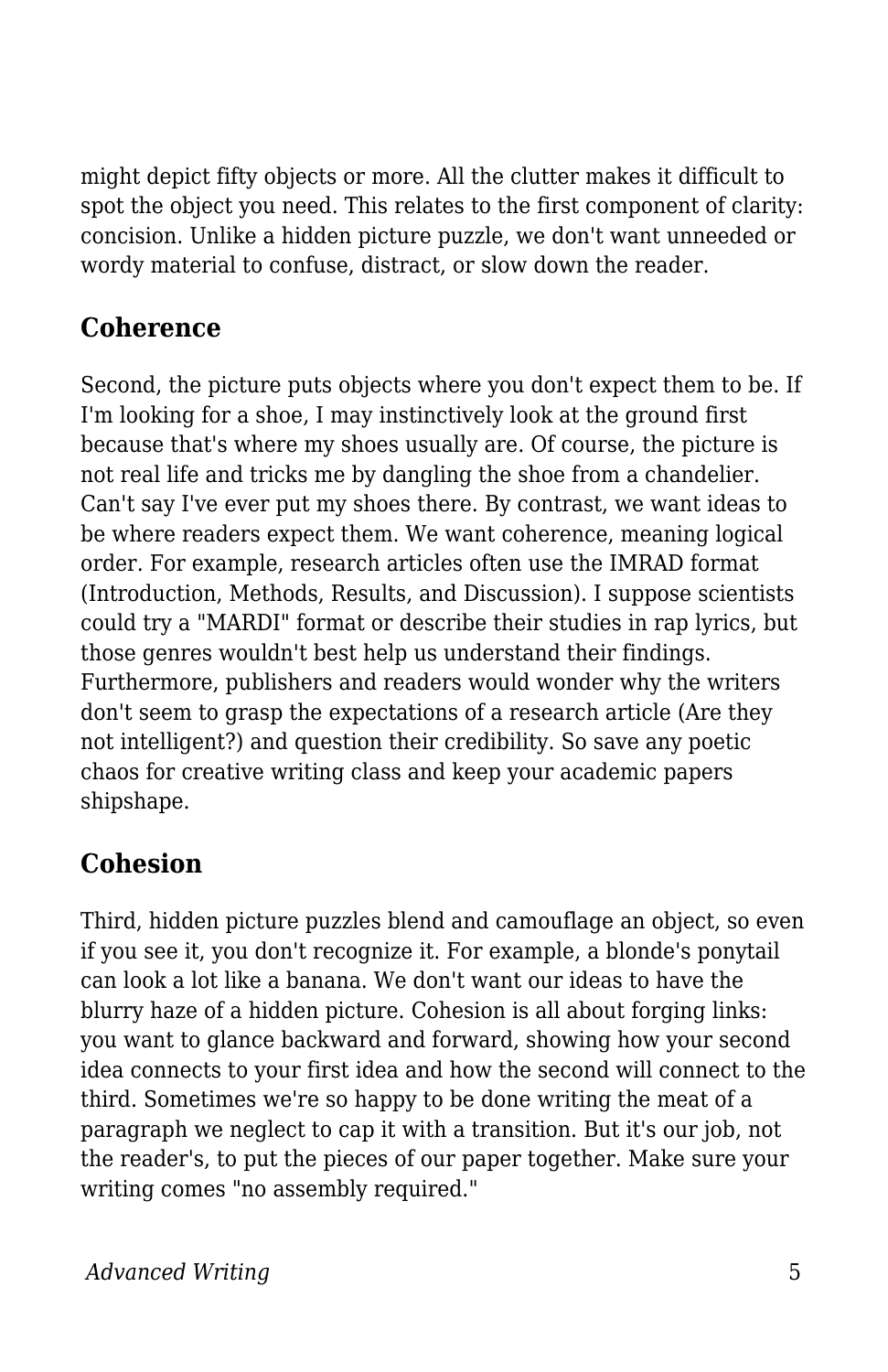To sum up, clarity consists of concision, coherence, and cohesion. To preview the other half of this chapter, vivacity vies for variety and voice. I'm sorry, but alliteration is alluring—which brings me to my final point about clarity. "Clarity trumps everything" (Harrison, 2012, p. 164). It doesn't matter how beautiful or clever (or alliterative) a sentence sounds if your audience doesn't know what it means. Our chief goal as we revise is to make the phrasing clearer. If we can also make it more interesting, so much the better. Clarity is for the brain; vivacity is for the ear—and the heart.

# **5.4 Concision**

Concision means getting the most power from the fewest words (Harrison, 2012). It *doesn't* mean being brief at all costs or neglecting detail (Strunk, 2004). It means every word must be doing work. Here's a comparison.

Imagine an Apple engineer hands you the latest iphone. You are intrigued because it has not one button but two. "What does this button do?" you ask. "Oh," the engineer mumbles. "It doesn't do anything. We had some plans for it, but they didn't pan out. I guess we should have removed it." You probably feel embarrassed for Apple and use your new iphone to join the internet's mockery of its design flub. The inspiration for this example came from *The Elements of Style*, a writing guide *Time* named one of the best and most influential books. It compares writing to design this way: "A sentence should contain no unnecessary words, a paragraph no unnecessary sentences, for the same reason that a drawing should have no unnecessary lines and a machine no unnecessary parts" (p. 23). The term *composition* can be a synonym for both *design*and *writing*.

So take pride in your writing—aspire to the same standards of artisanship as when you bake a cake, build a robot, or shoot free throws. Now that we've defined concision, let's address some qualms students may have about writing concisely.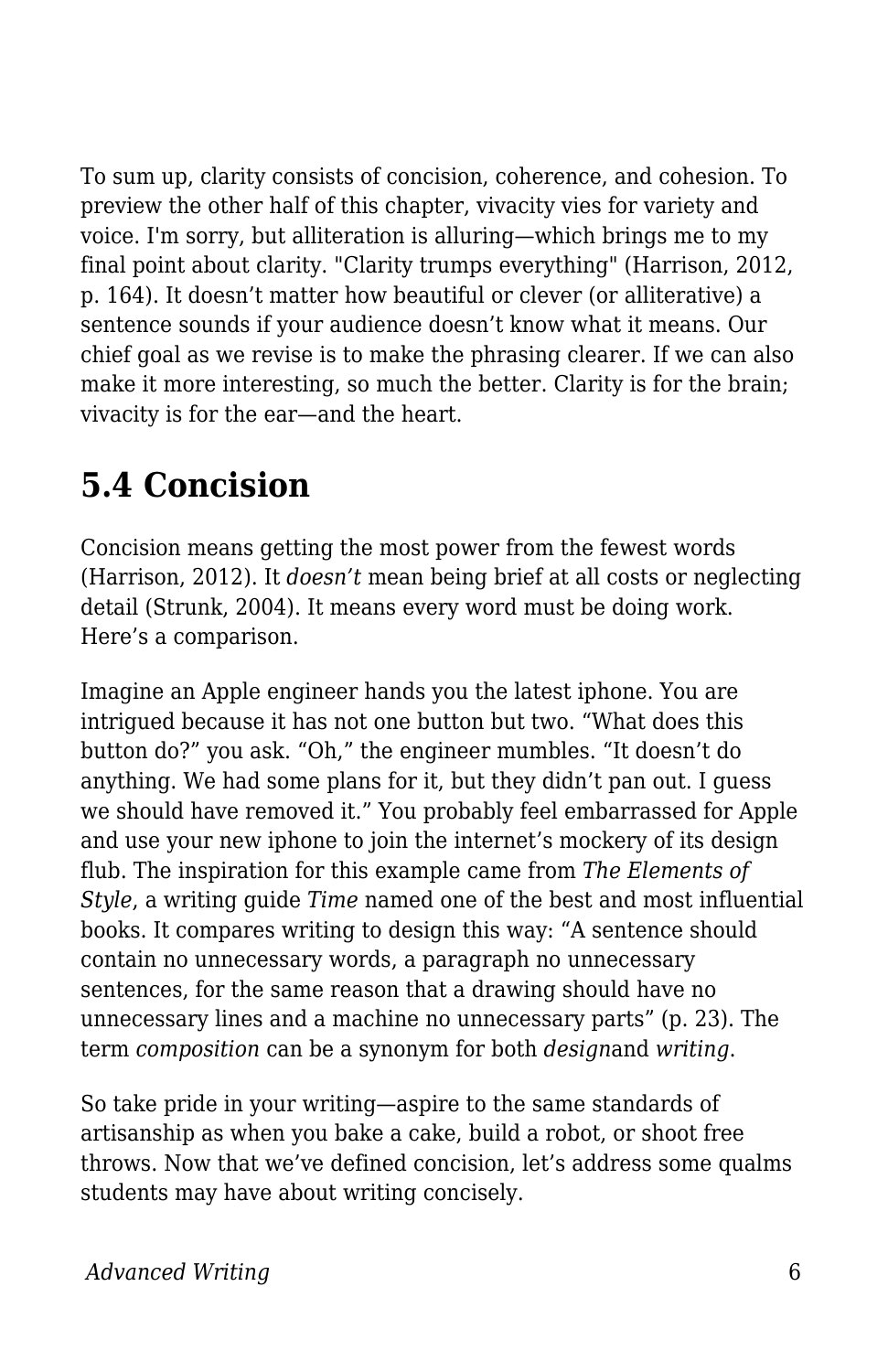# **Complicated ≠ Intelligent**

Many students believe "the more words we use, or the more elaborate our language, the more intelligent we sound" (Fiske, 2006, p. 43). In fact, the opposite is true, as this **[Stanford University study](https://www.businessinsider.com/use-simple-language-to-sound-smarter-2015-9)** found. People who understand their topic can communicate it simply. Remember—"clarity trumps everything" (Harrison, 2012, p. 164). So don't let the desire to sound professional (which is good) end up making you sound dull or murky. This became such a problem in government publications that Congress passed the Plain Writing Act in 2010. Our government even maintains a [website](https://plainlanguage.gov/) about good style. Government employees have won the No Gobbledygook Award with fantastic revisions [like this one](https://www.plainlanguage.gov/examples/awards/award-3/) (scroll down to see it). So concision isn't just wise; it's the law.

### **Don't Inhale the Wordiness Surrounding You**

Once a student doubted concision could be so important when his textbooks, he pointed out, were not concise. Unfortunately that's true—many things we read are models of information more than models of writing. And we tend to imitate what we read, so beware of poor models. Always read critically, whether that's questioning information or the presentation of it.

### **Thoughts Count, Not Word Counts**

Finally, students may inflate their wording because they're thin on material and need to fill a page count. Unconcise writing "makes a little thought go a long way" (Lanham, 1981, 21:41). Here we can see how higher-level writing skills (like research and process) can influence sentence-level skills like concision. Students who have solid substance don't need to be wordy. Students who plan well have time to revise.

Some students hope the teacher won't notice a little padding here, a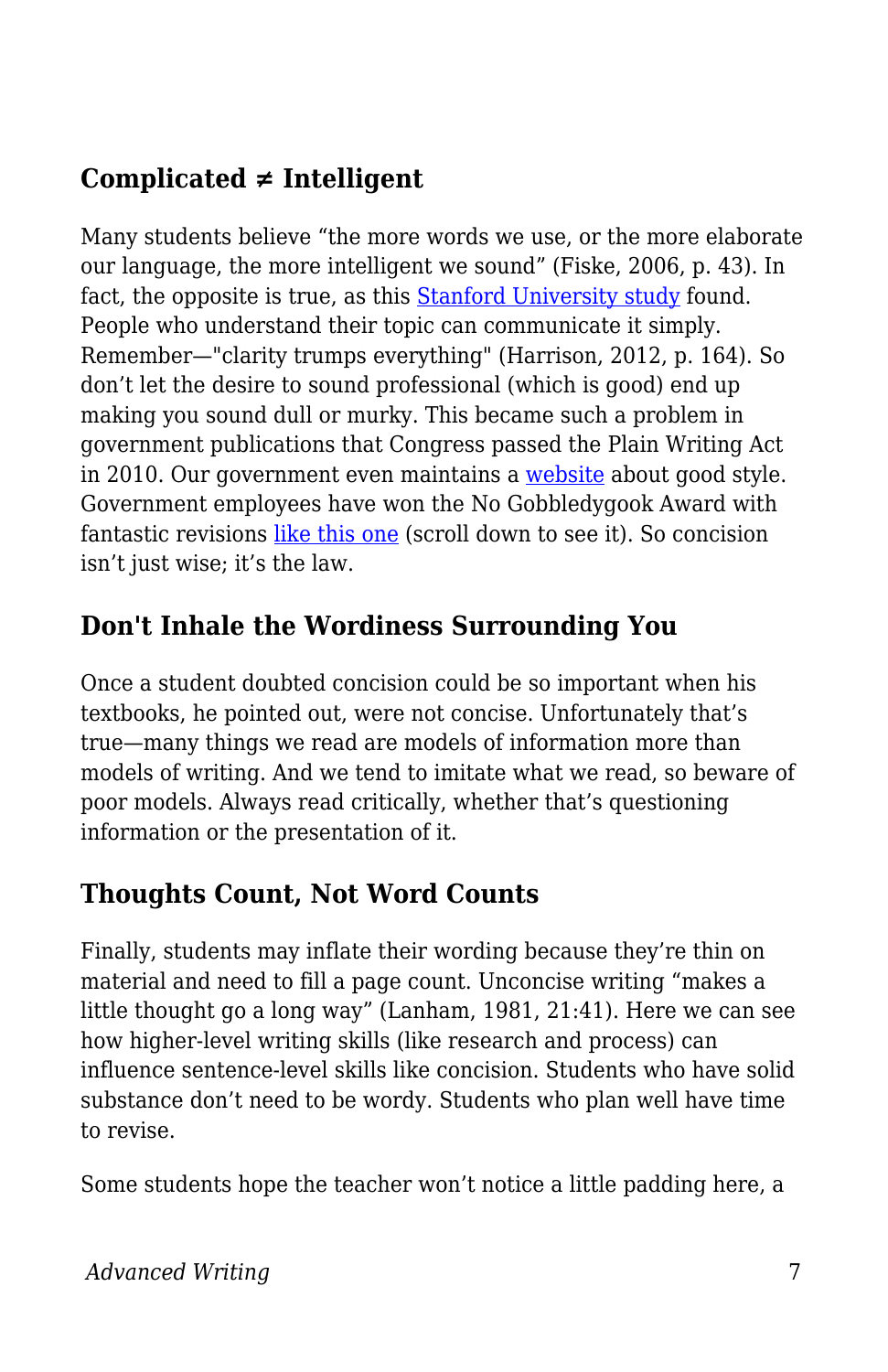little padding there. *I* notice. *Your* English teacher notices. Your non-English teachers notice, if only subconsciously. The word *concision* may not enter their minds, but if they breeze through your paper (when they must trudge through so many in their grading pile) their supreme gratitude will likely boost your grade.

Now that we've discussed the value of concision, let's look at some wordy sentence patterns and learn how to fix them.

### **Wordy Sentence Patterns**

#### **Near Synonyms**

The first type (and the one people are most familiar with) is simple redundancy. The writer uses words that are similar or very much the same. See what I did there? I didn't need to say *similar* and *very much the same*. Try revising this sample on your own:

Many of the concepts and principles early psychology taught have not withstood later research and study.

#### [Show Answer](https://open.byu.edu/)

Your revision may vary, but I hope you caught both pairs of near synonyms. Now, is there a shade of difference between *concepts* and *principles*? Yes, *concept* sounds like a pure idea while *principle* sounds more like a guideline or even a moral belief. The question is, are these terms different enough to justify asking the reader to process more words? Will the reader sense something is missing if I don't use one? Often the answer depends on context. As for *research* and *study*, they can be synonyms if I mean consuming information. Perhaps *research* is a subset of *study*: *research* implies*study* but *study* doesn't necessarily imply *research.* If my only meaning is scientific experimentation, I would keep *research* and cut *study*. When faced with near synonyms, pick the one that best fulfills your purpose.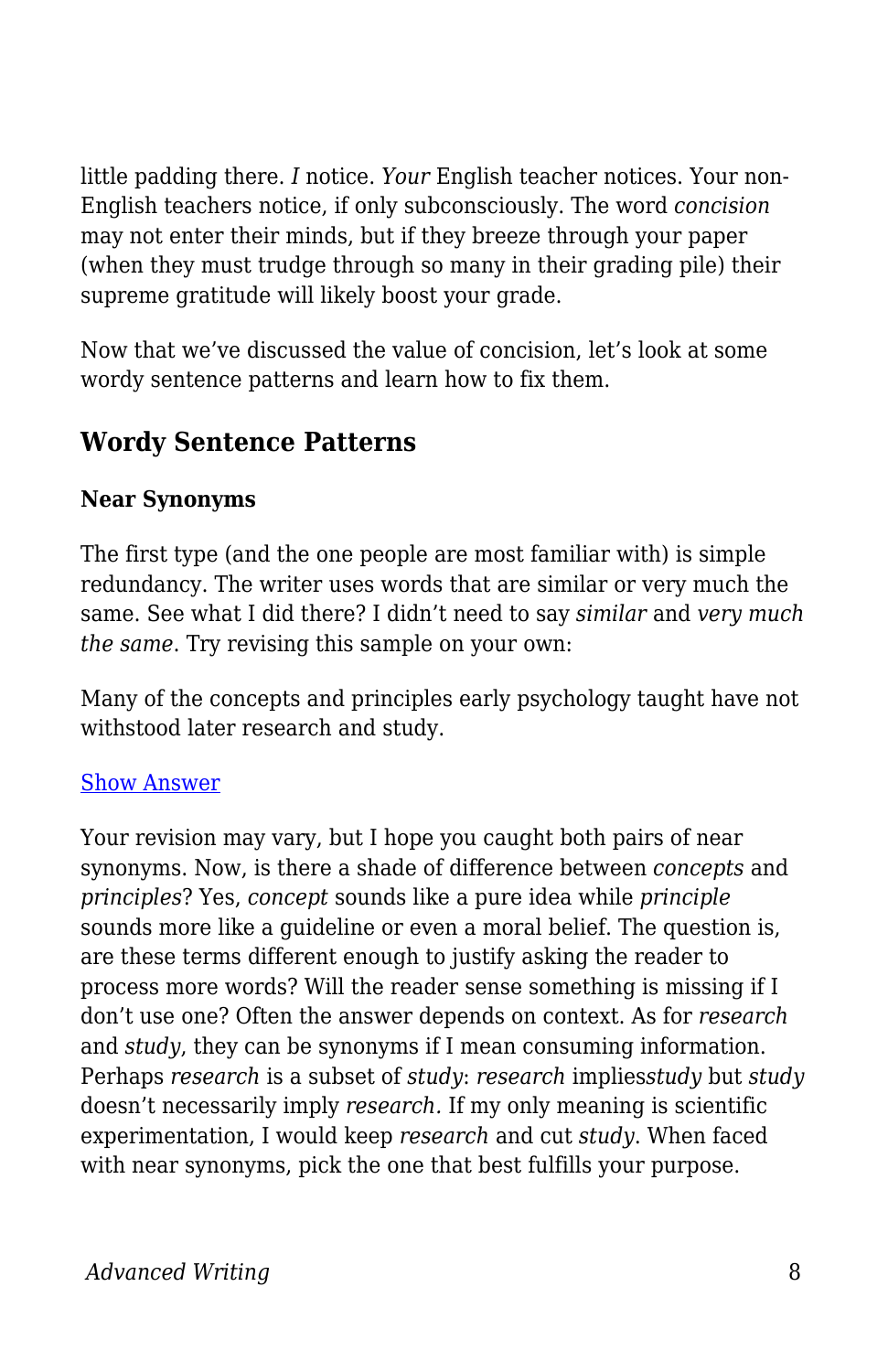Students often use synonyms to round the sentence out by ear. They're afraid of short sentences. Don't be. You'll have plenty of opportunities to write in a variety of sentence lengths. Some wonder if an extra word or two can truly damage a sentence much. One instance often goes unnoticed; the danger is creating unconcise *habits*. An unneeded word in each sentence will soon bloat a paper drastically.

#### **Circumlocution**

The next type is circumlocution, which means *to talk around*. This is using a phrase for which we already have a word. Often, that phrase defines the word itself. My mind once tripped over this sentence (see if you can find the circumlocution):

The researchers quickly identified the problem and what the desired result of fixing it would be.

Why does that last part sound so funny? *The desired result of fixing a problem* sounds like a *solution* to me. In fact, if we looked up *solution* in a dictionary that's roughly what it would say. Now revise this sentence:

In the event that the foundation does not renew our grant, we will not add any new staff in 2020.

#### [Show Answer](https://open.byu.edu/)

So don't dance around your meaning. Locute; don't circumlocute.

#### **Words Implied by Other Words**

In the case of words implied by other words, the writer has found the right term but tacked on unneeded specifiers. Take a look at this example:

Laurel, one of my fellow classmates, combined the hydrogen peroxide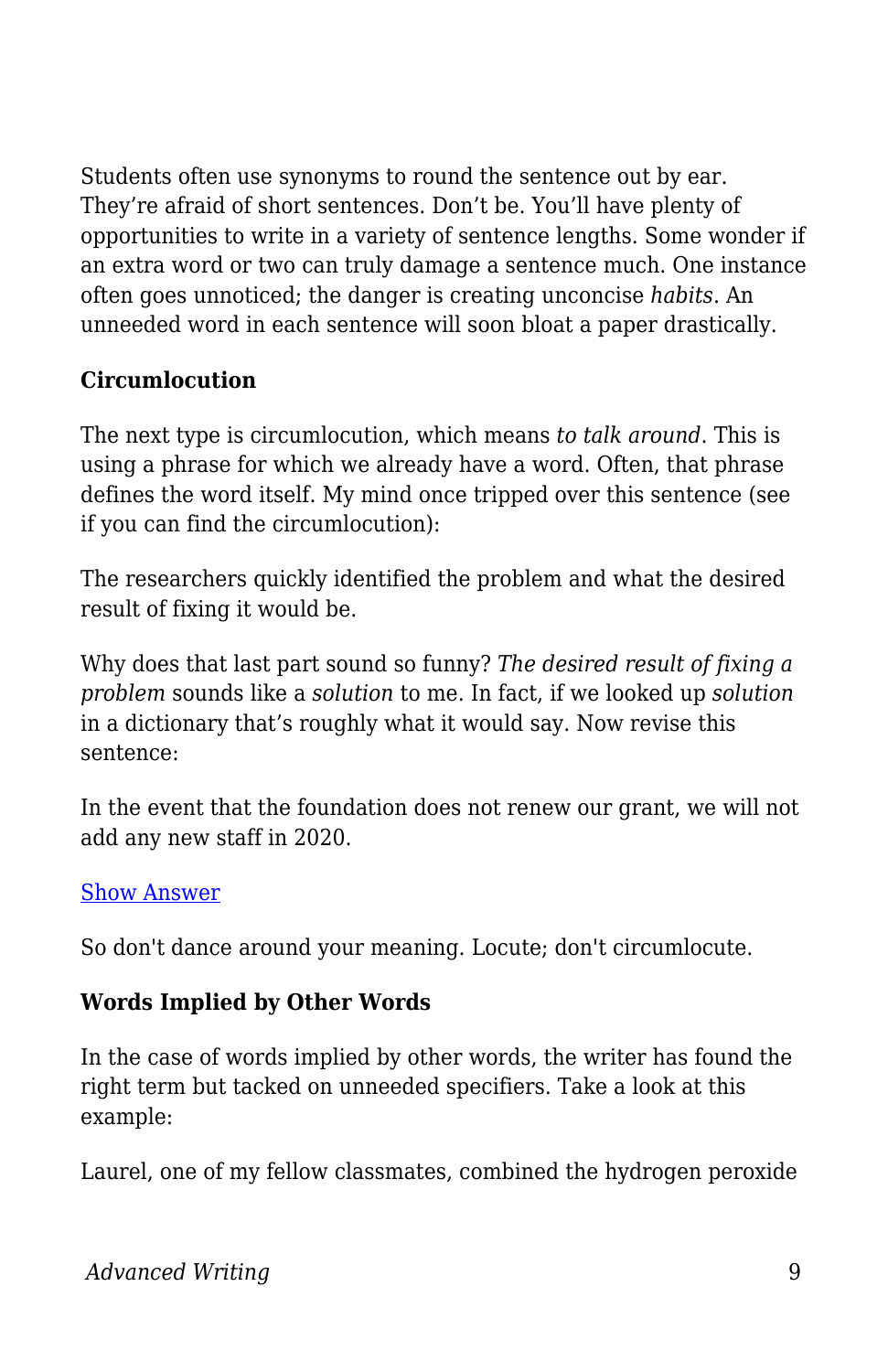and potassium iodide together (Fiske, 2006, p. 107).

Can we combine the materials separately? No, by definition *combine* means together, so we can cut *together*. We can also use the singular *classmate* to imply *one of*. Is it possible to have an *un*fellow classmate? Well, that sends my sarcastic imagination spiraling in all sorts of directions, but that's probably not the writer's intention. So here's the revision:

My classmate Laurel combined the hydrogen peroxide and potassium iodide (Fiske, 2006, p. 107).

Some students even cut *My classmate*. Again, context should dictate that decision. Does the reader need to know Laurel is a classmate? That will depend on if we're writing a lab report (then probably not) or a blog post to interest parents in trying chemistry experiments with their children (then why not?). Now remove the implied words in this sentence:

My friends and I decided that the Cannon Center is where we would dine on one particular night.

#### [Show Answer](https://open.byu.edu/)

You may have noticed the original sentence wasn't long or unclear. If spoken, it wouldn't strike you as rambling. Since conversations are impromptu and writing can be revised, the standard of concision in print is much higher.

The first three strategies treated the word level. The next three eliminate weak sentence structures. Doing so will automatically make them more vivacious.

#### **Smothered Verbs**

*Smothered verbs* is a friendlier term for *nominalization*—meaning to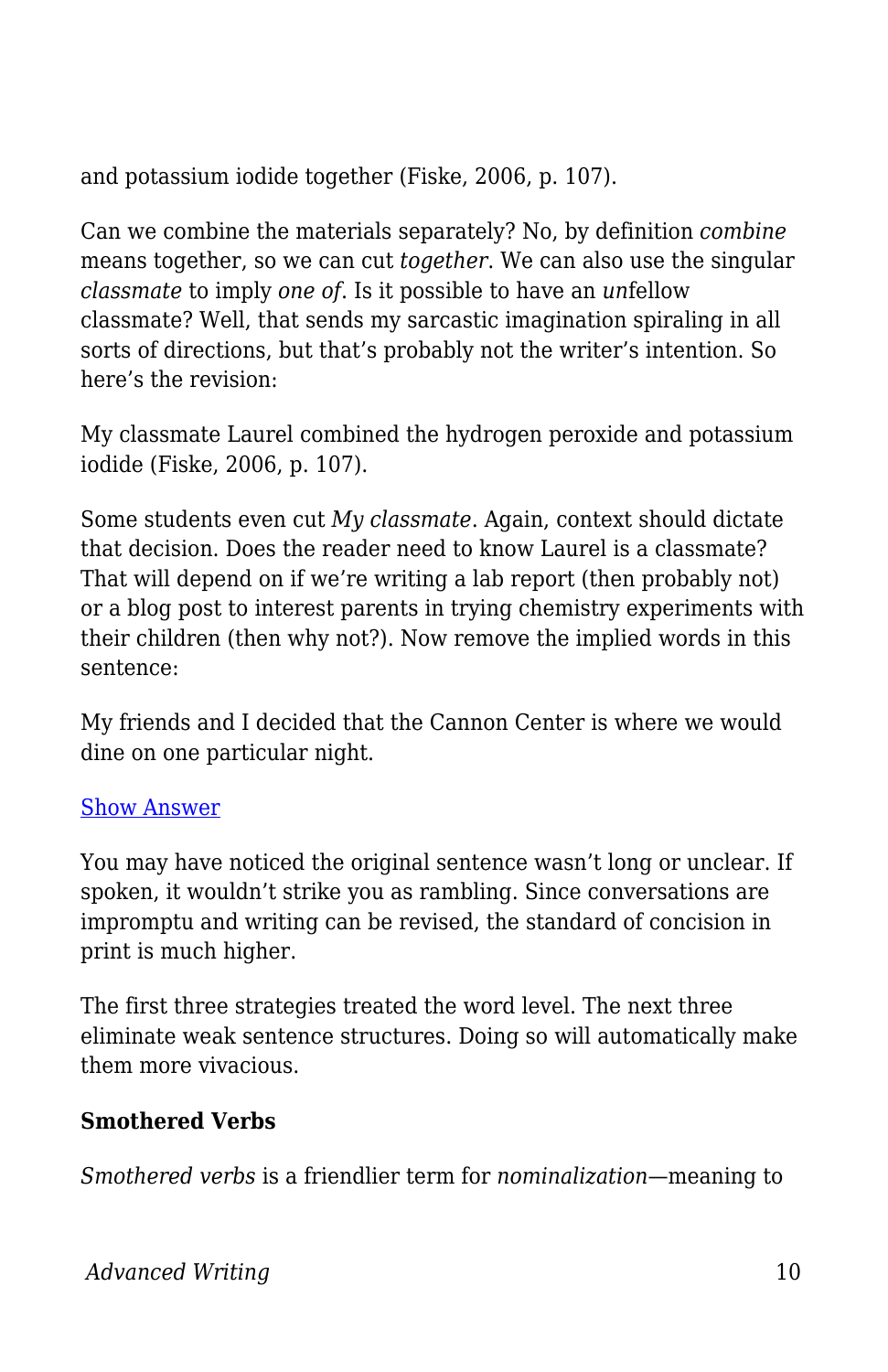turn into a noun. Most words can take several parts of speech:

The crew *completed* the building four days early. (verb) The building was *completely* finished four days early. (adverb) The *completed* building was four days early. (adjective) The building was brought to *completion* four days early. (noun)

Each example stresses a different component. The first highlights the crew's action while the second emphasizes completeness (a nominalization from the adjective *complete*) with the doubled *completely finished*. As is usually the case, our verb form here is probably the best while the noun form is probably the worst. Other considerations being equal, use the verb form.

I see a lot of nominalized verbs in this sentence:

Colleges now have an understanding that yearly tuition increases are impossible because of strong parental resistance to the soaring cost of higher education (Williams, 2010, p. 40).

Smothered verbs get ridiculous quickly. For some reason, we're not allowed to*understand*—we have to *have an understanding*. *Resist* isn't good enough either, but *resistance of* is. It sounds pompous and pointless, not professional. How about this instead—

Colleges understand they cannot increase tuition yearly because parents resist (Williams, 2010, p. 40).

You can keep *the soaring cost of higher education* if you want, but I resisted it. In this sentence, turn as many nouns as you can into verbs:

With the recent reintroduction of gray wolves to Yellowstone, helpful changes in the ecosystem have occurred, such as a decrease in the elk population, changes in the plant life, and overall the restoration of the natural ecosystem.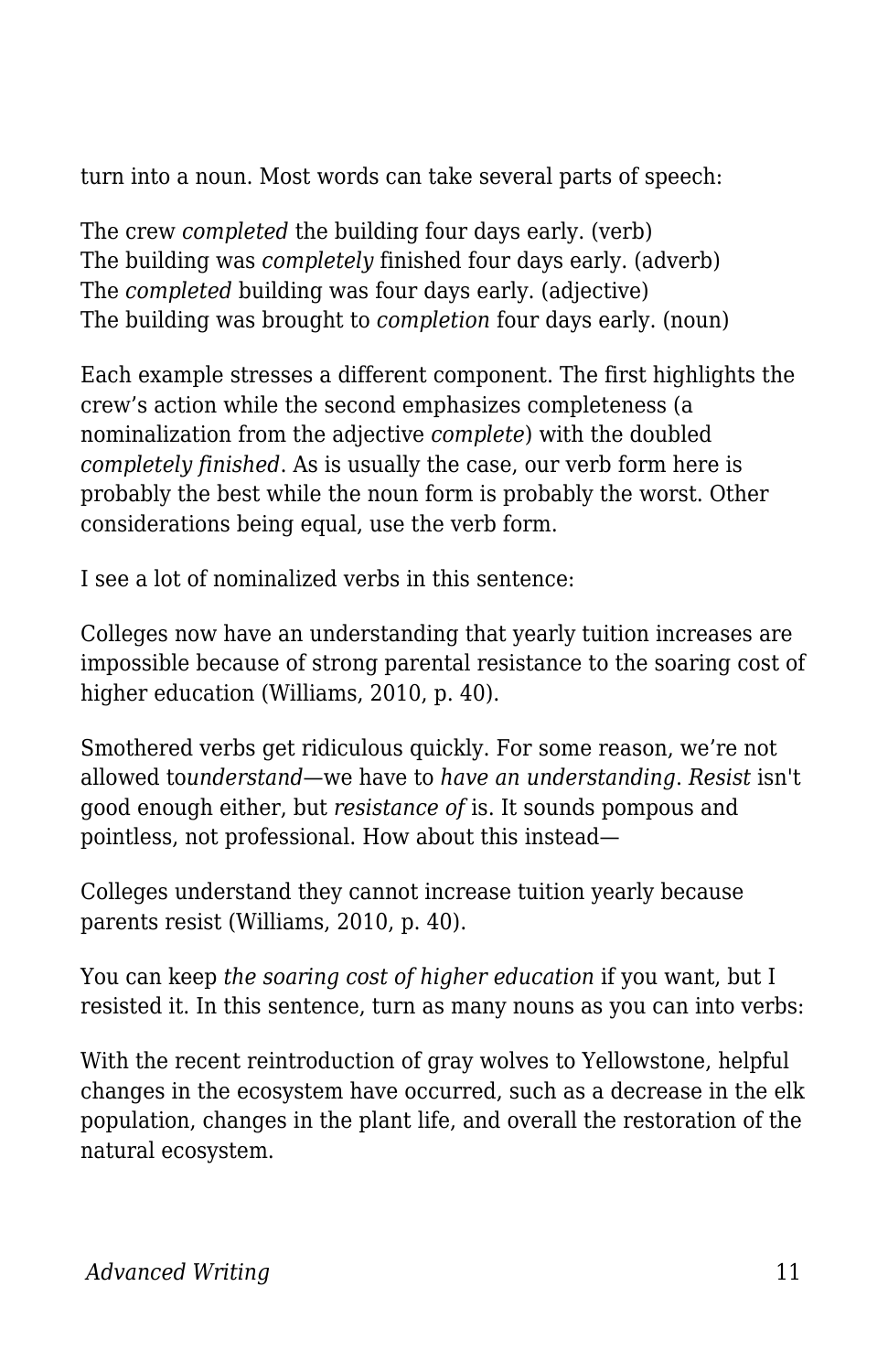#### [Show Answer](https://open.byu.edu/)

Whoa—that sentence became much shorter and clearer by using verbs (and more specific ones). Beware of generic verbs like *change* and *affect*. *I affected my sister today* sounds wacko. Worse, you could use the nominalization *I had an effect on my sister today*. A normal person would get to the point by saying *I cheered up my sister today* or *I annoyed my sister today*.

The following sentence doesn't sound wacko, but it should:

Excessive media consumption affects language development.

Um, how? Not good, I'm guessing? Understandably, studies often use *affect* because researchers don't yet know how their variables interact. You, however, know the conclusion and can use a dynamic verb. "Plus and minus" verbs work well, such as *increases*/*decreases* or *helps*/*hinders*. We could rephrase to—

Excessive media consumption slows language development.

Without such a verb, we'll need another sentence:

Excessive media consumption affects language development. Children do not progress as quickly.

Speed up this tentative momentum with precise verbs. Don't smother them. Now watch this video to solidify your anti-nominalization skills: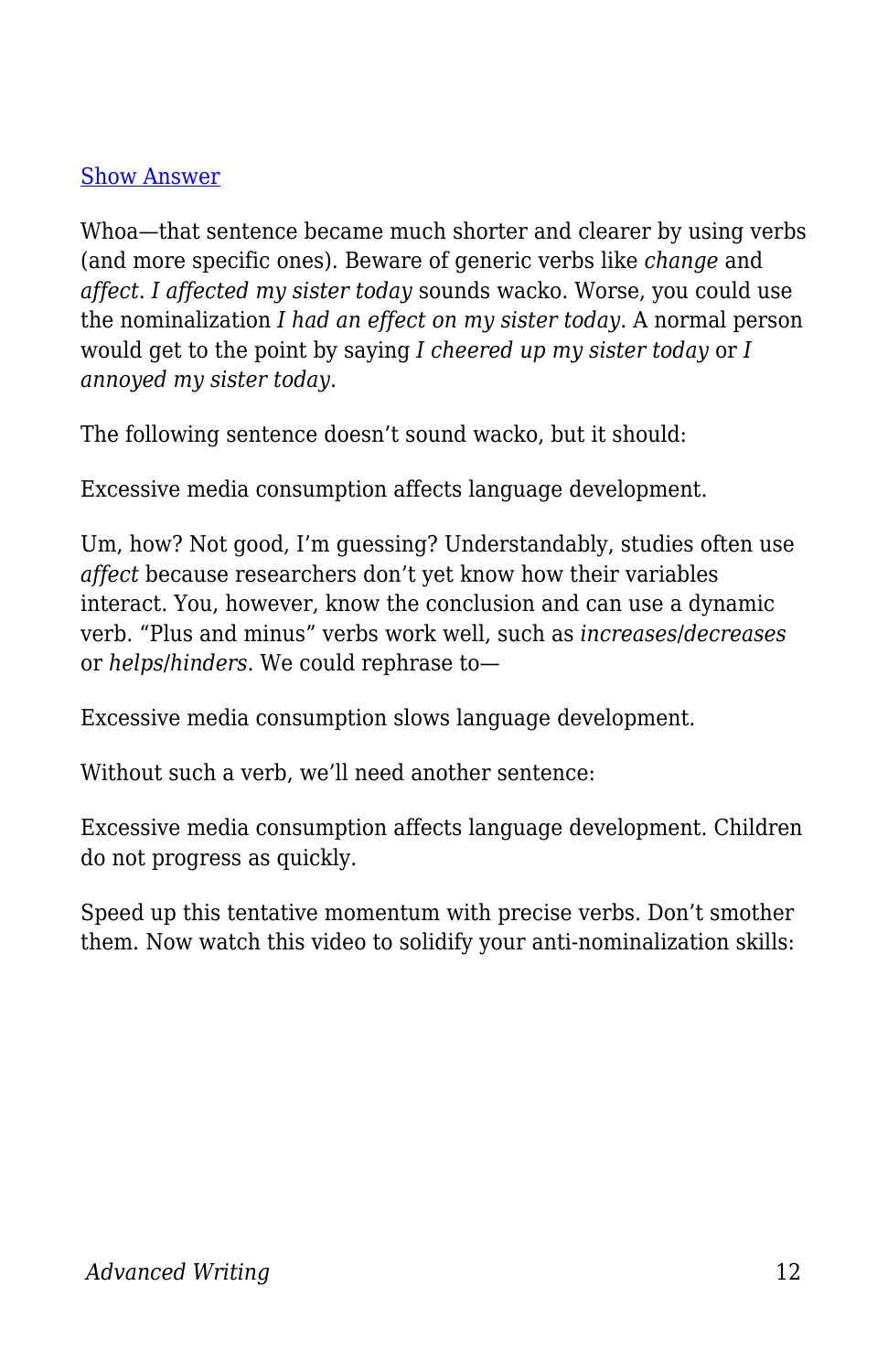

https://youtu.be/82MHOBvovmo

### **Passive Voice**

Passive voice sentences tend to be longer, dryer, and harder to understand. The most typical sentence structure is subject/object/verb:

Dean kicked the ball.

This is active voice. Passive voice arranges it object/verb/subject:

The ball was kicked by Dean.

That's a formula for recognizing passive voice: "To be" verb/past tense verb/by subject. Use active voice as much as possible. To change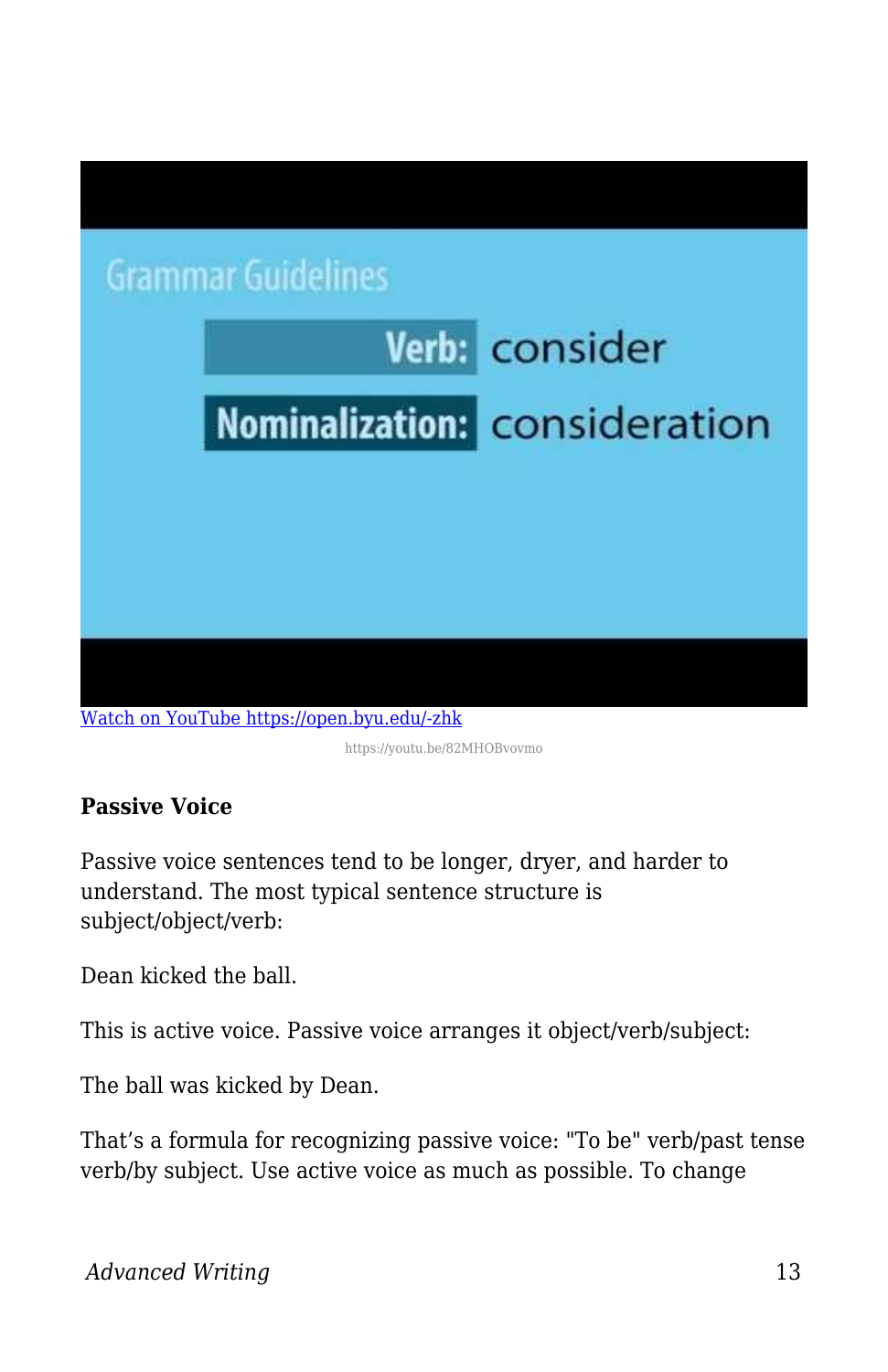passive voice into active voice, set the subject where it belongs—in the driver's seat since it's driving the sentence.

Original: Since one of the best libraries in the country is owned by our university, a library science program should be started.

Revision: Since our university owns one of the best libraries in the country, it should start a library science program.

Try improving this sentence:

Many violations of this policy have been committed by these employees.

#### [Show Answer](https://open.byu.edu/)

Sometimes fixing passive voice is trickier because the subject of the sentence is missing; it's implied instead. To fix these, ask *Who is doing the action of the sentence? Who is using the verb?*

Original: The woman was questioned for two hours before being arrested.

Revision: Police questioned the woman for two hours before arresting her.

The first sentence would be okay if the writer wants to focus on the woman (we'll discuss this more soon). Rephrase the following sentence on your own. It explains campus meal plans but hides the true subject. Can you find it?

The money to be used must be spent by the end of the semester or the remaining amount will be forfeited.

#### [Show Answer](https://open.byu.edu/)

To review the passive voice, sample this snarky guy. If nothing else,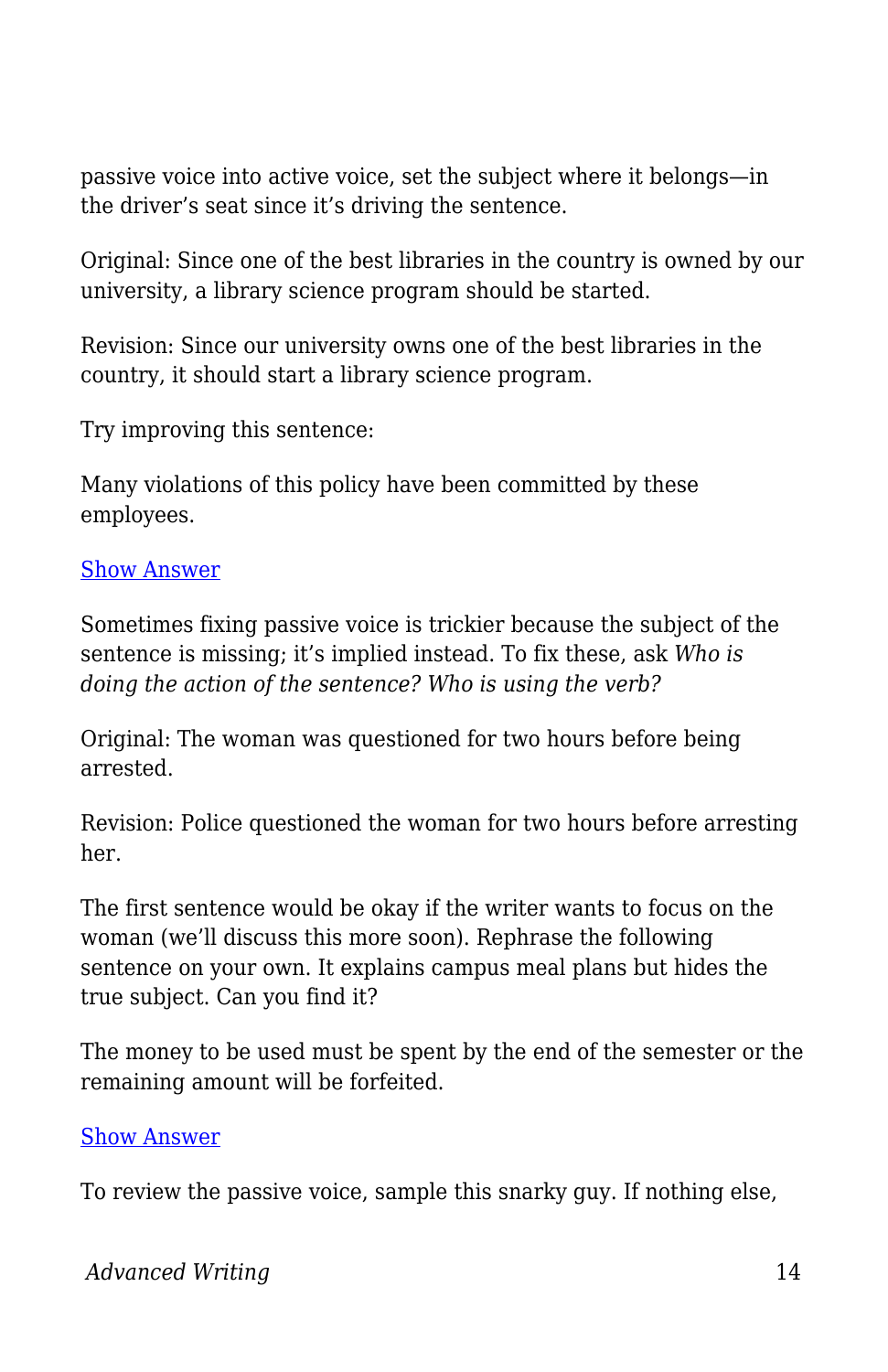he'll shame you into using the active voice.



[Watch on YouTube https://open.byu.edu/-HYs](https://www.youtube.com/embed/tGkP-GikAZA?autoplay=1&rel=0&showinfo=0&modestbranding=1)

The passive voice is appropriate when the subject is unknown or less important than the object. Let's say I'm a 1960s journalist reporting on the assassination of President John F. Kennedy. My first headline might say *Three Gunshots Fired at JFK.* It's passive, but perhaps I don't yet have the shooter's name. Even if I did, the president is arguably more important. By the same principle, *JFK Pronounced Dead* would be better than *Dr. Clark Pronounces JFK Dead.*

In years past, studies have used this form of the passive voice to describe methods: *Pairs of five-year-olds were observed*. However, many style guides now permit and even encourage authors to refer to themselves as *I* or *We*: *We observed pairs of five-year-olds* or *From*

https://youtu.be/tGkP-GikAZA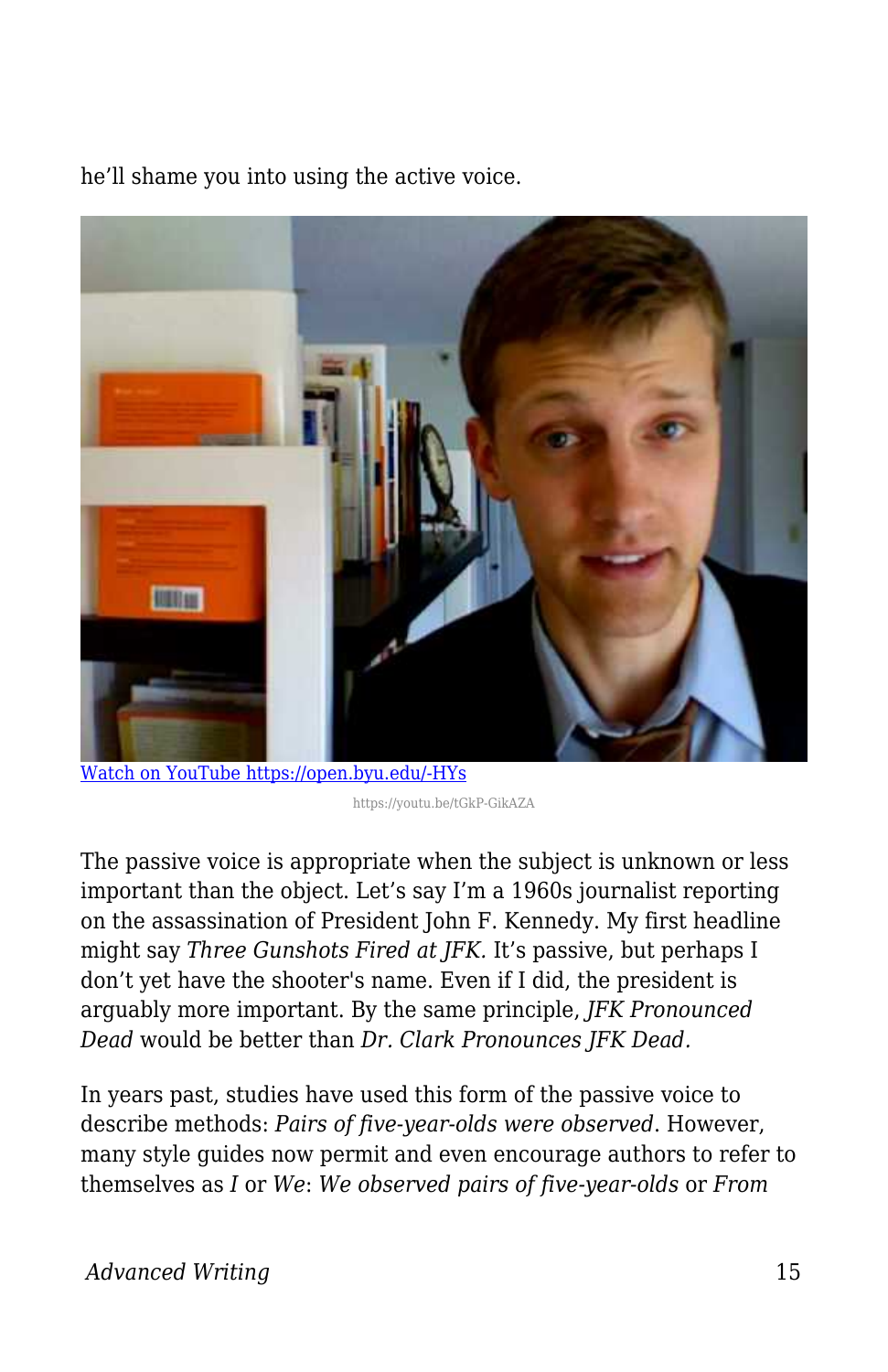*the data I have concluded . . .*

So for the most part, stay active! And don't allow yourself to be weighed down by the clunky passive voice. (See what I did there?)

### **False Starts**

A false start is the opposite of making a good first impression. The opening phrase of the sentence says nothing, creating what scholar Richard Lanham calls a slow wind-up. (He made a brilliant style video called *[Revising Prose](https://www.youtube.com/watch?v=YpRnAJuy-Ck)*. Perhaps your teacher would let you view it in class). One kind of false start is the "blah blah is that" opening (also Lanham's term). Here's a sample:

It is clear that only a huge tax increase will make the program feasible.

That snarky guy calls this saying you're saying something.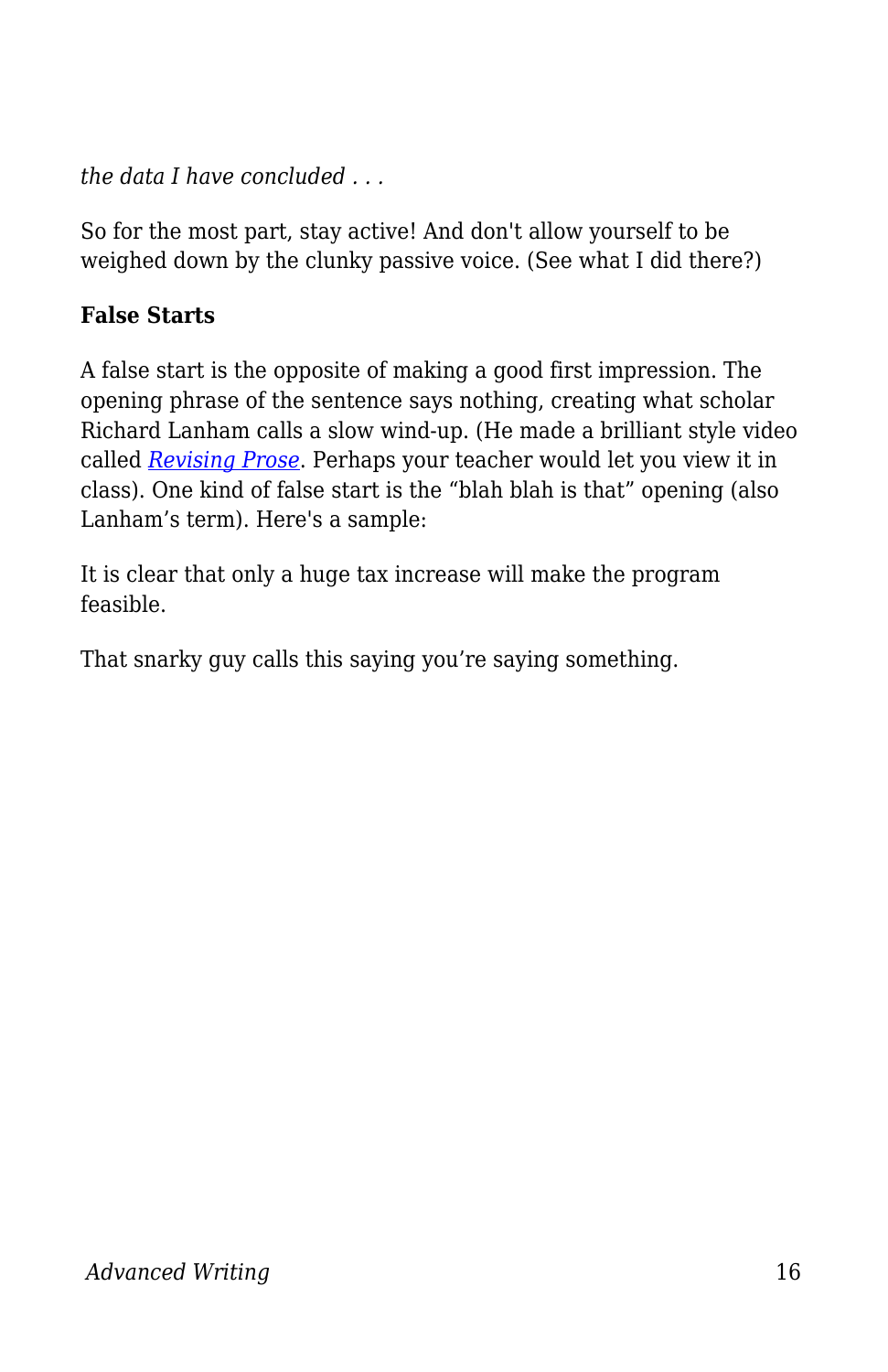

[Watch on YouTube https://open.byu.edu/-DbvF](https://www.youtube.com/embed/cqRhnwl5y4I?autoplay=1&rel=0&showinfo=0&modestbranding=1)

https://youtu.be/cqRhnwl5y4I

The technical term for saying you're saying something is *metadiscourse*. You can use metadiscourse occasionally to draw special attention to your most important points, but that means a few times per paper, not per paragraph. These sentences are easy to revise—just chop off the beginning:

Only a huge tax increase will make the program feasible.

The other type of false start usually begins with the phrases *It is*, *There is*, or *There are*. Can you identify the subject and verb of this sentence?

There was a fight between Curtis and Miles at the basketball game last Saturday.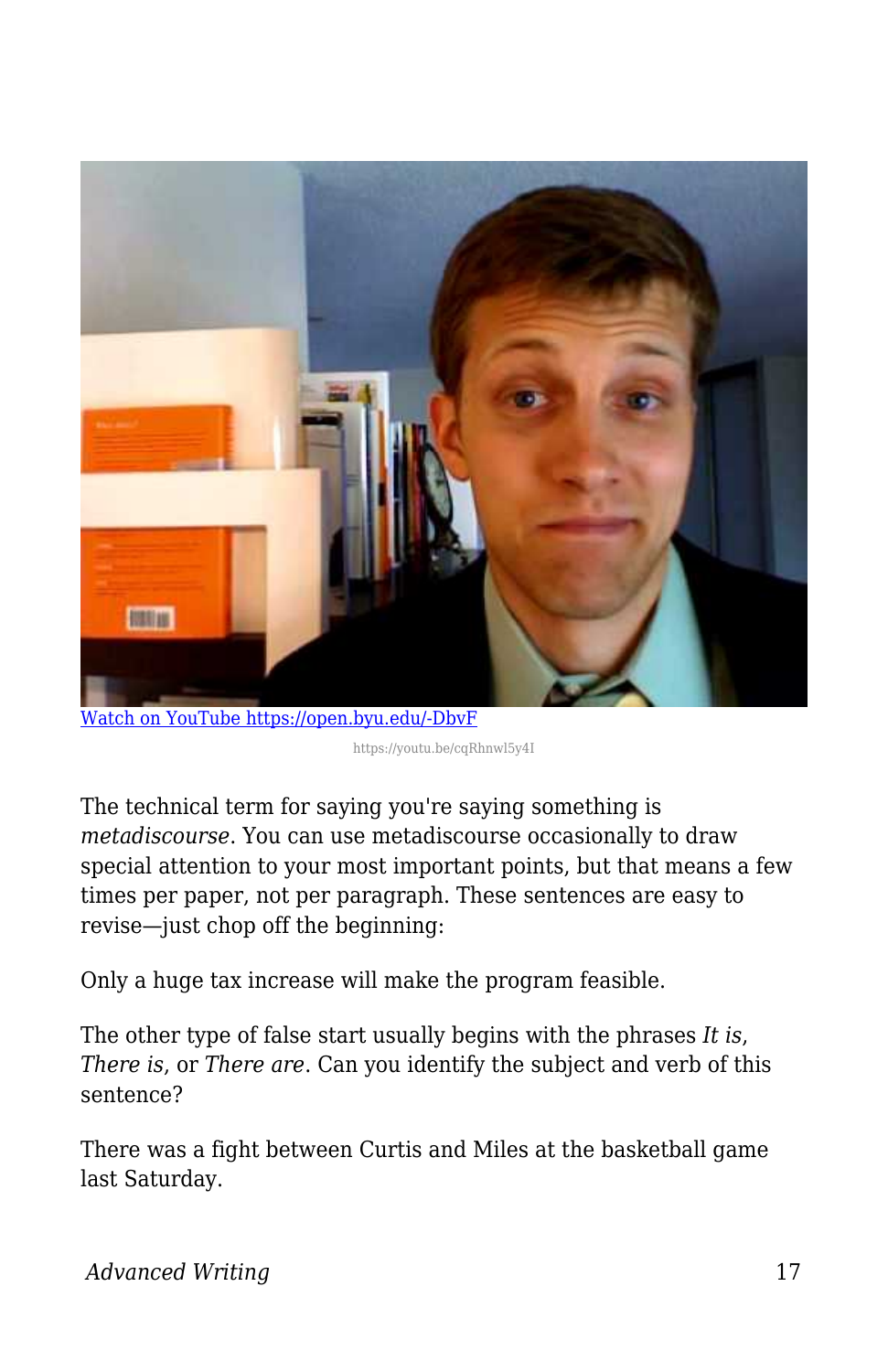Many students guess the subject is *Curtis and Miles* and the verb is *fight*. That's not correct, but it should be. The answer is actually *There was*. Wow—that's about the least specific, least vivacious subject-verb combo possible. Some call these openers dummy subjects and verbs since they shunt the true subject and verb later in the sentence. To revise, pull the true subject and verb up:

Curtis and Miles fought at the basketball game last Saturday.

Now reword this sentence:

There are a lot of articles for the committee to read before the budget review.

#### [Show Answer](https://open.byu.edu/)

As with the passive voice, sometimes the subject of a false start is missing. Who is doing the action in this sentence?

There has been a change in the graduation requirements for Exercise Science majors.

Well, the administration or department probably did the actual changing:

The department has changed the graduation requirements for Exercise Science majors.

If you wanted to emphasize the change itself, perhaps the original sentence is okay. If you wanted to emphasize the consequences for students, you could say this:

Exercise Science majors have new graduation requirements.

Infer a subject for this sentence and adjust it accordingly:

There can be considerable controversy about the appropriate amount

*Advanced Writing* 18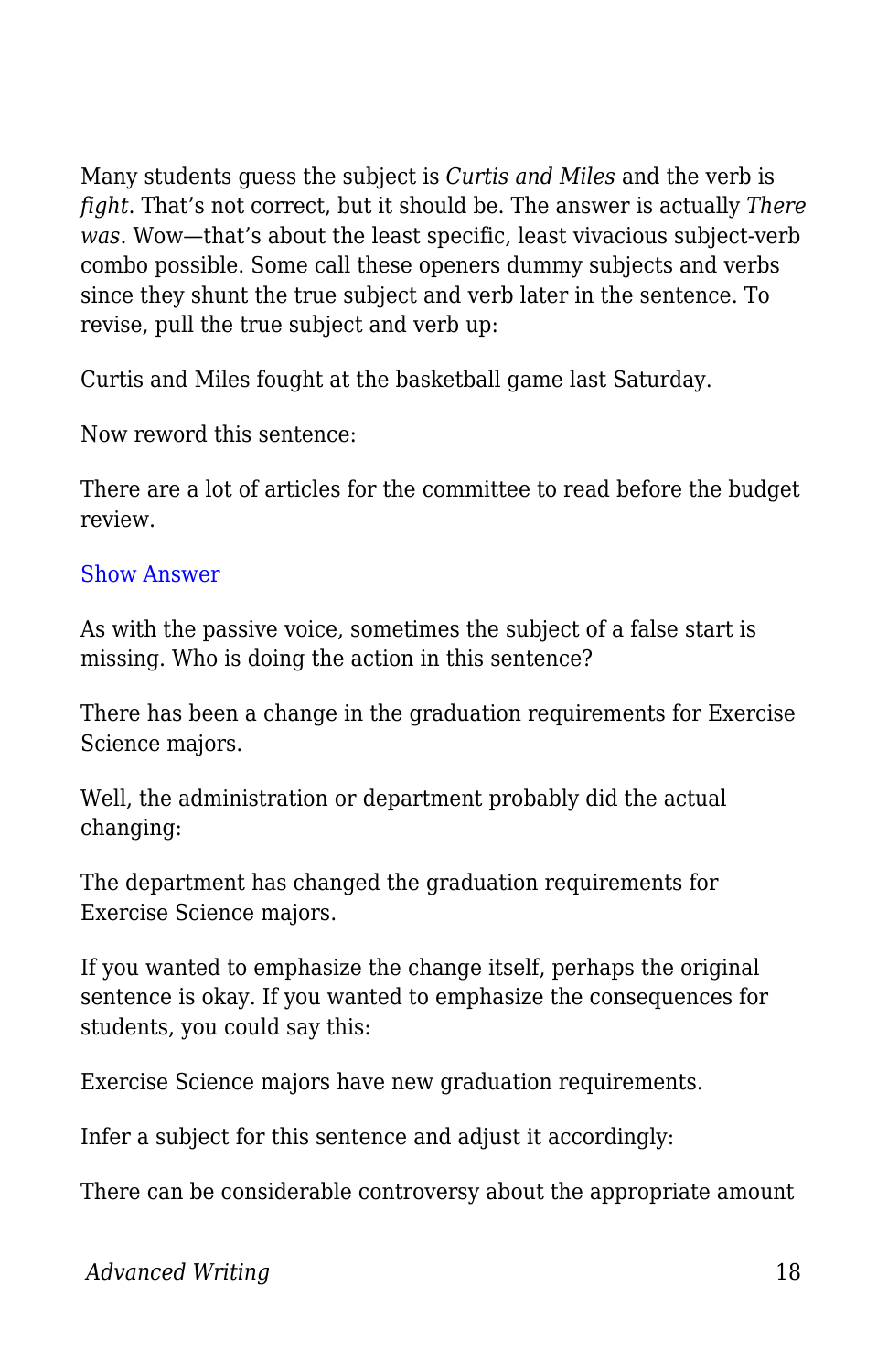of homework for middle schoolers.

#### [Show Answer](https://open.byu.edu/)

I'm guessing we use false starts as a formula to get drafting. Don't know how to start a sentence? *There is* is there for you. False starts are fine in a first draft, but be sure to clean them up for the final. If false starts are a habit for you, use the search function  $(Control + F)$ to locate instances of *There are*, *There was*, *There can, There would*, etc. Try this trick for finding any phrase you overuse. False start constructions can also begin a phrase, so don't let them slip by in the middle of a sentence:

*Even if we finish manufacturing the product this month, there is a lot of testing to complete before we can release it*.

Watch this video to learn how to get rid of "There is"-type false starts: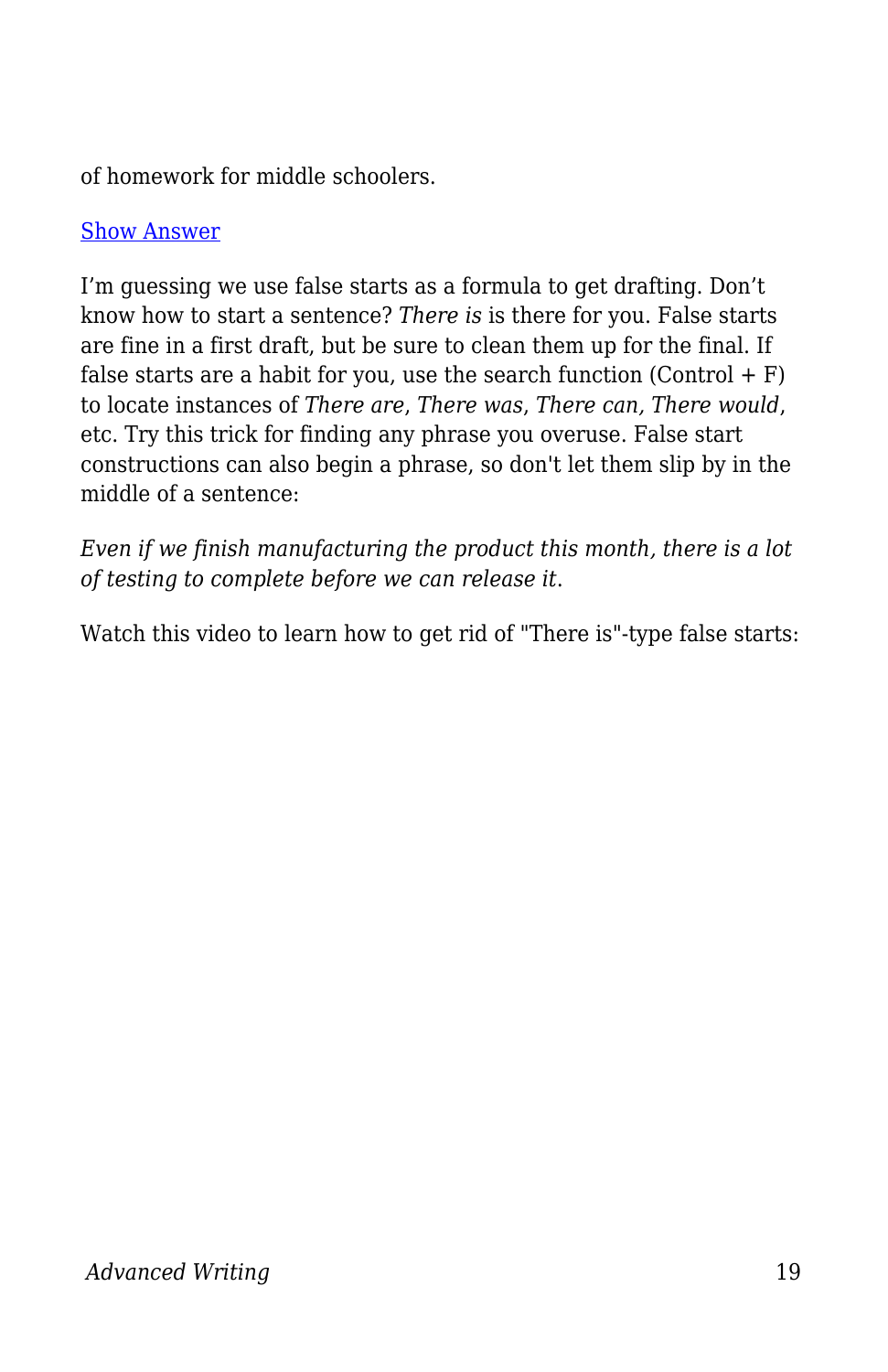# **Grammar Guidelines Whoor what is "there"?**



https://youtu.be/eWBohA7uiBA

You made it—you now have many tools to condense a sentence. I hope you're not overwhelmed because, ironically, concision is the largest section in this chapter. I think that's because it's the most basic principle of style, and as I mentioned earlier, some of the strategies incidentally energize sentences (we could have discussed them in the vivacity section too) as they shorten them. While concise writing does conserve the reader's time, more importantly, it conserves the reader's energy. This is crucial in a long piece (such as a literature review) or a piece aimed at a general audience (such as a blog article). The more energy your sentences have, the less energy the reader depletes in processing them.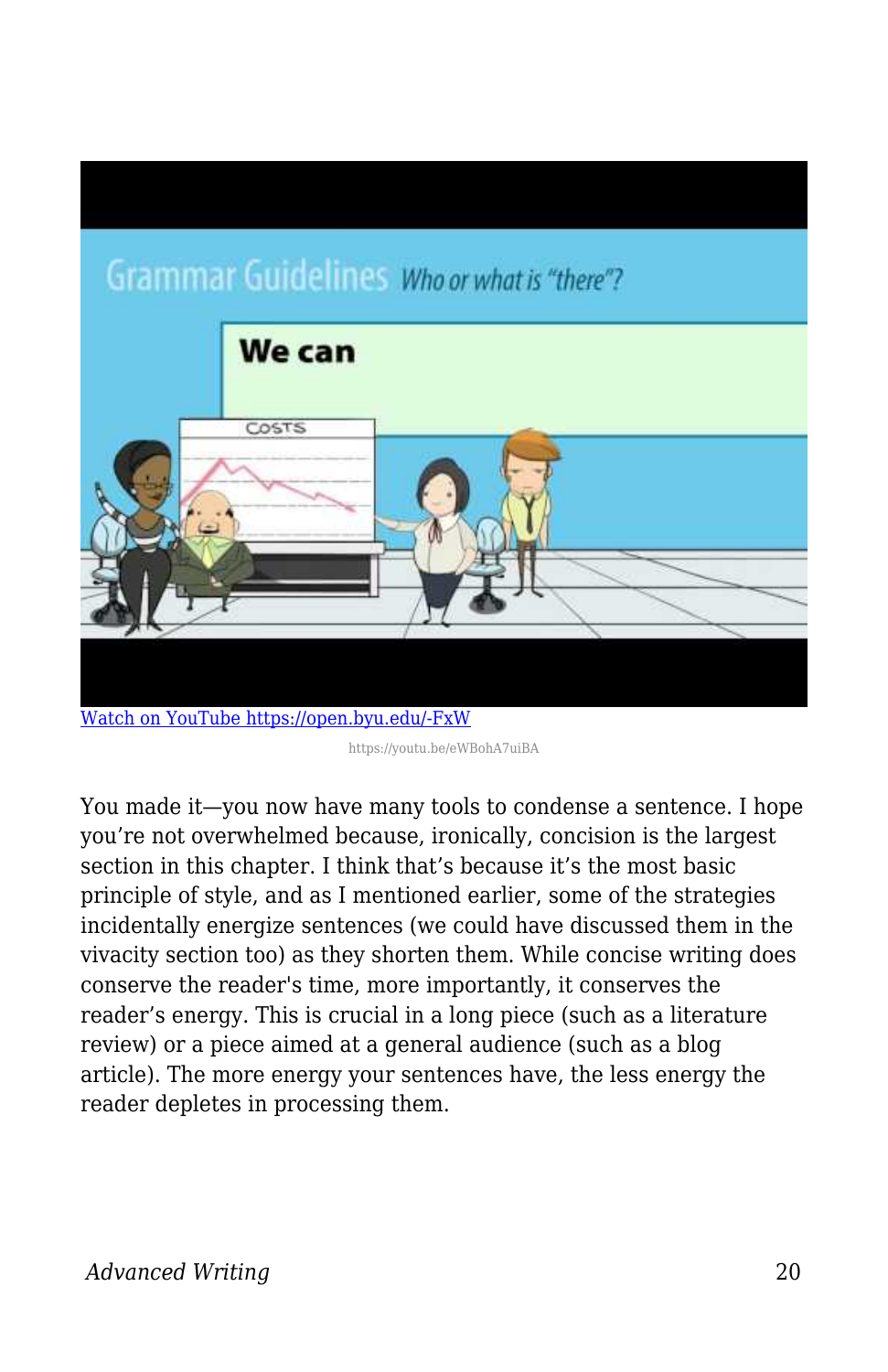# **5.5 Coherence**

The next strategy for creating clarity is coherence. Broadly speaking, *coherent* means logical. In writing, it usually means logically organized. The best order to put your writing in is the one your audience expects. For most genres, that's an introduction that presents the main idea, supporting paragraphs that substantiate it, and a conclusion that reiterates it.

Most college students have mastered this macrostructure (I rarely ask students to move entire sections or paragraphs) but need practice with microstructure: ordering within a paragraph. Often students build their microstructures by ear—does it sound good? That's an accurate principle, but remember it's secondary: first clarity, then vivacity. Order your sentences by function instead. For academic papers, I use the acronym A BEAST to remember the elements my paragraph needs. After all, you want your paper to be a beast—tough to reckon with.

# **A BEAST**

Argument Background Evidence Analysis Summary Transition

#### **Argument**

A is for argument. Your previous teachers may have called this a topic sentence, but I prefer argument because your first sentence should do more than mention a subject—it should state what the paragraph will prove. Even in an informative (rather than persuasive) paper, you must give evidence that verifies the facts you want your readers to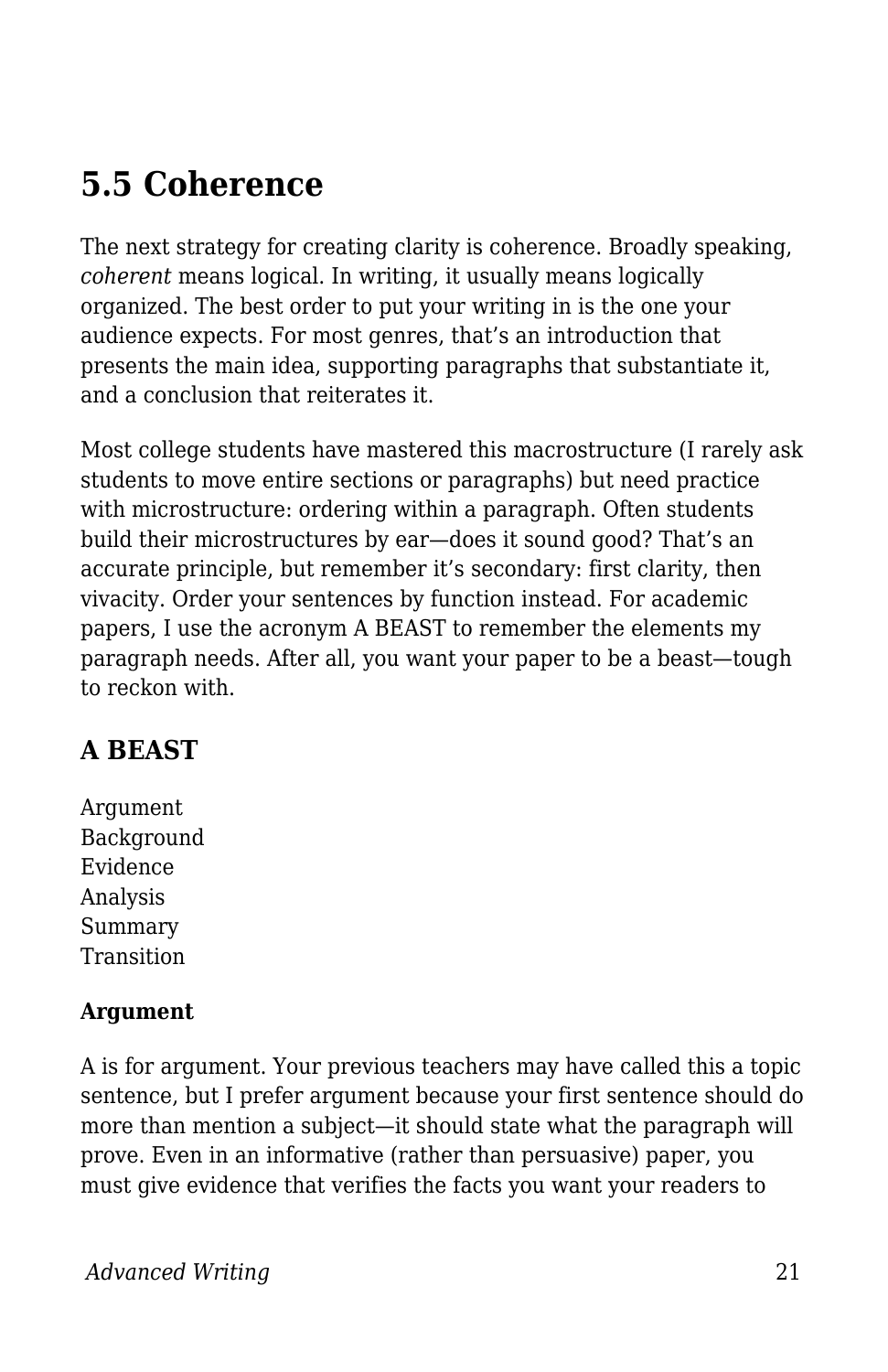know.

The best argument sentences encapsulate the *entire* paragraph: remember—no slow wind-ups. Based on the argument sentence, a reader should know exactly what to expect from the paragraph. Let's take a look at an opening sentence that *doesn't* do that. What do you predict the next sentences will be about?

Every person on this planet is unique.

Hmm . . . I think the paragraph might be about DNA since that's what makes us unique. Maybe the paragraph will encourage readers to identify and use their strengths. I hope the paragraph isn't about selfesteem—by second grade I was tired of hearing about that. So what is this paragraph really about? In this case, the answer comes in the last sentence of the paragraph (six sentences later):

What if we implemented a literacy program that challenged children while they could still read books that interested them?

Oh, so the writer mentioned uniqueness to lead up to the idea of a more customized reading curriculum. I understand the intention now, but I want to understand from the beginning. In Western culture, we expect point-first writing: we want authors to disclose their objective upfront. So make sure your argument sentence doesn't merely warm up to your point. Nail it. If you notice you're a point-last writer, you can often find a later sentence that captures the whole paragraph better. For this example, I asked the student to make the last sentence the first and phrase it as a statement:

I propose we implement a literacy program that challenges children yet allows them to read books that interest them.

And the former first sentence isn't wasted effort—it may be usable elsewhere.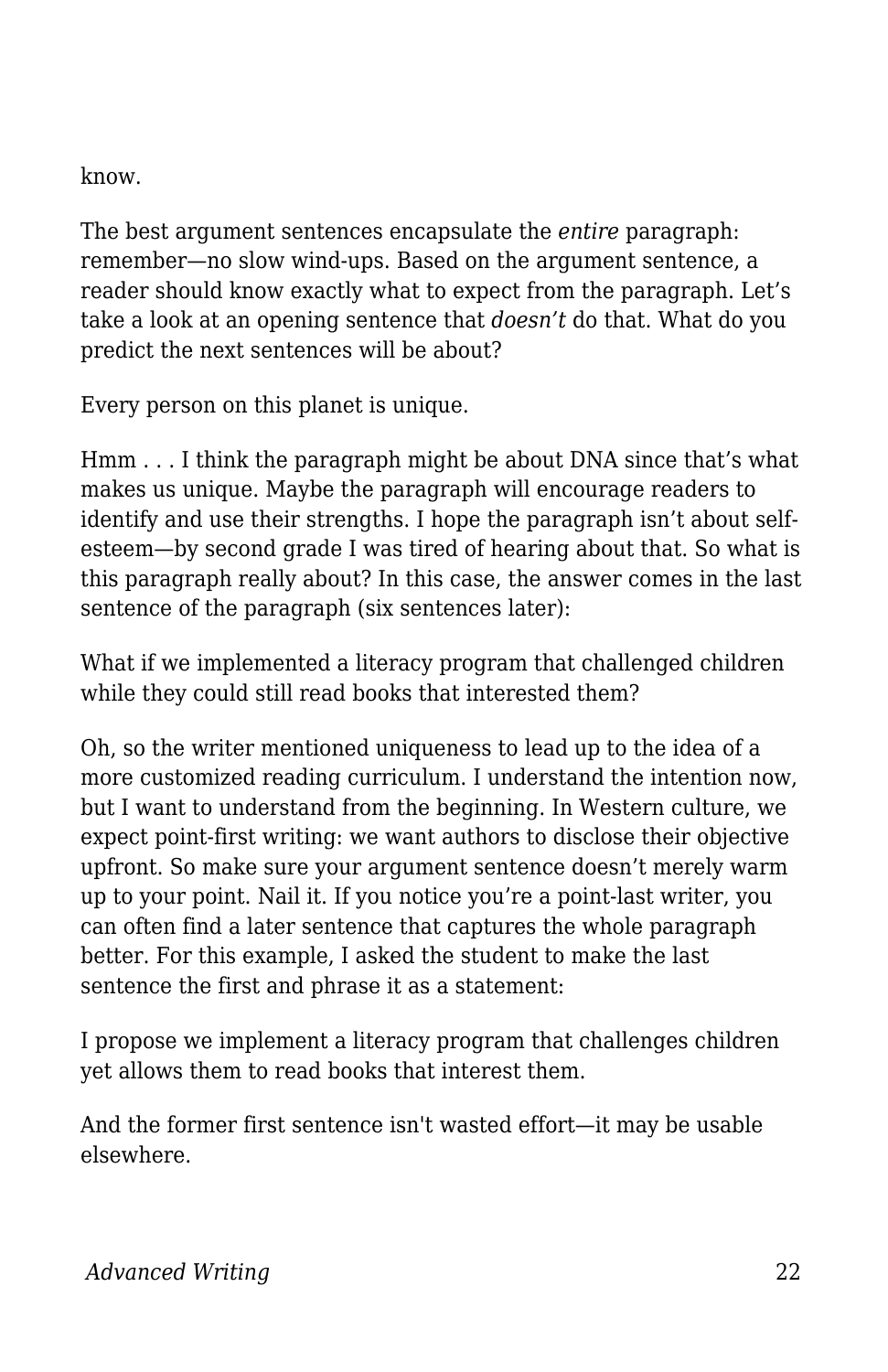Some students are tempted to lead with background information or their best piece of evidence. This buries the argument in sentence three or four. Don't do it—we can wait just a moment for background and we'll process your information better if we understand why you're telling it.

### **Background**

After argument comes background: this is nonargumentative (or less argumentative) material that prepares the reader for your research. Sometimes the introduction provides sufficient background and you can move straight to E: evidence.

#### **Evidence**

Your reader is now ready to hear all the specific statistics, experiments, case studies, interviews, etc. you've gathered. The key word is specific. As a reader, I want to experience your research journey. I want to become as much of an expert as you are. Describing the methods behind your most important findings will convince me more than summarizing conclusion after conclusion. But we can't let evidence do all the work—we need to add our own analysis.

### **Analysis**

Analysis is your commentary on the evidence. You further explain how your research bolsters your argument. I find many students tend to favor one or the other—either evidence or analysis. The first group sticks closely to their articles, letting the scholars say everything. The second group prefers to skim over the studies in their own words, but this doesn't permit the reader to experience the evidence firsthand. Balance evidence and analysis as much as you can. You can also alternate between evidence and analysis as many times as you need. That means a paragraph might actually look like this: ABEAEAEAST.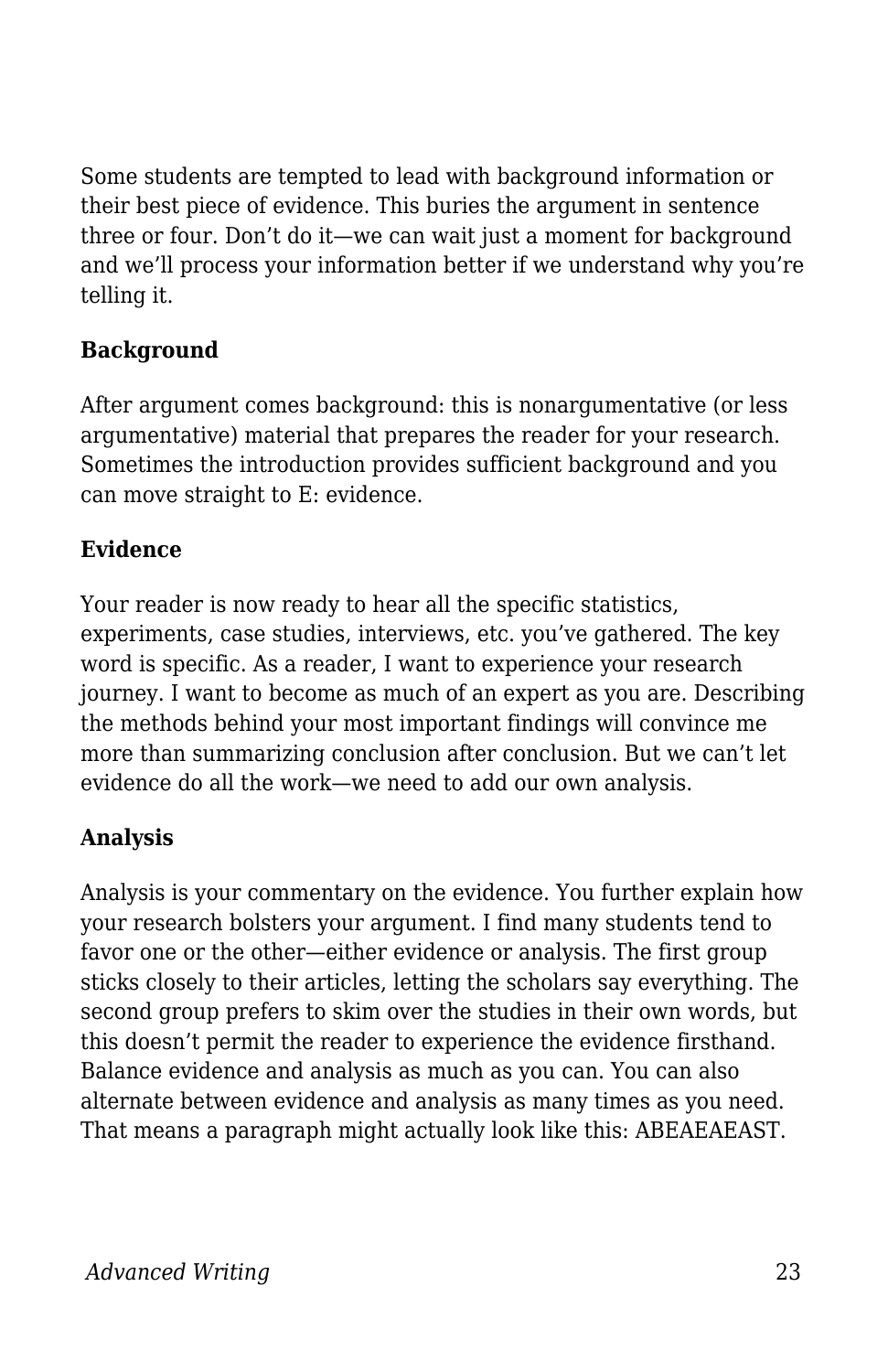#### **Summary**

S is for summary—I wish it were P for Point, but that doesn't spell anything. I say that because it's much more important to echo your argument than rehash every bit of the paragraph. Often, the summary can state your point even more strongly and specifically than the argument sentence because your reader already has all the details.

#### **Transition**

The final element is T for transition. Although a single word is often sufficient (note *final* from the last sentence), I prefer conceptual transitions, meaning you show how the previous paragraph and the next relate. I could write this instead: *Just as a summary sentence gives readers closure, a transition sentence primes them for the next.*

Now you know the entire A BEAST model. My goal isn't to lock you into a formula but to help you remember to order sentences by function first. For this exercise, identify the function of each sentence then reorder it accordingly. The computer has scrambled them randomly, but a first draft might look more like this:

Right now, BYU has two terms during the spring and summer months instead of one semester. I had a spring term course and I noticed that many students were absent, would nod off, or leave class early. It's just too much all at once. Since students have to learn a semester of material in half the time, the classes are longer. The spring term and summer term should be combined into one summer semester. According to one study, the most productive people work for fifty minutes then take a break. A summer semester would optimize learning with manageable class periods of fifty to seventy-five minutes. People also don't retain what they learn as well, as I will discuss later. Classes can last three hours! Students can't focus for that long.

People also don't retain what they learn as well as I will discuss next.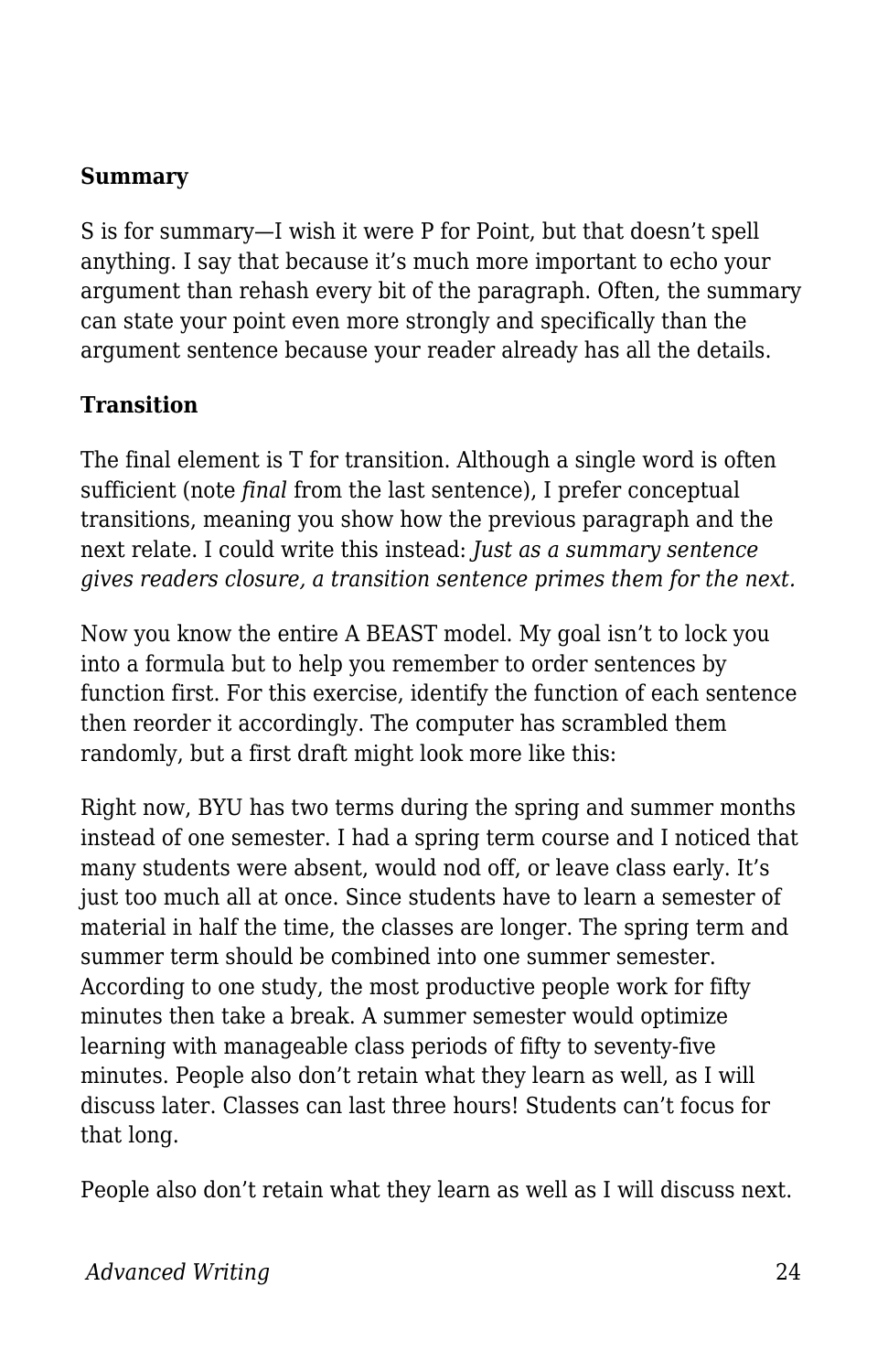### **Guideposts**

Along with smart sequencing, guidepost words, which are transitional words anywhere in the paragraph, can help the reader know where you're going. Perhaps you've gone hiking, wondered if you were still on the right trail, and a signpost reassured you that you were. We can use words like *for example*, *however*, and *consequently* to signal our intentions to the reader (Harrison, 2012). This is where brief metadiscourse is not only appropriate but very helpful. Try reading the following paragraphs. The first offers no guideposts:

Jazz bands began to split into two main categories: black and white. Black bands (bands made up entirely of African-Americans) were known as "big bands." Solos were encouraged among all of the band members, not just the leader of the band. These bands played mostly for the poorer, lower class blacks of the era. These big bands began writing their own music. The music performed by jazz bands had been made up entirely of arrangements of the day's popular music. Music was written specifically for a band (Harrison, 2012, pp. 166-167).

This revision gives us several trail marks (set in italics):

Jazz bands began to split into two main categories: black and white. Black bands (bands made up entirely of African-Americans) were known as "big bands" *and were characterized by a number of things. First,* solos were encouraged among all of the band members, not just the leader of the band. *Second,* these bands played mostly for the poorer, lower class blacks of the era. And *third,* these big bands began writing their own music. *Up until this time,* the music performed by jazz bands had been made up entirely of arrangements of the day's popular music. *It wasn't until this time* that music was written specifically for a band (Harrison, 2012, p. 167).

The first paragraph feels a bit fragmented—almost more like a list of facts than a paragraph. In the second, the writer's expressions direct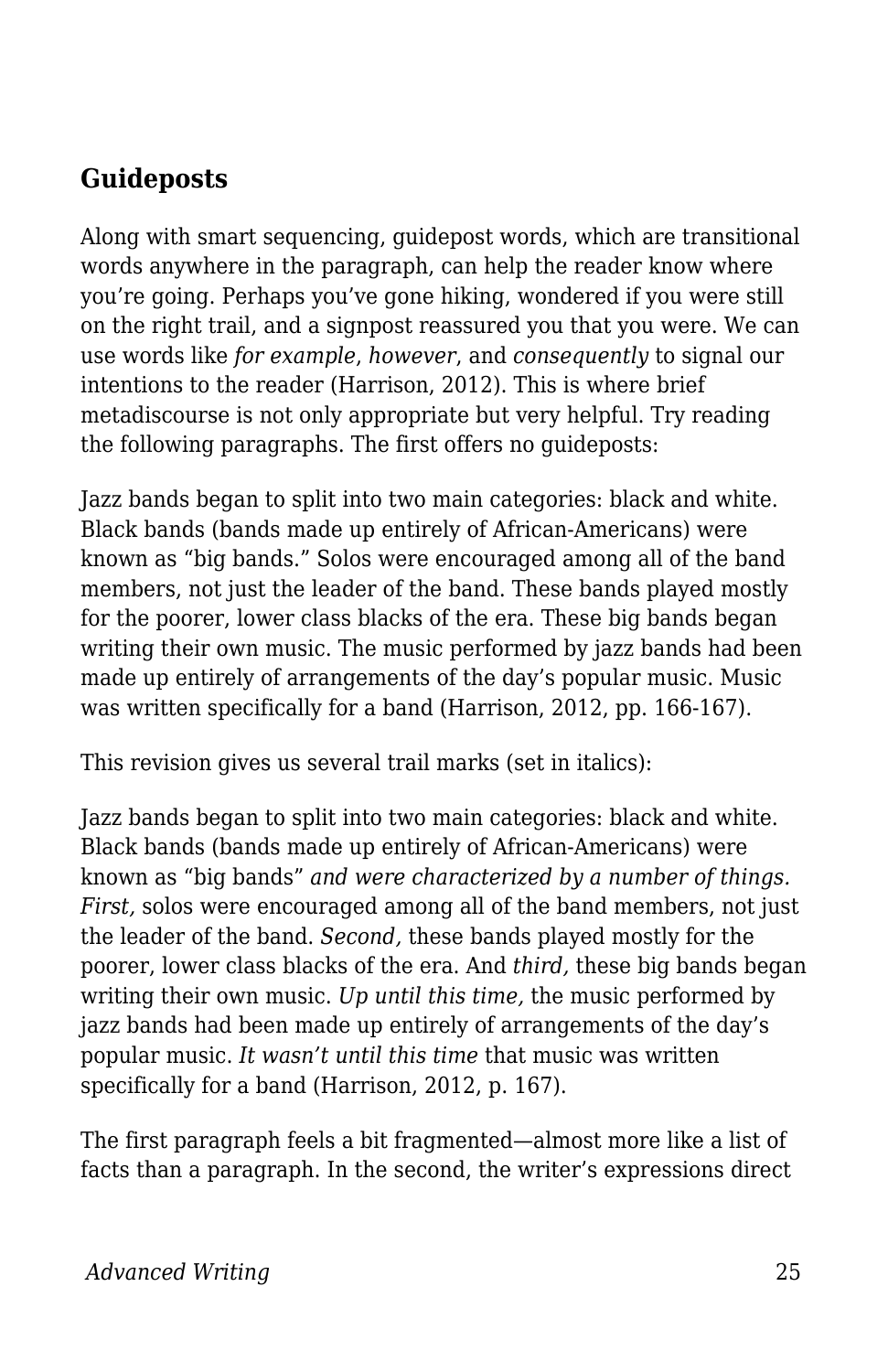our attention. We mentally place the first pieces of information under *characteristics*. The next phrases tell us we're moving into historical development. Like a GPS, signal phrases save readers energy and worry by alerting them to turns in advance.

# **Old to New Information**

Another tactic for creating coherence is starting with information the reader is likely to know then moving to less commonly known information. This gives the reader a foundation to build on. For example, I'm guessing most of you have heard of *The Wizard of Oz* story. I bet many of you have also seen the film. Very few, though, would be familiar with the literacy criticism it's prompted. Thus, my audience will feel most comfortable beginning with old information, like the characters, and then progressing to new information, like the story's possible symbolism. Rewrite the following paragraph based on that principle:

The Wizard of Oz may be a political allegory, which many fans of this beloved book and film do not know. For example, the scarecrow represented farmers, who didn't have a brain because farmers of the era weren't looking after their political interests. Industry was represented by the tinman. The Industrial Revolution was making humanity heartless, so the tinman didn't have one. Finally, the drought in the western United States was embodied by the Wicked Witch, who could only be killed by water (Taylor, 2005).

#### [Show Answer](https://open.byu.edu/)

As with concision, don't worry about coherence as you're drafting. Your first version need only be a brain dump. Write the way you played as a child. If I handed a group of adults an enormous box of Legos and asked them to make something, they would probably pick through the first layer of pieces, fretting about what to do first. A group of kids would turn that box upside down. They instinctively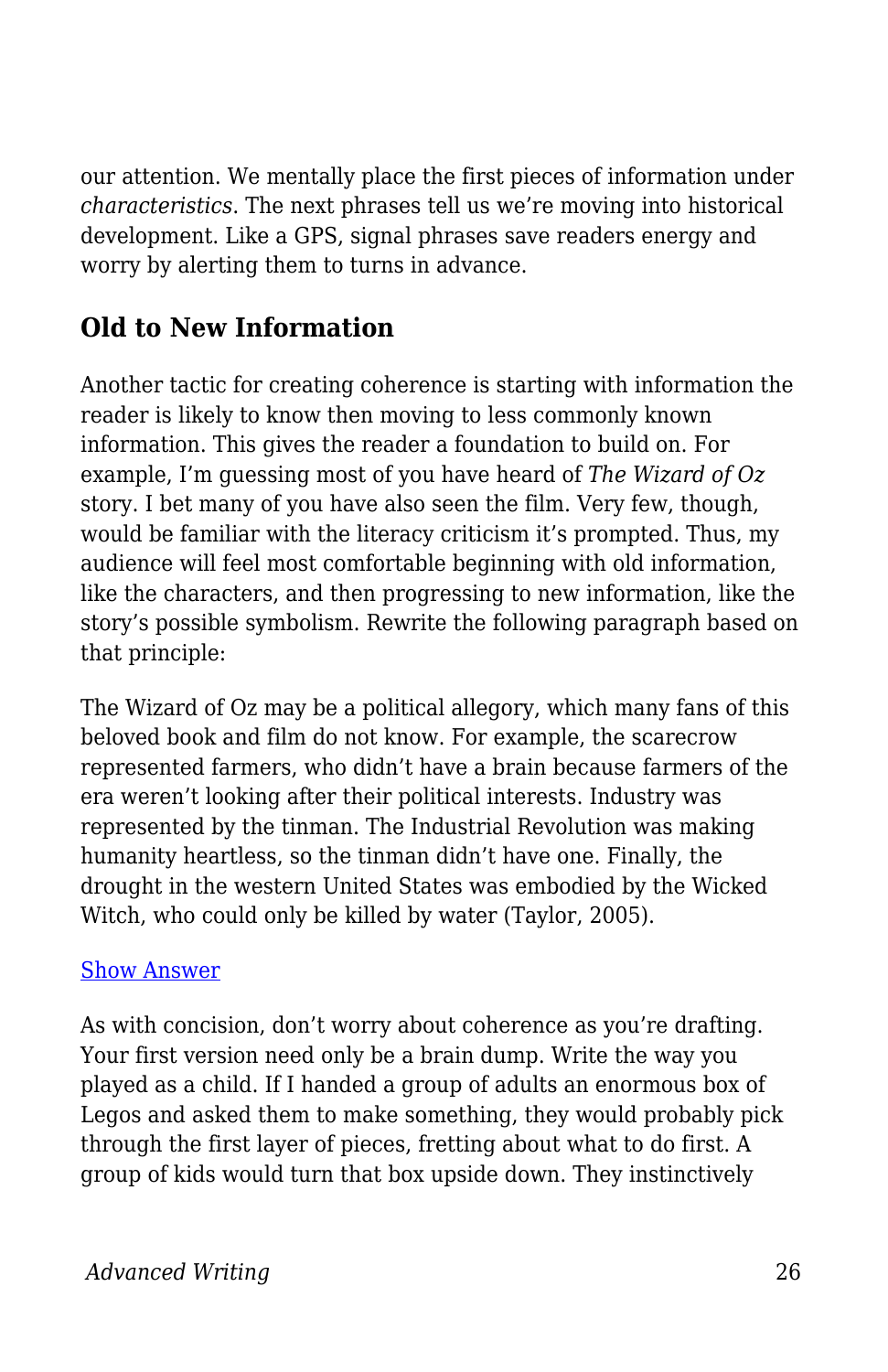know it's easier to sort the parts when they're all on the table.

# **5.6 Cohesion**

Some use *coherence* and *cohesion* interchangeably, but I see coherence as putting ideas in a logical order whereas cohesion is linking (or sticking—as in *adhesive*) ideas smoothly. For example, the following paragraph is completely cohesive yet completely incoherent:

On my fridge I keep a collection of magnets. Magnet rhymes with *Dragnet*. *Dragnet*, a true crime television series, took place in Los Angeles. Los Angeles is the second most populous city in the United States.

You can see how I moved from one idea to the next, but the paragraph says nothing significant (although I highly recommend *Dragnet*).

# **Sentence Linking**

The best paragraphs are both coherent and cohesive. The following sentences are in a good order, but I think I can make the links between sentences more graceful. The writer introduces the problem with a story then advocates for change:

Original: Many ducks roam around my neighborhood. When they have new ducklings, I love to watch them. The mother leads the ducklings, and sometimes she walks over the storm drains. The ducklings fall right through the slats of the drain because their feet aren't big even though their mother's are. Then residents or city personnel must get into the drain, catch the ducklings, and lift them out. We should put mesh nets over the storm drains so they don't fall in.

The paragraph makes sense, but notice how it flows better when I make a phrase near the end of one sentence connect to a phrase early in the next sentence. The pairings are in red and blue: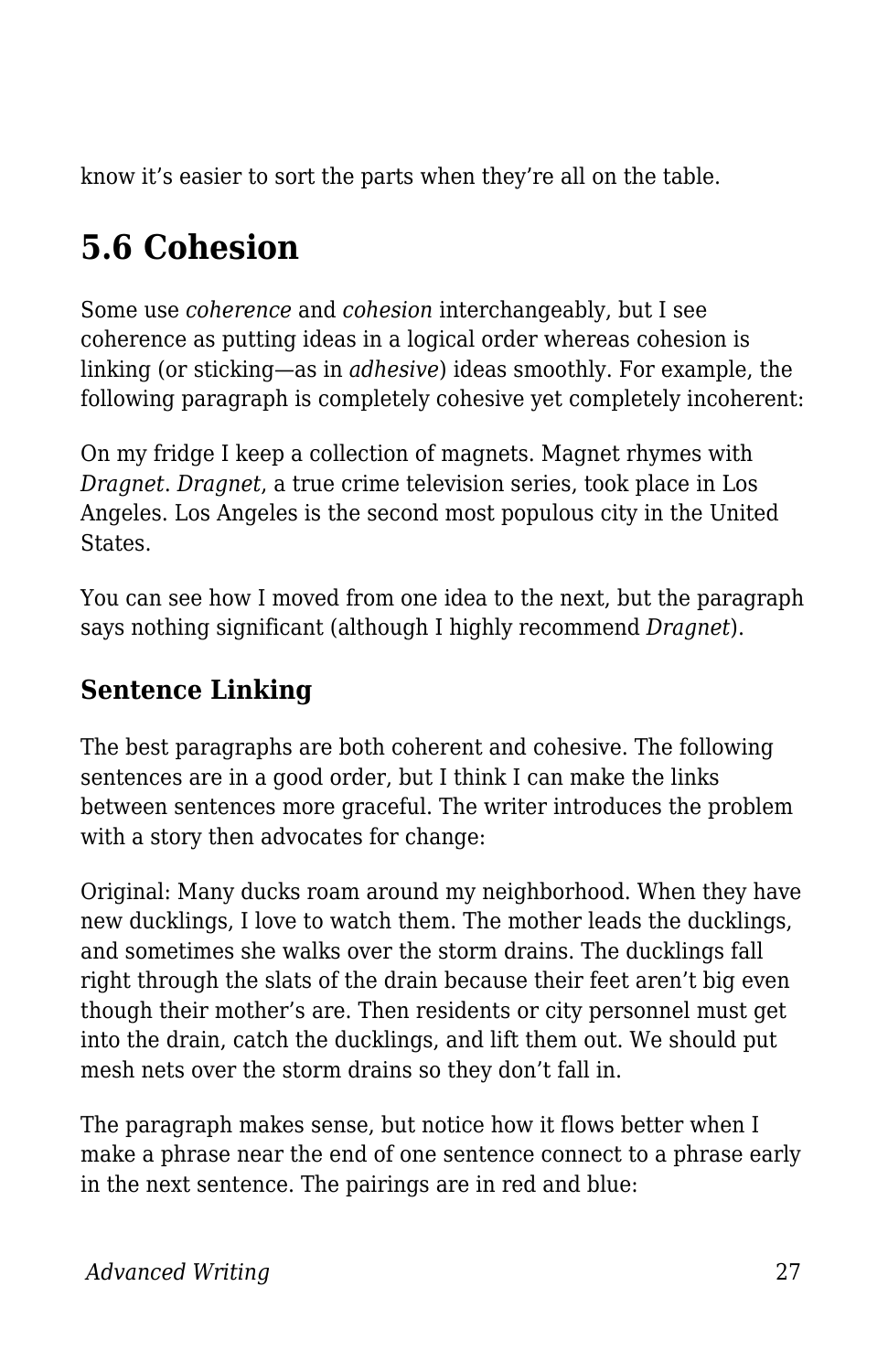Revision: Many ducks roam around my neighborhood. My neighbors and I enjoy watching them, especially when they have new ducklings. They are adorable as they waddle behind their mother so faithfully. But sometimes the mother walks over a storm drain and the ducklings fall right in! Their tiny feet just aren't big enough to span the drain's slats. These drains wouldn't trap the ducklings if the city spreadmesh nets over them. If we don't, residents or city personnel must continue to get into the drains, catch the ducklings, and lift them out.

Now make this already-coherent paragraph more cohesive with sentence linking:

Salt Lake City should build a new theatre for two reasons. Broadway producers know the Salt Lake area is a good market because we have many singers and dancers. Recent shows from New York will really attract this crowd. Furthermore, many seats at Capitol Theatre don't have a decent view of the stage. In 1903, the principles of good sight lines weren't as well known, which is when the theatre opened. However, the city hesitates to rebuild Capitol Theatre because it's a historic structure.

#### [Show Answer](https://open.byu.edu/)

Side note—these sentences came true. Salt Lake City built a new theatre, the Eccles, in 2016. Then Capitol Theatre will renovate its seating in 2019.

# **Subject Aligning**

Another method of creating cohesion is subject aligning. This means keeping the main idea of the paragraph at the beginning of sentences as much as possible. This reworking of the duckling paragraph is also cohesive:

Many ducks roam around my neighborhood. They are fun to watch, especially when they have new ducklings. They are adorable as they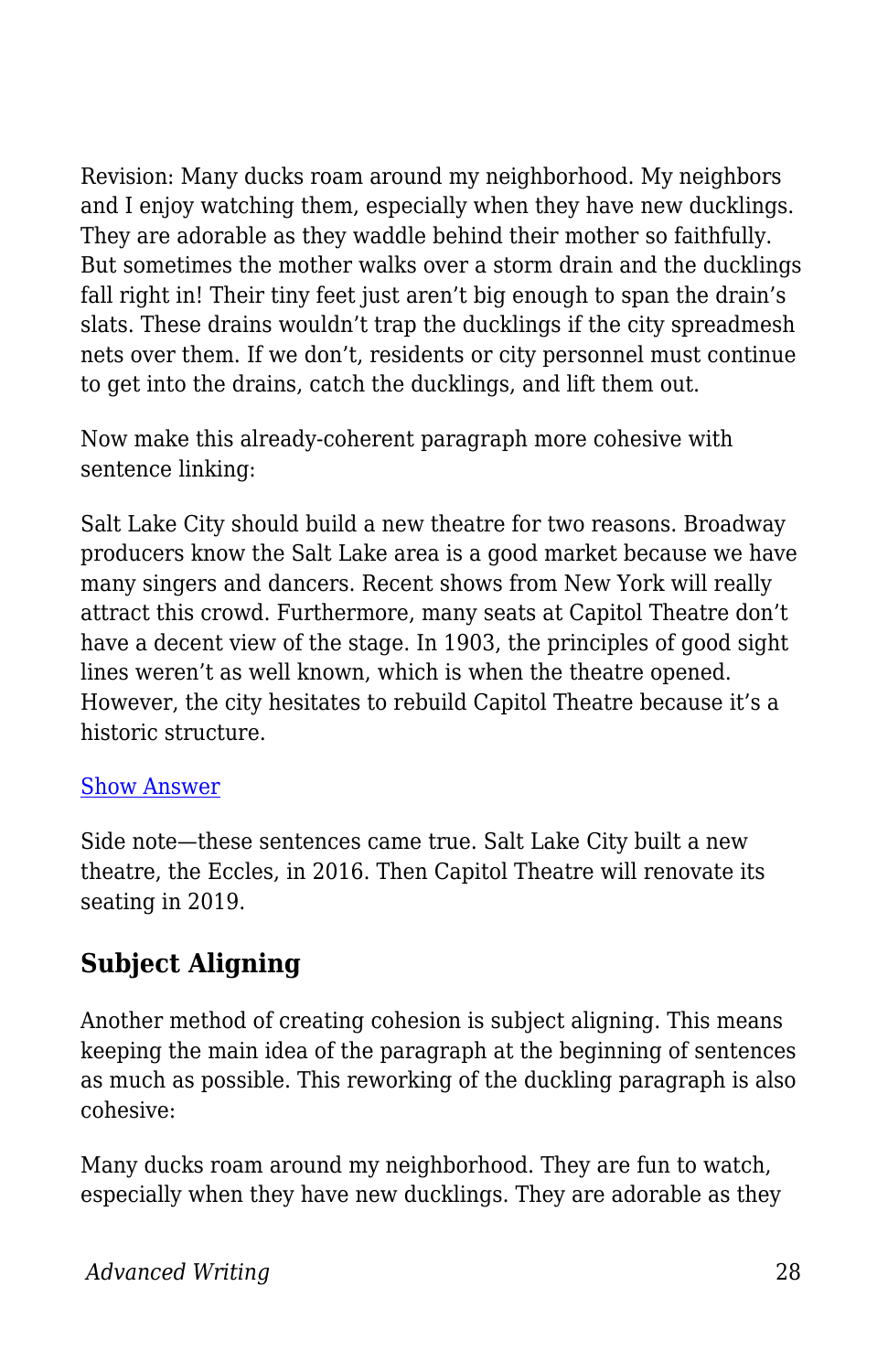waddle behind their mother so faithfully. But sometimes the ducklings follow their mother over a storm drain and fall right in! Their tiny feet just aren't big enough to span the drain's slats. The ducklings then have to be rescued by residents or city personnel who get into the drains, catch them, and lift them out. The poor creatures could be spared if the city spread mesh nets over the drains.

For the sake of example, I aligned the subject of *every* sentence, but that isn't necessary. A little variation is refreshing and won't disrupt the cohesion. I also had to use the passive voice in the last two sentences, which could be okay if I want to focus on the ducklings.

Try subject aligning this paragraph. Use the passive voice as little as possible.

Body image is usually decreased by viewing advertisements. When presented with ideals that are difficult or impossible to achieve and maintain, people become less secure. This spurs the growth of profits as consumers buy product after product to improve appearance. Over the last few decades, research has confirmed the harm ads wield over female body image. Whether this harm is equal on males, however, is a more recent question.

#### [Show Answer](https://open.byu.edu/)

If cohesion seems nitpicky—you're right. But in another sense it's the crowning achievement of clear writing. If you take time to be cohesive, don't be surprised if people ask you how you write so well. Your audience will be pleasantly surprised when reading your work feels as frictionless as ice skating. Sadly, we're used to reading being as "frictionless" as say—wrestling an alligator. Level every obstacle for your reader. Use cohesion to lull them into a lovely rhythm.

Excellent work—you're now equipped to make your sentences clearer. If you do, they'll also become more interesting. In the next section you'll acquire even more tools to animate your writing.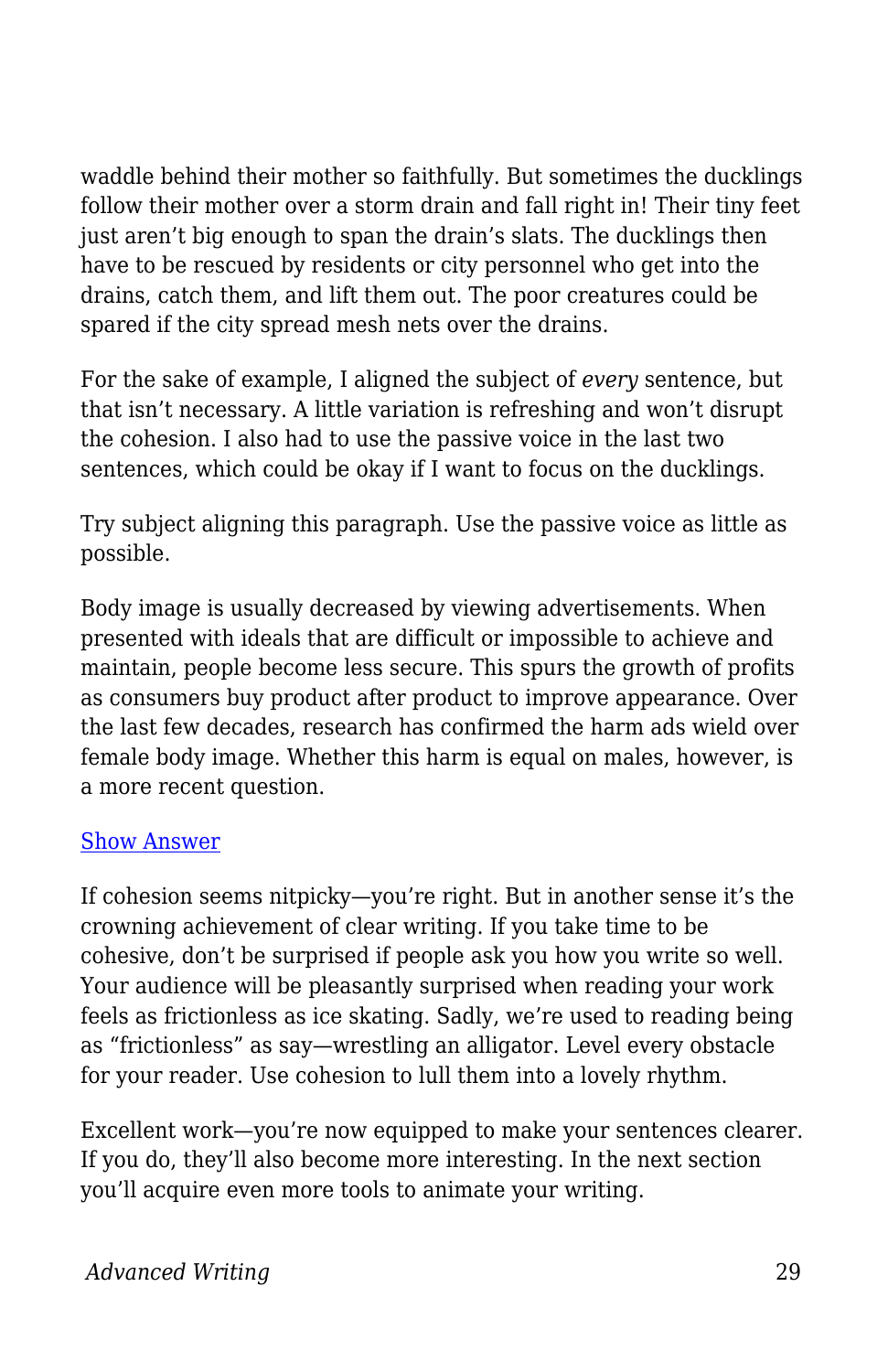# **5.7 Vivacity**

Permit me to have a hipster moment—I liked Harry Potter before it was cool. Nobody I knew was hep to the series until the release of book four. Once at lunch a friend complained she didn't like how the storyline was unfolding. I realized I almost didn't care about the plot. I read because I loved simply being in J. K. Rowling's magical world. Reading felt like *living* there. The characters felt *alive* to me. Even today, all I want to know is, will I go to Hogwarts when I die?

That's the power of lifelike—or vivacious—writing (the Latin root *viv* means *life* as in *revive* or *survive*). Vivacious writing transforms reading from the Dementor-like torture of passing eyes over print to extract information to conversing with a real *live* human being (as pleasant as a bite of Professor Lupin's chocolate). The first requires great patience and gives little satisfaction in return. The second feels a lot like listening to a story.

Although your teachers won't let you write a novel instead of your literature review, you can use the techniques of creative writing in any genre much more than you would expect. We will learn about two: voice and variety.

# **5.8 Voice**

Voice refers to the writer's attitude or personality. Some use *voice* to include choices like vocabulary, sentence length, and sentence structure although I feel those belong to the broader term *style*. However, style certainly influences voice: describing the babbling of a brook as *mellifluous* would establish an elevated, elegant tone. Using a fragment like "No way!" would create a playful, conversational voice.

The appropriate voice for a text depends on its genre and audience.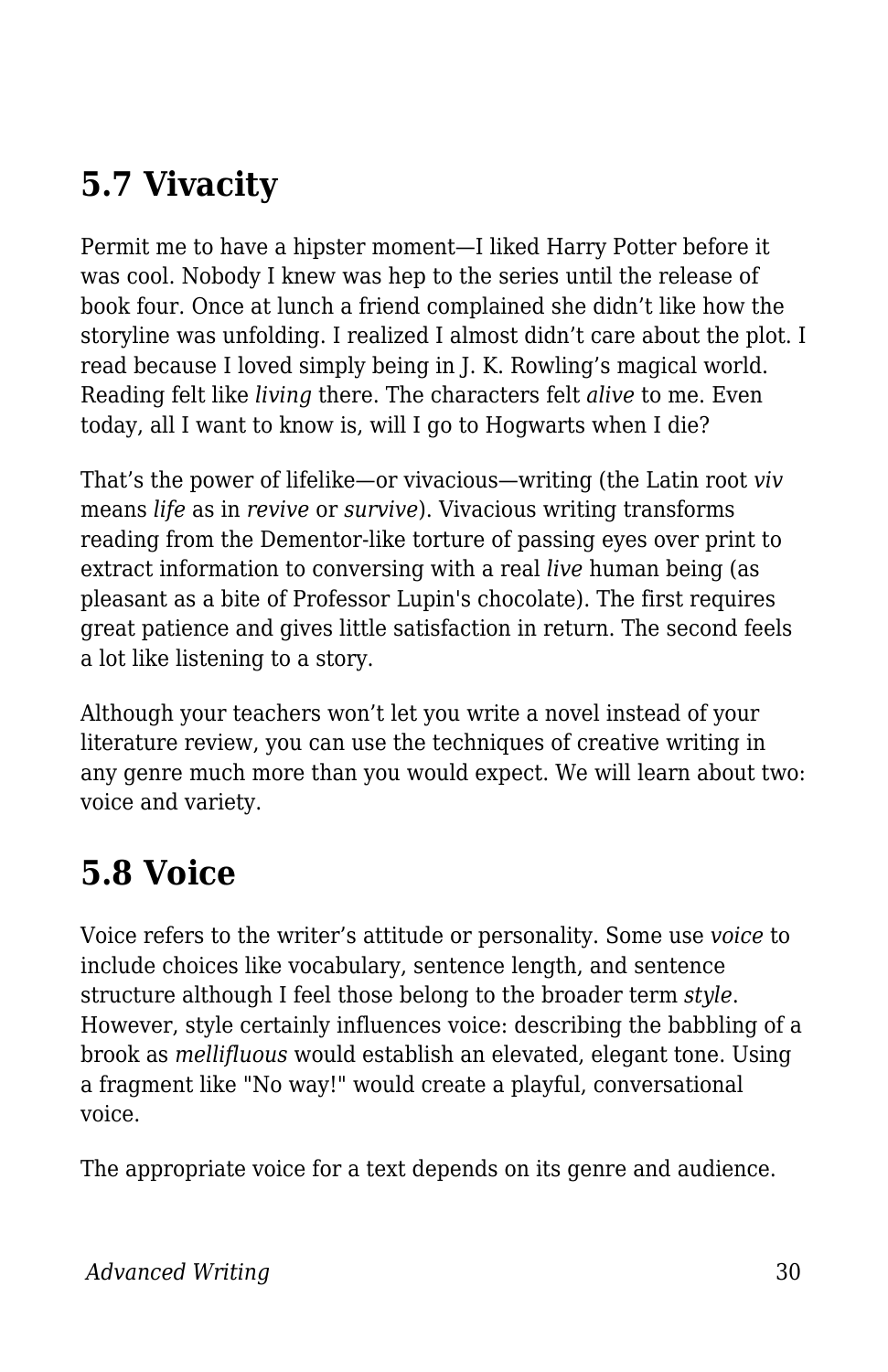For example, we expect a lot of voice in a poem and very little in a health history. This semester you'll write for both academic and general audiences in assignments like the literature review and magazine spread. Both will have a similar goal, such as reducing television viewing for children under two, but the audience will determine the content you include.

In an academic paper, you might address a government agency, citing studies that prove frequent television viewing reduces the parentchild interaction necessary to build language skills. You might ask the government agency to make a brochure about child media guidelines for pediatricians to give to parents. In a magazine article, you might address parents directly with a bulleted list of activities they can enjoy with their children besides watching TV.

Regardless of the genre, two strategies, story framing and sentenceas-action, will help you enhance your voice.

# **Story Framing**

Humans think in stories. You know that when a presenter begins telling a story, your attention perks up. I definitely recommending using stories in your pieces for a general audience. Should we use stories in an academic paper? Possibly—some research includes interviews or case studies. Even if we don't *tell* a story, we can *frame* anything as a story. The audience probably won't know you're doing this, but they will be more engaged.

Let's start by framing this semester as a story. What do we need to tell a story? I give my creative writing students the acronym COOT to remember.

- Character
- Objective
- Obstacle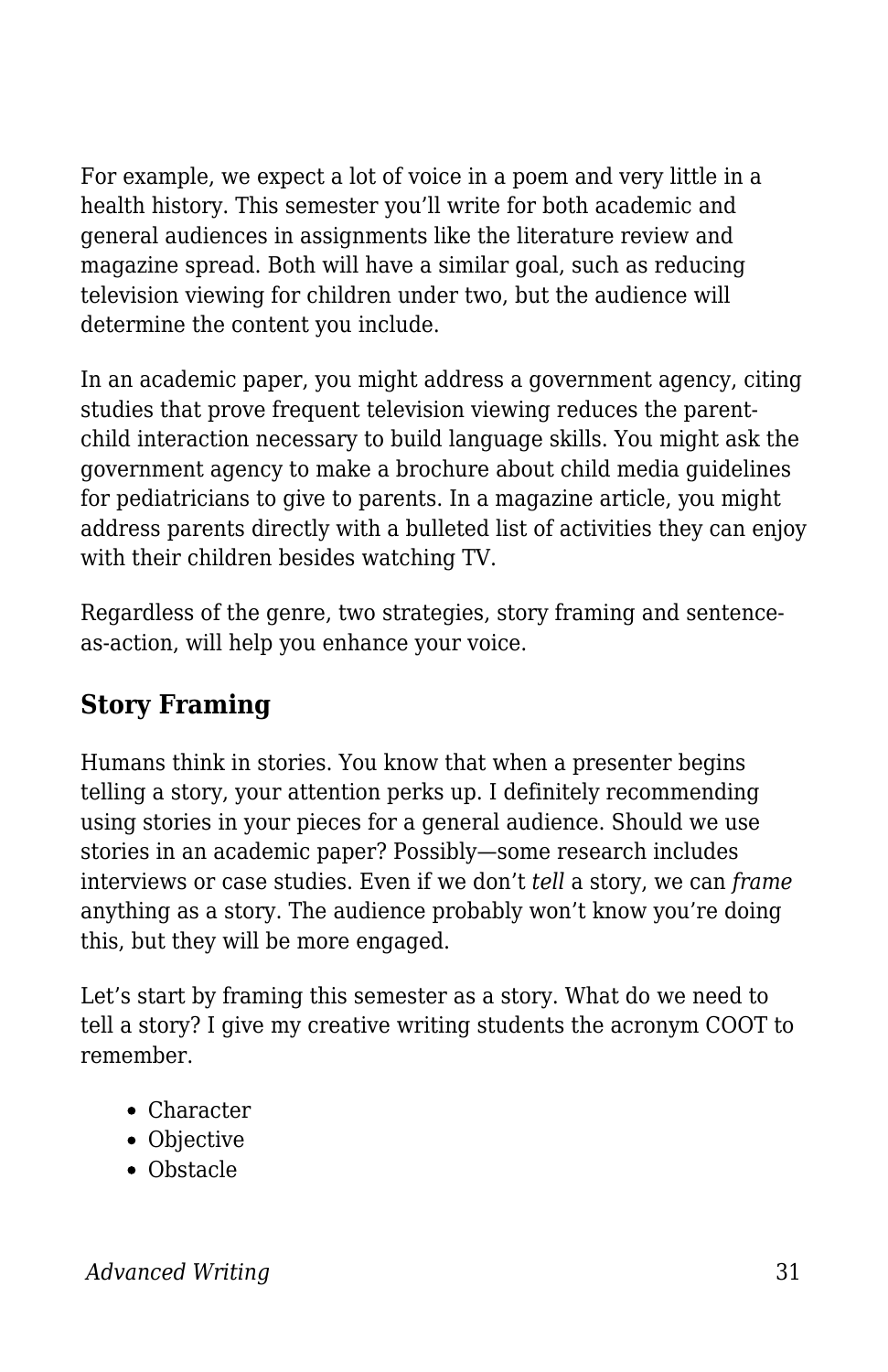• Tactic

#### **This Semester: Your Story**

A story needs a character who has an objective, encounters obstacles, and uses tactics to overcome them. So who is our hero this semester? It's you! Your objective for this class is probably to get a good grade. Your obstacles might be procrastination, wanting to spend more time with friends, or meeting family obligations. Your tactics might include setting a schedule, studying with friends, or video chatting with your little sister instead of driving the hour home. That's not a bad story—most importantly, I hope you now think of yourself as a hero—but I think we can go bigger.

As an example, we'll discuss the work of McCall Booth, the student who wrote the paper about reducing television viewing in children under two. McCall is a Human Development major . Let's go bigger—McCall wants to help people (objective). She wants to overcome the obstacle of speech disorders so children can communicate well. McCall's choosing to study this problem this semester because she wants to face the enemy—what prevents children from developing language? One answer is excessive television. Now McCall knows her nemesis. What tactics will she use to defeat it? McCall realizes parents have the power to direct their child's behavior. She wants to write to them. But how will parents get the message? McCall may need another tactic. In her research, she learns that behavior interventions with medical professionals work best—people believe and follow the advice of their doctor. So McCall's strategy is to get pediatricians to tell parents about media guidelines for children. McCall's everyday school drudgery is now a story.

I hope you'll frame your semester this way more than the first way. You are the hero of this project. You're here to destroy your archenemy: a social problem. Your sidekicks are ready to help—your teacher, your review group, even the scholars whose material you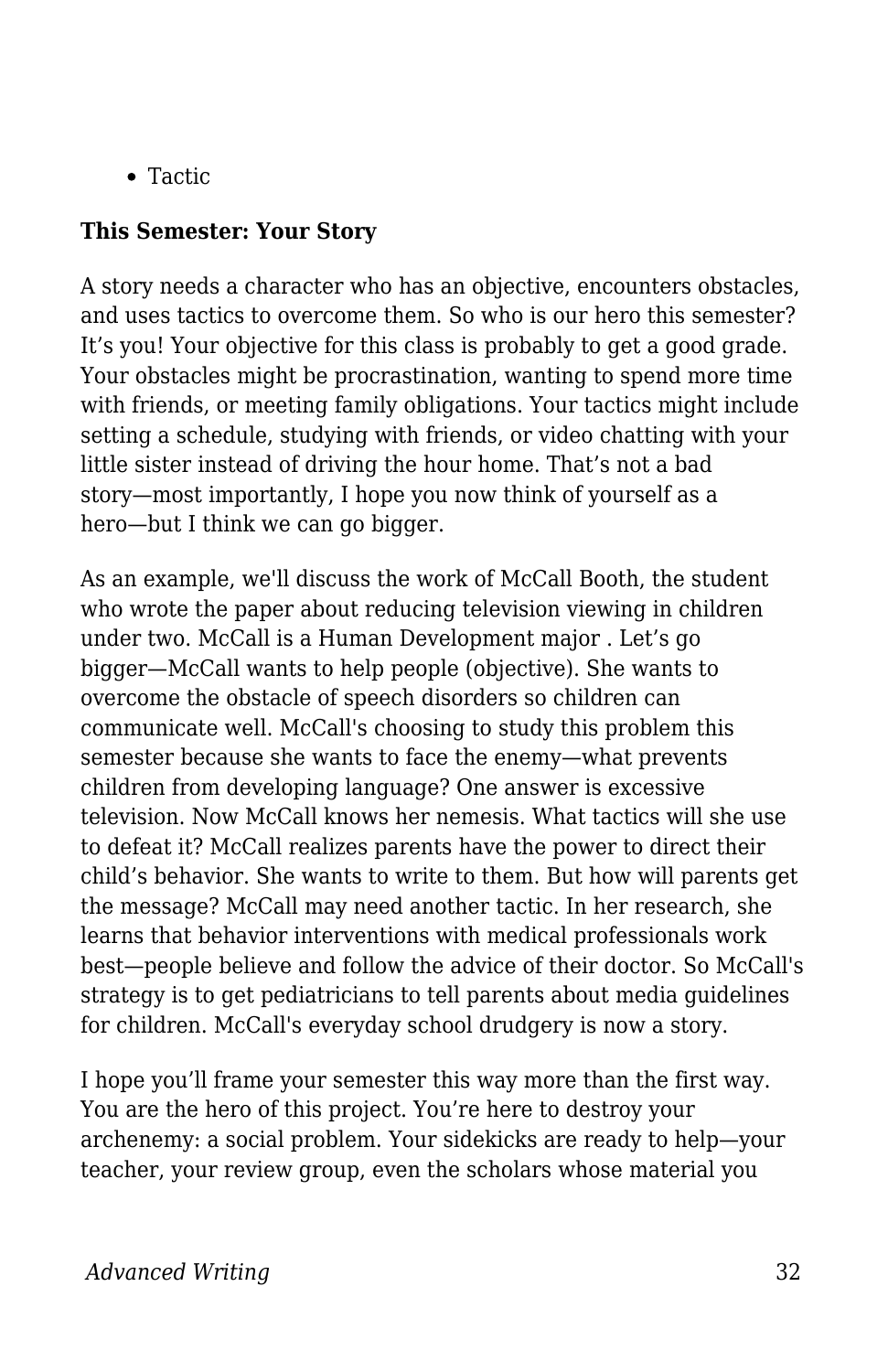cite. Your superpowers are your research, your persuasion, and your writing skills. What you write could help eradicate the problem. What you say could convince those in power to implement your recommendations. (Remember I promised to tell you about a scientist who did just that? She's still coming.)

#### **Research as a Story: Make a Movie for Your Readers**

You can frame the problem you're studying this semester the same way for your audience. When I was studying for a college entrance exam, my teacher told me, "Whenever you read, make a movie in your mind." Watch how McCall makes a movie for her reader in the introduction of an article she geared to *Parents* magazine:

Alex sighs in frustration as he enters the living room. Toys scattered on the floor, books yanked from shelves, and his kids pay no mind to the chaos they've created. He needs to help cook dinner, but first he needs a way to distract the children from their havoc-wreaking. The instant Alex turns on the television the kids gravitate toward the bright screen, and he can work in peace. But he can't stop the little voice in his head that asks when was the last time he played with his children rather than letting a screen babysit them.

Who is our hero now? Alex, or more broadly, parents. What is the objective? To help cook dinner—more generally, to accomplish tasks at home. What is the obstacle? The children are asking for attention too. What is the tactic? Television—it will absorb the children's attention instead. McCall then hints this tactic may have serious consequences. In the rest of the article she will explain these consequences and suggest better tactics.

Framing the social problem as a story accomplishes two things: first, the audience is more interested. Of course, McCall could have started the article this way: "Too much television delays language development." That sounds like a sentence straight from her research paper, and we expect more pizzazz when we read a magazine. We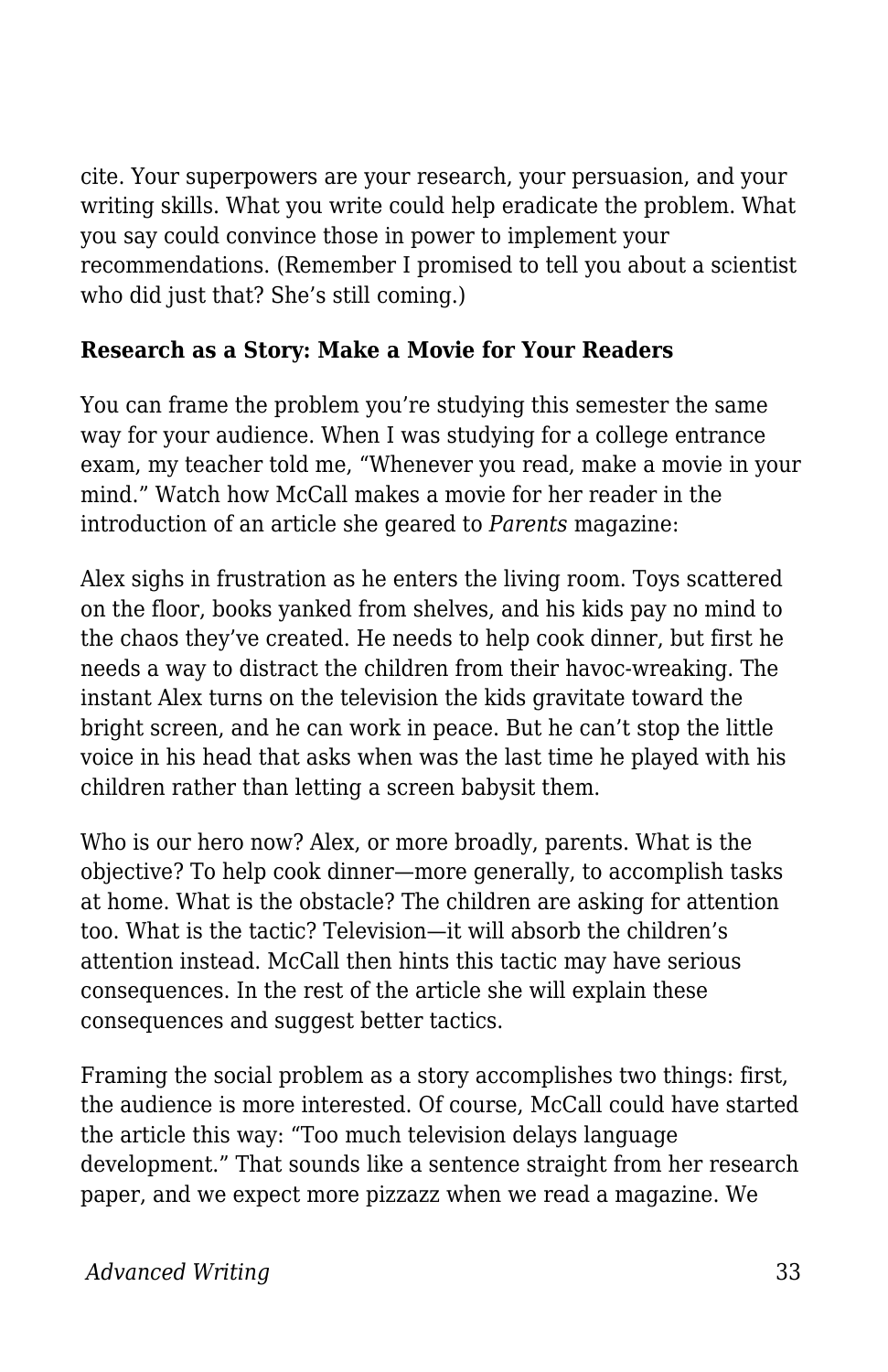pick up a magazine for a break, not a lecture. Second, she relates to her audience. In a magazine, her research paper sentence could sound like an accusation. Subtext: *Why are you such a bad parent? You're making your kid dumb. Never watch TV again!* Instead*,* her story sympathizes with parents by showing she understands the stressful choices they face.

How could McCall frame the story for an academic paper? Her audience will be other experts who care about the problem, with scholars and speech pathologists as the primary audience. Educators and social workers could be a secondary audience. Inevitably, peers in the class and the teacher will "overhear" her paper. Others who can help fix the problem, like medical professionals and government employees, might be a tertiary audience. You should use your voice in an academic paper, but it will be subdued. The trick is to be spirited enough to interest your reader and not so spirited you lose your credibility (Harrison, 2012). Perhaps it's like wearing your best suit to a job interview but throwing in a stylish necktie or necklace.

To sound professional, students often use abstract nouns as the subjects of their sentences. In McCall's case those might be *language development*, *interaction*, *speech delay*, and *screen media consumption*. Unfortunately, when it comes to making a movie in the mind, inanimate concepts aren't very lively actors. If you can make the subject of your sentence a person, do it. You won't sound less professional, and the audience will pay attention and understand you better. McCall can use subjects like *parents*, *children*, *speech pathologists*, and *pediatricians* throughout her paper. Here is a sample introduction for an academic paper:

Speech pathologists and other professionals who work with children know the American Academy of Pediatrics recommends that children under two do not use screen media. In treating clients, many of us have probably seen a parent hand an underage child a smart phone or tablet while they wait for the older child's appointment to finish.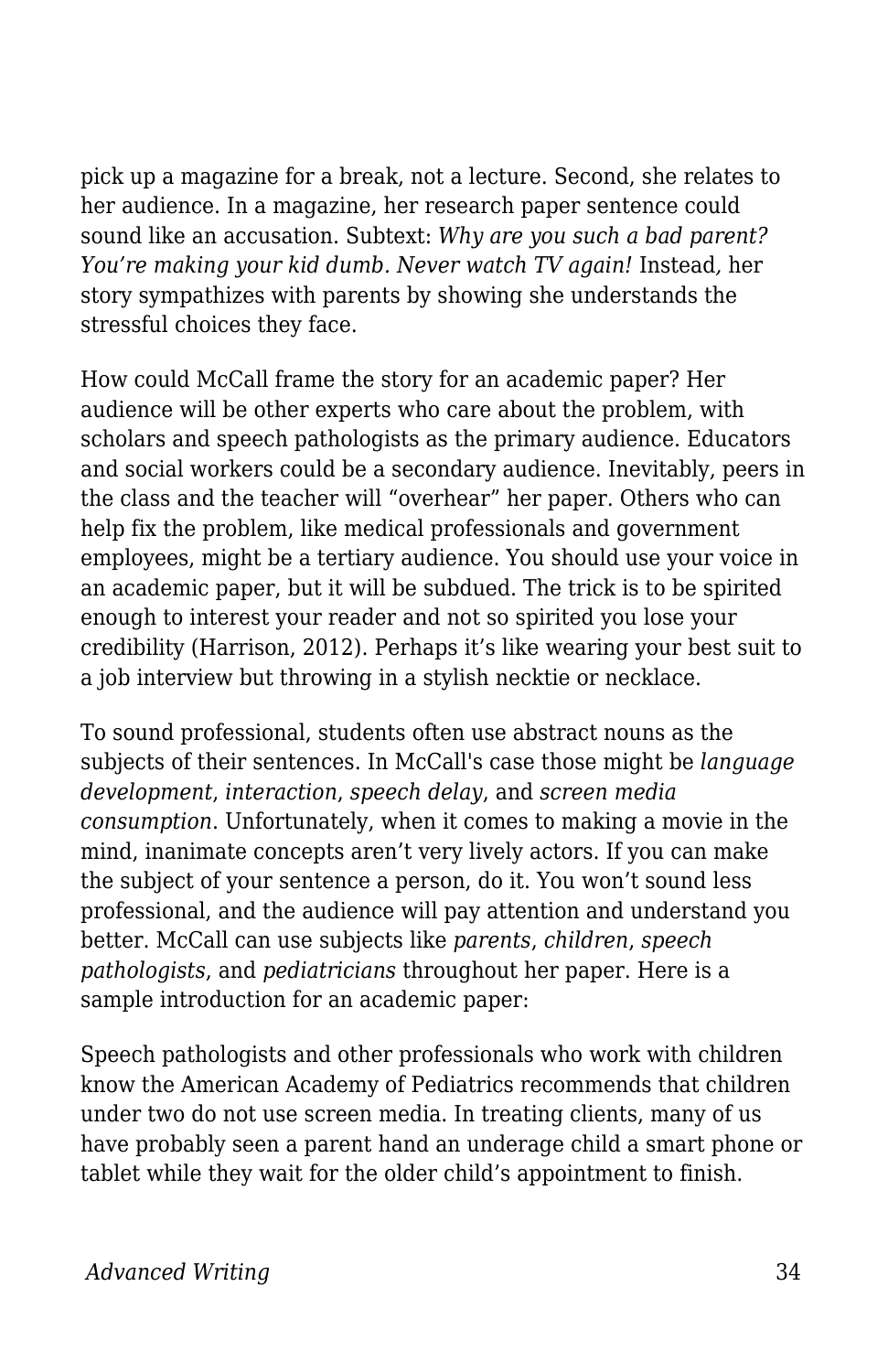Should we say something? Yes. We know premature and excessive media consumption can contribute to many problems, including language delay. Since parents need to hear this message early and regularly, I advise speech pathologists to partner with pediatricians, who meet with a family about nine times during a child's pre-toddler years.

This paragraph features action, not concepts, by using story framing: We have characters (speech pathologists) who have an objective (sharing media guidelines to avoid language delay). To overcome the obstacle (usually treating children already two years old) they develop a tactic (teaming with pediatricians).

### **Show Your Hero Succeeding**

Especially in texts for a general audience, be sure to finish the story. You've painted a "before" picture that illustrates the problem. Now paint an "after" picture that shows the benefits of implementing the solution. Show your hero (the audience) succeeding. This could be McCall's conclusion of her magazine spread:

When Alex enters the living room tonight, things are much the same: toys scattered on the floor, books yanked from shelves, and his kids pay no mind to the chaos they've created. He needs to help cook dinner, but now television isn't his first strategy for engaging the children. Instead, he scoops up an armful of play food among the toys and leads his children to the kitchen. He puts a pot on the floor for his three-year-old, hands her some play food, and asks her to cook something. He sends his five-year-old son to get salt from the pantry. He knows chatting about cooking (real or pretend) with his children contributes much more to their development than watching television, and he feels good about spending time with them.

Here's a prewriting exercise to experiment with story framing on your own: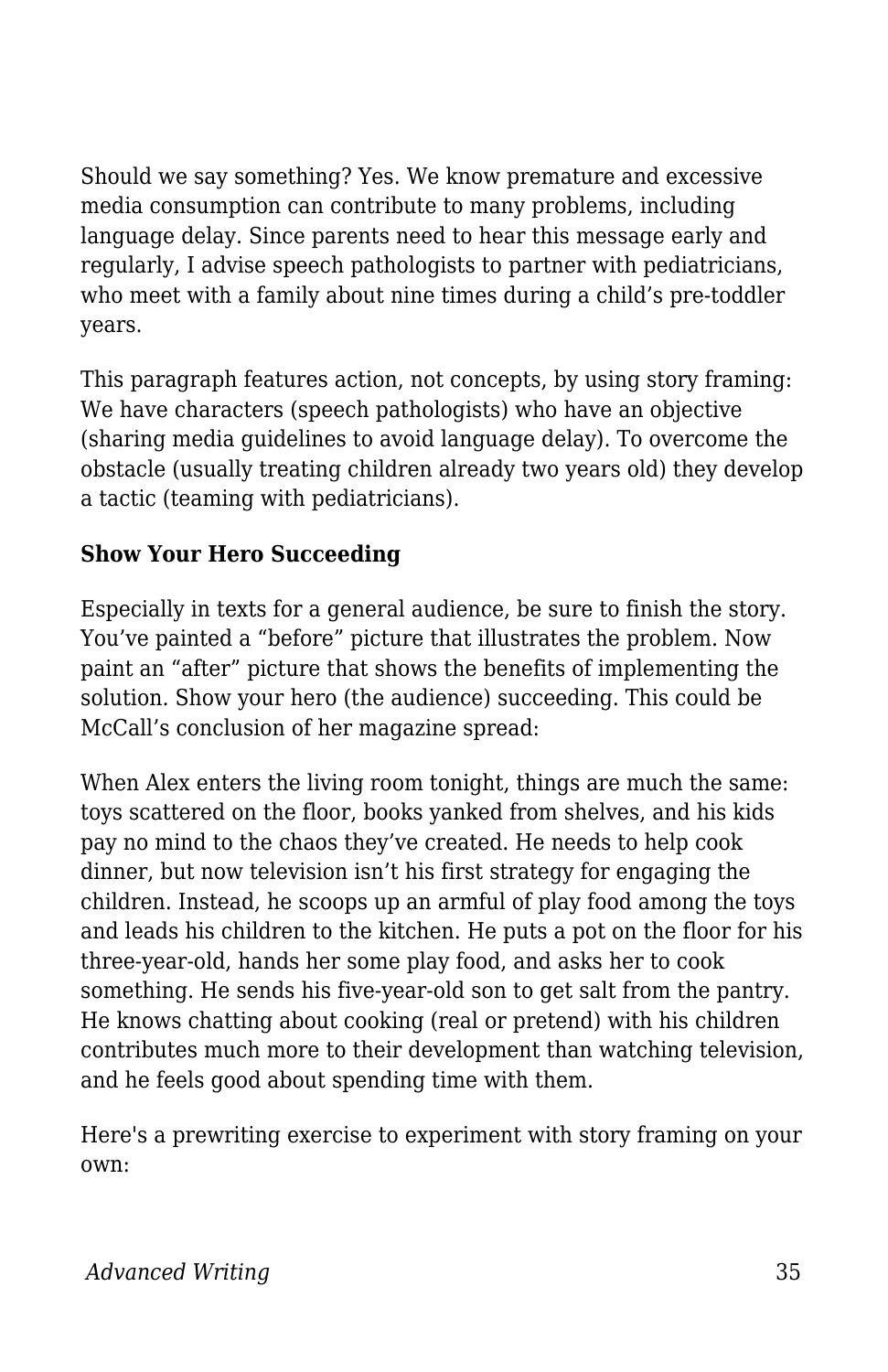Think about the next assignment you will write for this class. How can you use story framing to make the piece more interesting? Either jot down some plans here or try writing the introduction itself.

Story framing is Mary Poppins's spoonful of sugar that helps the medicine go down. After all, many of us can breeze through fifty pages of a novel in the time it takes to decode five pages of a research article. Well here's the irony: a spoonful of sugar was only in the film, not the book. See—those filmmakers know what they're doing. Make a movie for your reader.

### **Sentence as Action**

Sometimes I've asked myself, *Can I shortcut all this revision by writing a solid sentence in the first place?* I think the answer is yes and no. No, we rarely write a sentence the best way the first way. And yes, a few tricks can help us know if we're on the right track during drafting. First, we need to shift the way we think about a sentence. When you were younger, you probably learned that a sentence is a complete thought. As a college student, you likely read many sentences that are overloaded units of information. I define a sentence as a unit of action: A subject verbed an object. Something happened—that's a story. And remember, we can frame anything as a story.

From the sentence-as-action paradigm, I've created a formula for a good sentence. I hesitate to say *formula*—writing is a fascinating blend of art and science and thus never formulaic—but I hope it can be a handy yardstick on the go. For contrast, let's look at the bad formula first. I've included pictures so you can see what a bad sentence feels like.

#### **Bad Sentence Formula**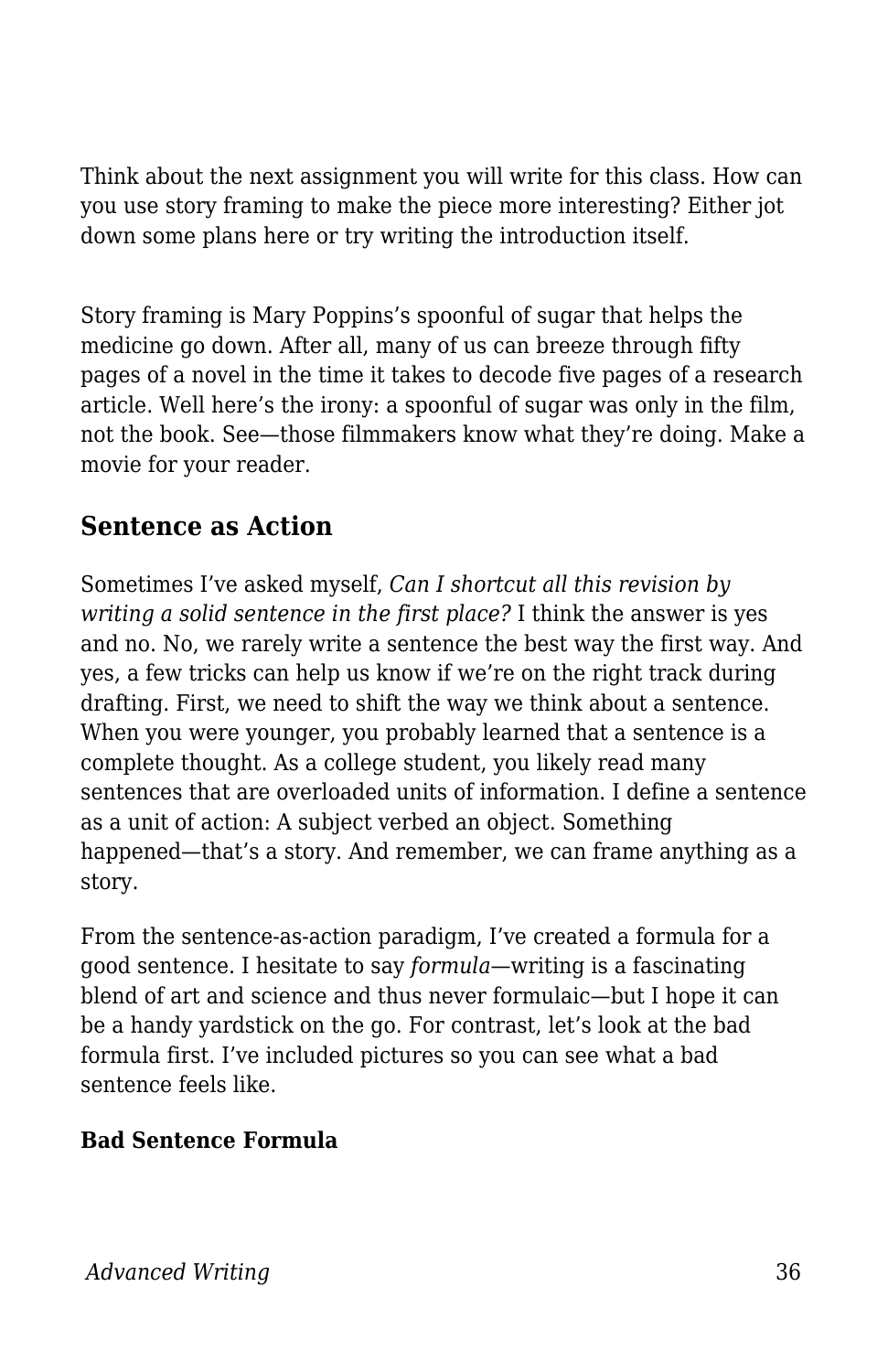# **Vague subject +**

**Photo by [WandererCreative](https://pixabay.com/vectors/blank-profile-picture-mystery-man-973460/)**



Weak verb or Passive verb or Unnecessary "to be" verb +

Photo by **[Spoba](https://pixabay.com/photos/snail-slowly-bauchfuesser-slimy-3314321/)** 



Everything else you need to say but didn't because you wasted your subject and verb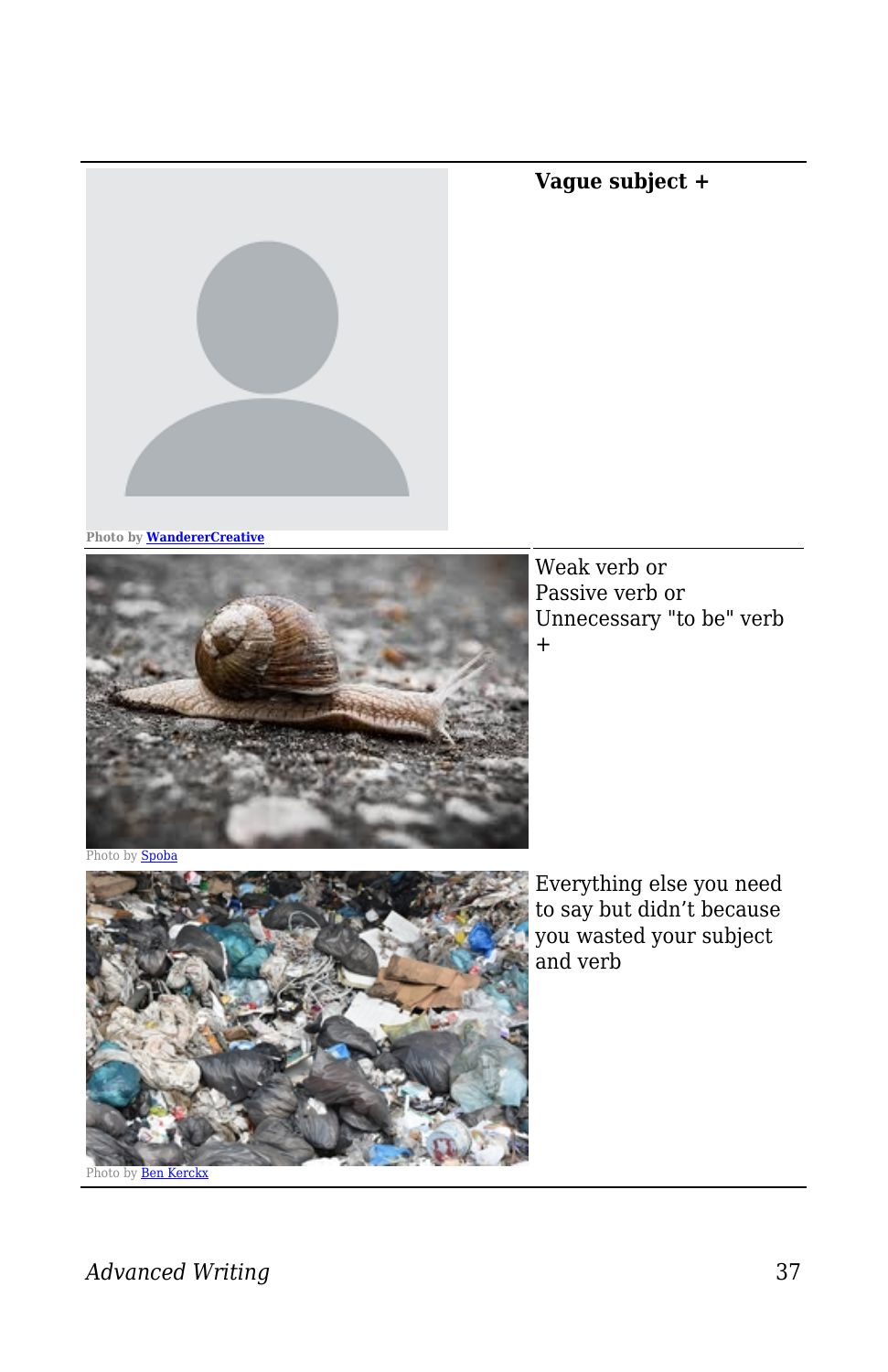Here's a bad formula sentence to muck through. Can you tell what it means? Hint: It's the plot of a well-known movie. I've formatted it as a "question" below, just so you can click the answer when you're ready.

A difference of opinion was undertaken by two opposing parties in which the surprising fact of one party's paternity was revealed by the other party.

#### [Show Answer](https://open.byu.edu/)

Naturally, the opposite is the good sentence formula:

#### **Good Sentence Formula**

Concrete subject (human if possible)  $+$  forceful verb  $+$  the result (what happened when the subject verbed the object?).

Take this bad formula sentence about McCall's topic and give it a concrete subject and a forceful verb.

A meeting should take place in which media guidelines are gone over at pediatric offices so harmful exposure does not occur.

#### [Show Answer](https://open.byu.edu/)

A thesaurus is your best friend when it comes to pinpointing the powerful verb you need. I used one myself to write that last sentence—instead of *pinpointing* I had *finding*. This is a perfect case to illustrate what a thesaurus can do: often our working memory can't promptly retrieve all the vocabulary we know. Searching for the right synonym can trigger that "on the tip of the tongue" feeling. A thesaurus can bring the ideal word to mind much more quickly. Many word processors have a built-in thesaurus—try right-clicking the word.

A final tip—only use words you already know from the thesaurus.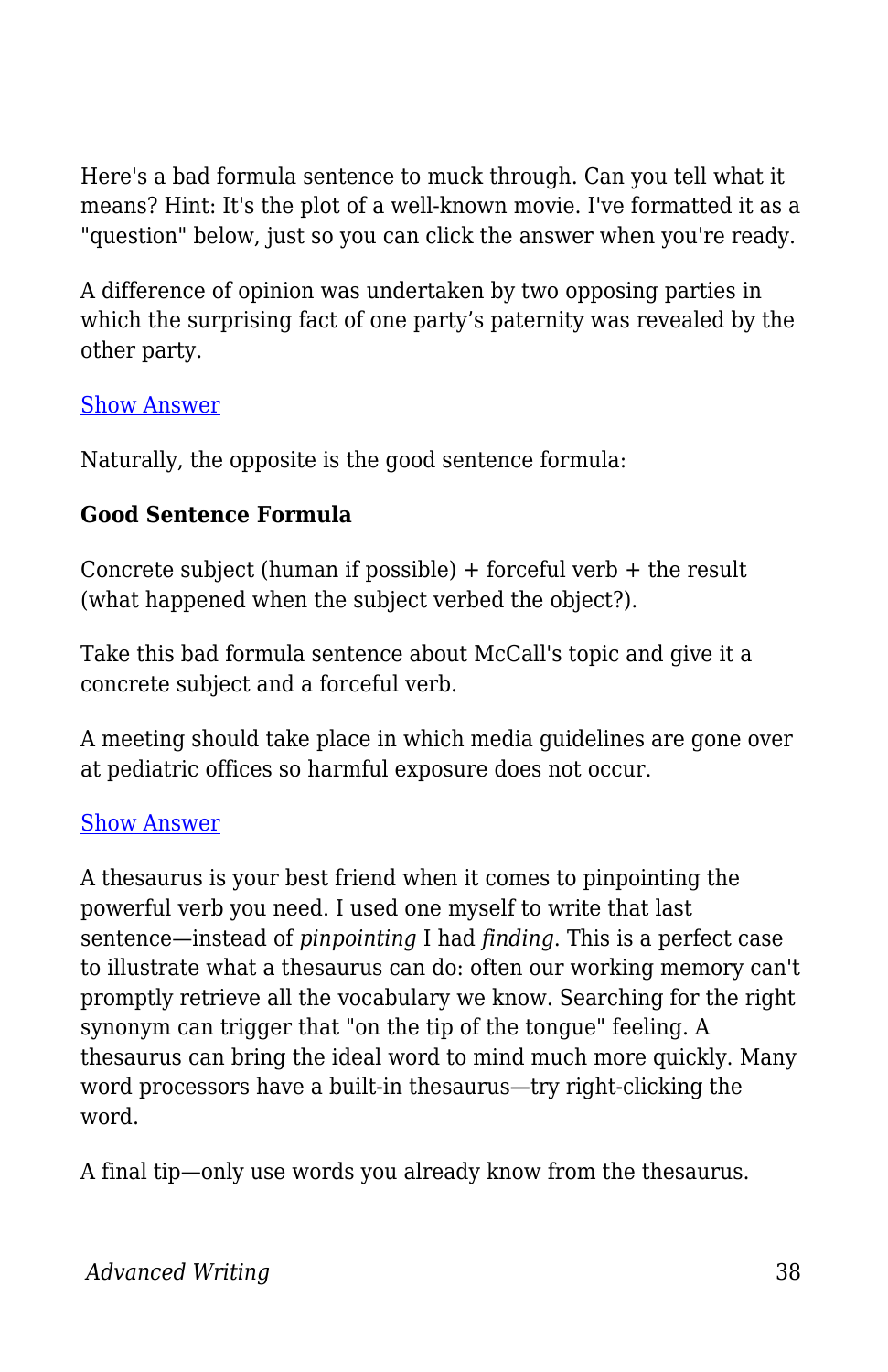Choosing a scholarly-sounding word you have only a vague notion of can be tempting, but it may not fit your context or have connotations you didn't anticipate. Now that you have the framework for a compelling sentence, let's look at some troubleshooting.

#### **Smoothing Sentences with Parallelism**

In oral presentations, we worry about stumbling over our words. In writing we can't literally stutter, but sentences sometimes sound awkward. The culprit is often problems with parallelism. The following sentence is not parallel:

Kara's hobbies include reading, sewing, and dance.

Maybe your ear gagged on that last bit. Why not say *dancing* so it matches the others? Parallelism means keeping equal parts of a sentence in the same form: for example, all verbs or all nouns—not a mix.

Fix the parallelism mistake in this sentence:

Our college helps students land careers in computer programming, software development, service technicians, and IT managers.

#### [Show Answer](https://open.byu.edu/)

Parallelism also means making sure the first part of the sentence tallies with the last. Look at this sentence:

The English teacher said Alicia needed to improve her grammar and coming to class late.

The verb *improve* has two nouns phrases attached to it: *grammar* and *coming to class late*. Let's separate the parts of the sentence to check if each works on its own: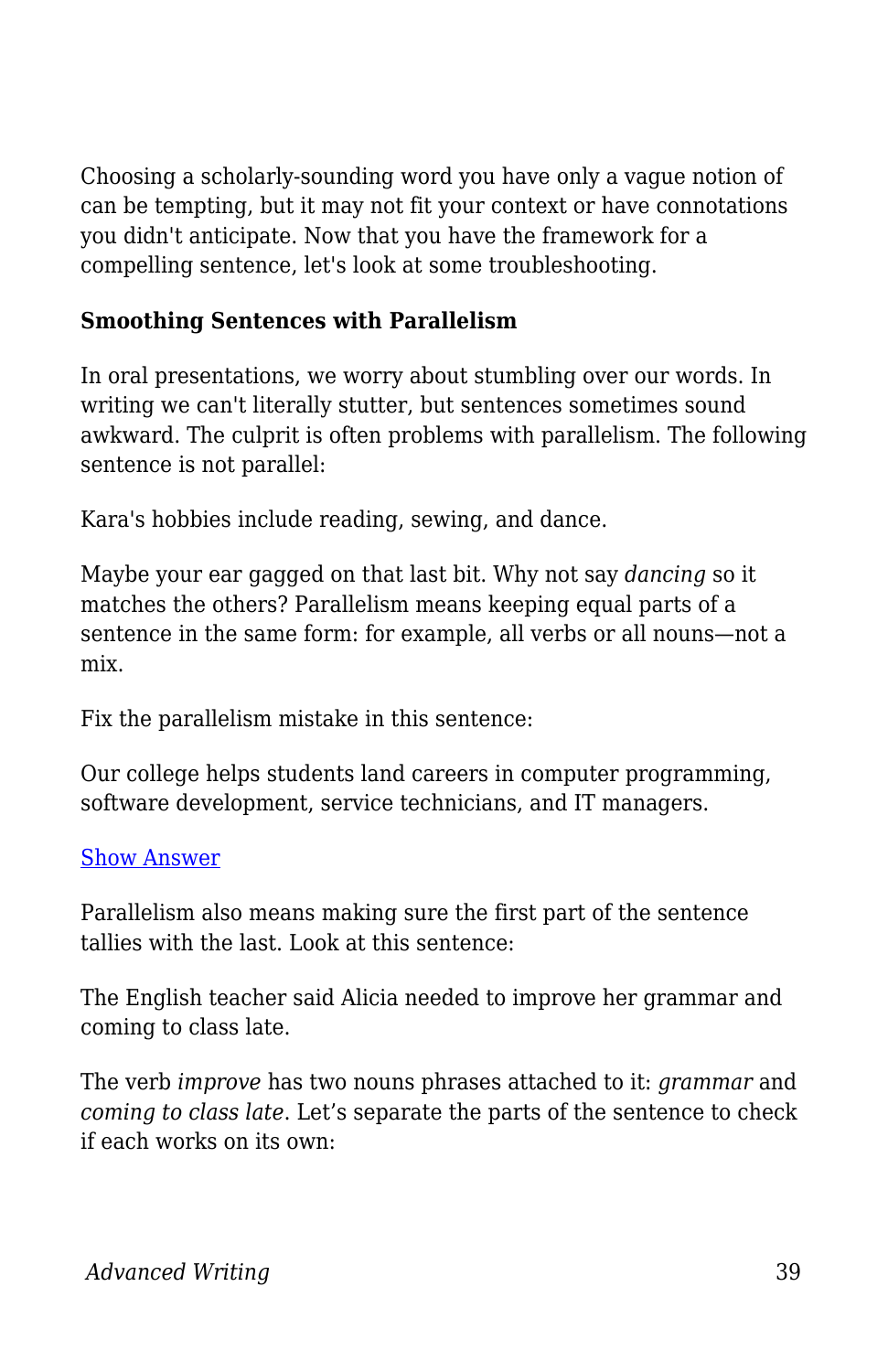The English teacher said Alicia needed to improve her grammar.

Okay, that sounds normal. What about the second part?

The English teacher said Alicia needed to improve her coming to class late.

That sounds funny. We can fix it by using a different noun phrase that gels better with *improve*:

The English teacher said Alicia needed to improve her grammar and punctuality.

Or we could add a verb that fits with *class*:

The English teacher said Alicia needed to improve her grammar and come to class on time.

Make the following sentence parallel:

Crooning saxophones and trumpets that blare can be heard at Jake's Jazz Joint, which also sells sheet music and tuning.

#### [Show Answer](https://open.byu.edu/)

The best way to find clumsy sentences is to read your paper out loud. That probably sounds like nerdy overachieving. Do it anyway. If it sounds good reading aloud, it will sound good to the reader.

A vibrant voice pops the topic right off the page. Help your readers visualize your research journey by framing it as a story and packing your sentences with action.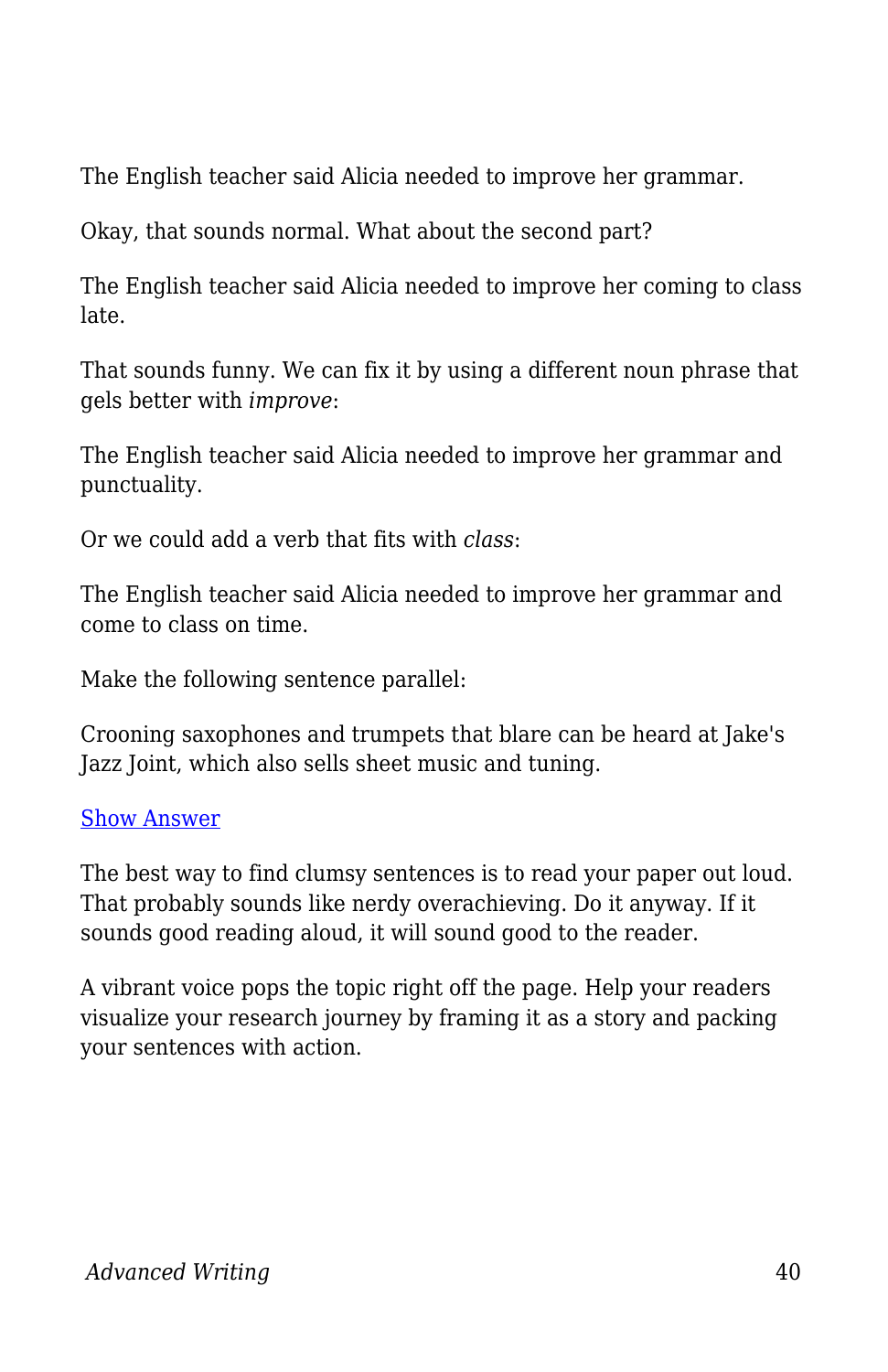# **5.9 Variety**

Just as we can spice up our writing with voice, we can use the spice of life—variety. This section will specifically discuss sentence length and sentence structure.

# **Varying Sentence Length**

Have you ever driven from Provo to St. George? This trip has the perfect conditions for highway hypnosis. With not much to see (unless you're a sagebrush expert), a constant speed limit, and very few traffic maneuvers to vary the pace, drivers can suddenly realize they've been zoned out for ten or twenty minutes—they've been driving without conscious effort.

I hope my readers are pretty conscious when I'm with them, so I vary the pace by varying sentence length. For the most part, our sentences are too long and too similar (Lanham, 1981). How can you determine a good length? Sometimes content influences the pace: I may use some staccato sentences for my hard-hitting statistics, then stroll leisurely through a touching story. Here are other factors to consider:

Short sentences (1–10 words) keep the reader's attention and are easy to understand. However, they may sound choppy or immature if overused. Long sentences (20–30 words) have plenty of room to show connections between ideas, but they risk boring or confusing the reader. Medium sentences (10–20 words) combine the benefits of both: they're short enough to be readable but long enough to develop ideas. And we've already discussed the drawback of too many medium sentences—highway hypnosis.

Every sentence in the following paragraph is of medium length (13–16 words). Revise for more variety. Be as creative as you wish (keep the meaning but change anything else):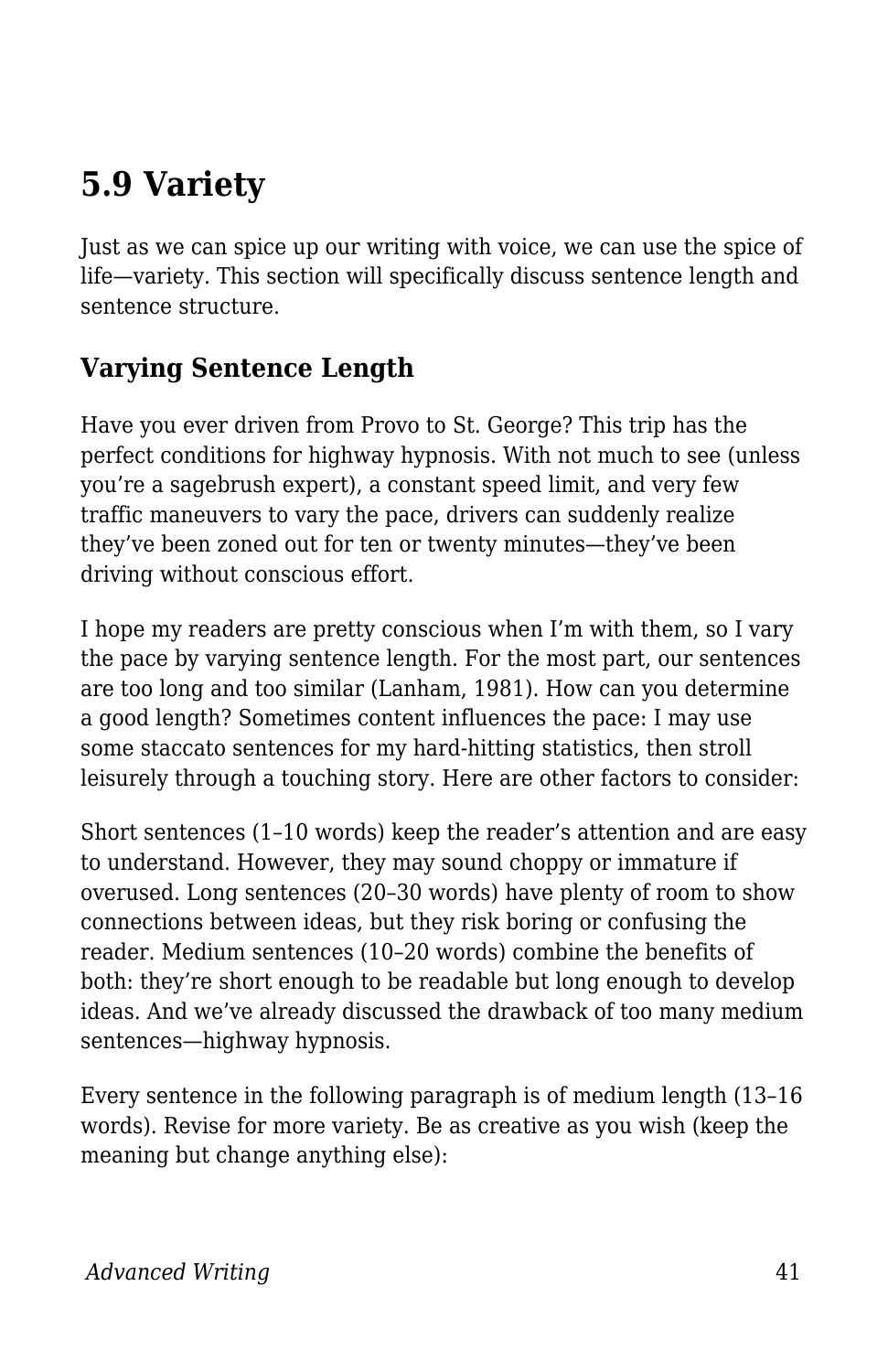Good writers and good boxers are alike because they try to vary their moves. A boxer who always gave two quick jabs then one uppercut would be laughed at. The opponent would probably win the fight because the rhythm is too predictable. Writers try to create sentences of different lengths so they keep the attention of their audience.

#### [Show Answer](https://open.byu.edu/)

One way to control length is to coordinate (combine) sentences well. First we must learn to combine them logically, then we can learn to switch up our habitual sentence patterns. (In case we have any editing minors in the house, some examples will technically subordinate rather than coordinate, but for simplicity's sake I'm putting both under the category *sentence combining.*)

### **Combining Sentences Logically**

Often, writers don't combine sentences with much variety. *And* becomes the default coordinating word. Writers merge many short sentences with *and* for no reason except to get that medium length the ear likes. Remember—not every sentence needs to be round; use many lengths so the paper feels on average round.

Here are two strategies for coordinating sentences better. First, coordinate only when you need to. Don't combine sentences unless they have a direct relationship. Second, use a coordinator more specific than *and* if possible. The following sentence uses illogical coordination:

Every Christmas I open a new pair of pajamas, and my grandpa's birthday is the next day.

The relationship between the parts is tenuous (Which are we going to talk about—pajamas or Grandpa?) so the writing sounds juvenile—more like impromptu speech. These ideas belong in separate sentences, possibly separate paragraphs. When you write, if you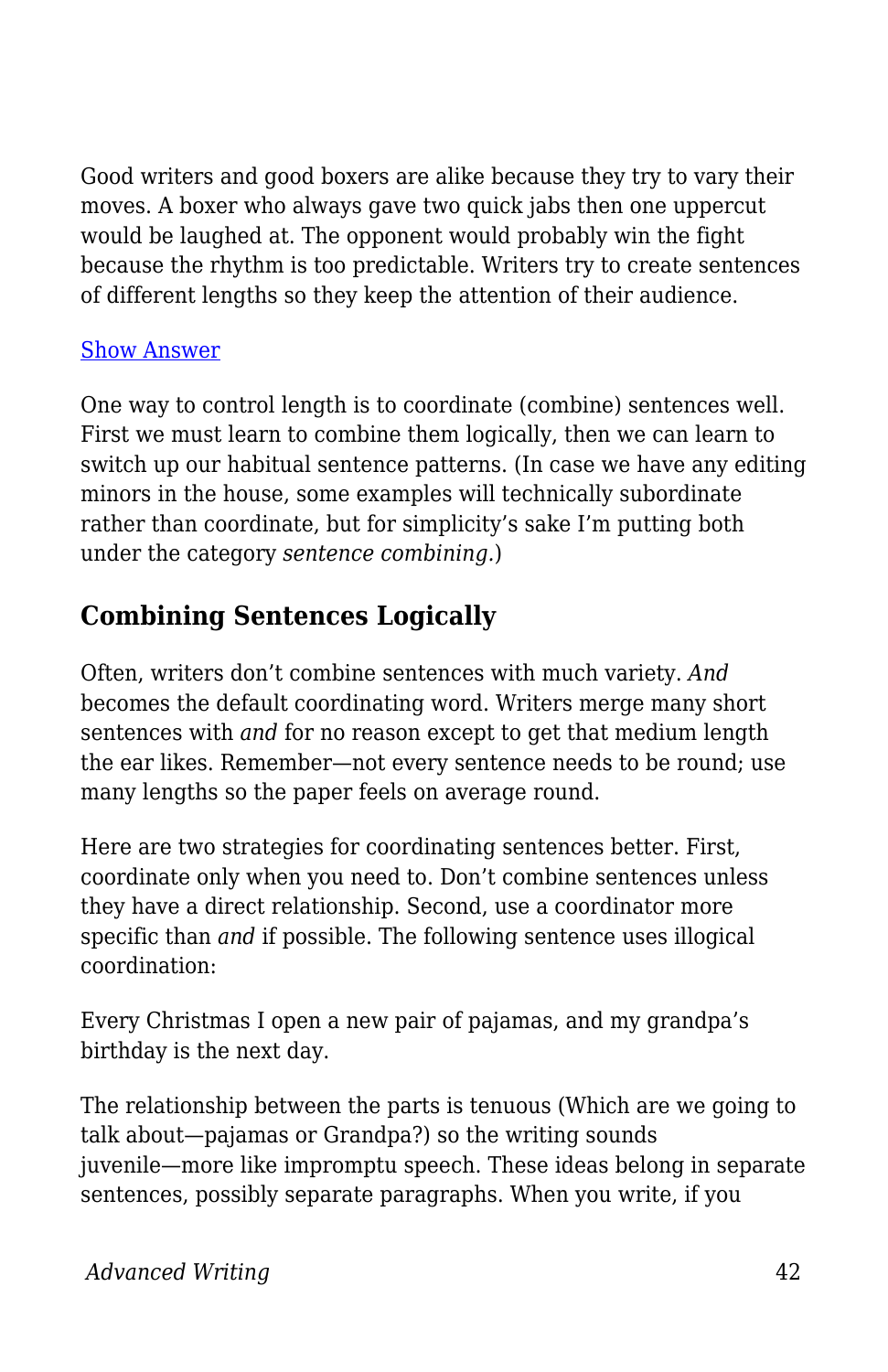determine the ideas do belong in the same sentence, then make sure you're using a suitable coordinator.

A good coordinator accurately defines the relationship between the two parts. The relationship may be contrast (*but*, *although*), cause and effect (*because*, *consequently*), or order (*after*, *third*). Notice how these sentences sound more logical with proper coordination:

Original: Cassie stayed up late to study the night before the test, and Colin gave his brain plenty of sleep.

Revision: Cassie stayed up late to study the night before the test, but Colin gave his brain plenty of sleep.

Original: She brought a toy to school, and her parents had to talk to the teacher.

Revision: Because she brought a toy to school, her parents had to talk to the teacher.

Original: To make macaroni and cheese, boil and drain the noodles and add butter, sauce, and milk.

Revision: To make macaroni and cheese, first boil the noodles. When they are tender, drain the water. Finally, add butter, sauce, and milk.

Improve this paragraph with more appropriate coordination. Be sure to separate sentence parts that don't have a direct relationship.

My family has many Christmas Eve traditions. We watch a movie and we usually disagree about it. My brother Reid likes comedies like Elf, and my brother Ryker prefers classics like It's a Wonderful Life. We also make treats. Caramel popcorn is our favorite, and we play card games. We eat the popcorn and the cards get sticky.

#### [Show Answer](https://open.byu.edu/)

Now that you know how to fix faulty coordination, let's try combining sentences in more interesting ways.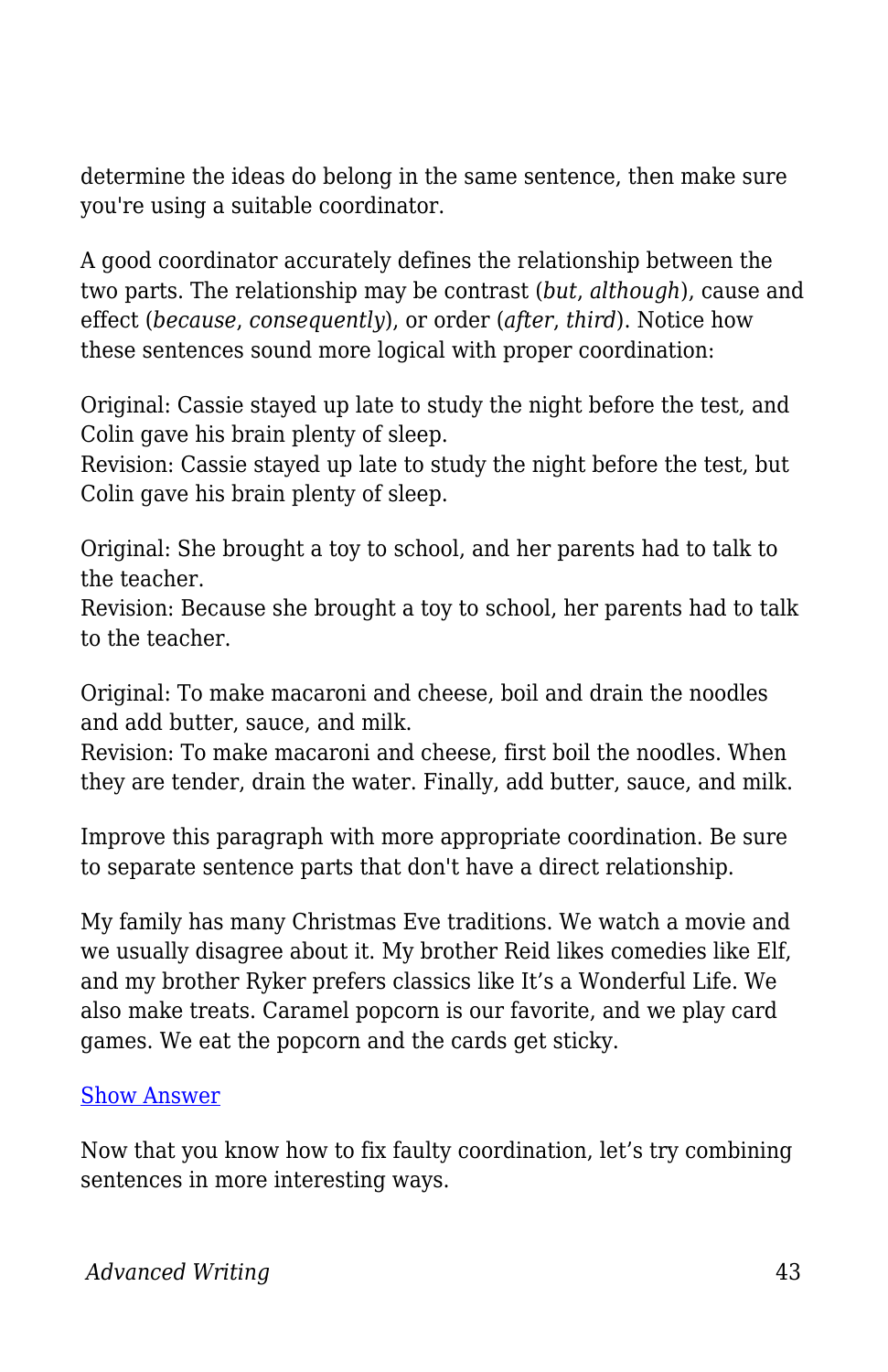# **Combining Sentences Creatively**

We tend to default to the most common English sentence structure: subject, verb, object. And that's okay—we want plenty of those because the reader expects them and understands them easily. Writers also have their unique sentence pattern habits. For example, I love introductory phrases—and I can't resist finishing with a dashy punch (or parenthetical phrase). You should embrace your quirks too, but how do we expand our stylistic repertoire?

Research has proven that practicing combining sentences and imitating the way master writers do so reliably improves your writing style (Graham & Perin, 2007). BYU professors Brian Jackson and Jon Ostenson created [Style Academy](http://styleacademy.byu.edu/), which is packed with sentence combining and sentence imitating exercises. Let's sample one of each. Below are two videos and two exercises. In the videos, Professor Jackson will do one example with you then give you one to do on your own. Be sure to pause the video when indicated so you can write your paragraph, which will be the answer to the accompanying question.



[Watch on YouTube https://open.byu.edu/-ZVov](https://www.youtube.com/embed/C46WGj85ix8?autoplay=1&rel=0&showinfo=0&modestbranding=1)

<https://youtu.be/C46WGj85ix8>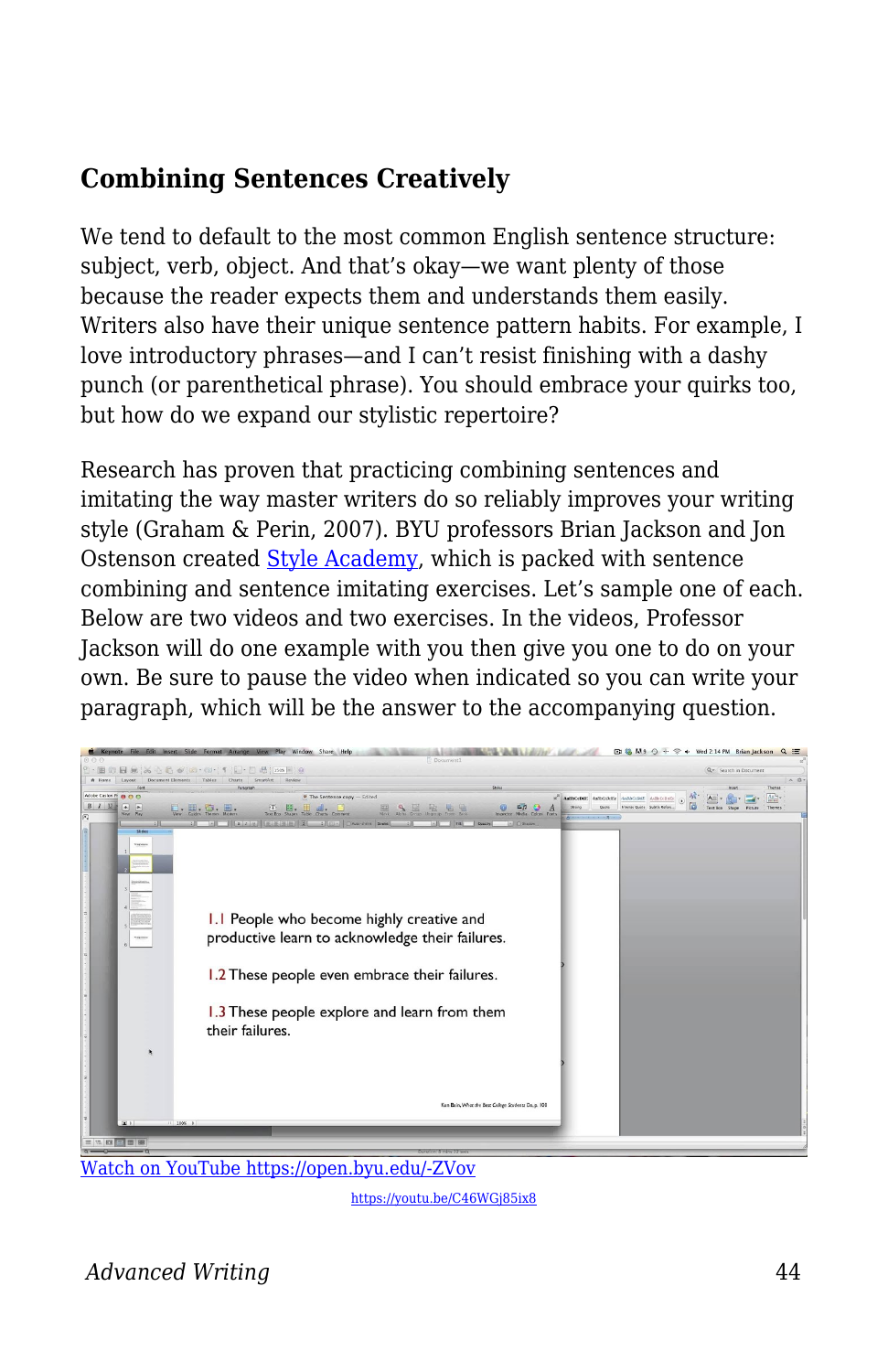1.1 This happened in the late 1990s. 1.2 I could no longer see my feet. 1.3 I made an appointment with a Paris eye doctor. 1.4 The doctor ran some tests. 1.5 The doctor sent me off to buy some glasses.

2.1 I'd like to blame my choice of frames on the fact that I couldn't see them clearly.

3.1 I'd like to say they were forced upon me. 3.2 Neither excuse is true.

4.1 I made the selection of my own free will. 4.2 I chose them because I thought they made me look smart. 4.3 I chose them because I thought they made me look international.

5.1 The frames were made of dark plastic. 5.2 The frames had rectangular lenses. 5.3 The lenses were not much larger than my eyes.

6.1 There was something vaguely familiar about them. 6.2 I could not put my finger on what was vaguely familiar about them.

7.1 I spent a great deal of time in front of the mirror. 7.2 This was after I picked them up. 7.3 I pretended to share intelligent comments regarding the state of Europe.

#### [Show Answer](https://open.byu.edu/)

If you need content for your sentence, consider writing about your research.

Option 1: Sometimes, according to Edwin Teale, a gall gnat larva, which does not resemble the adult in the least, and which has certainly not mated, nevertheless produces within its body eggs, live eggs, which then hatch within its soft tissue.

Option 2: There is nothing better that students can take home over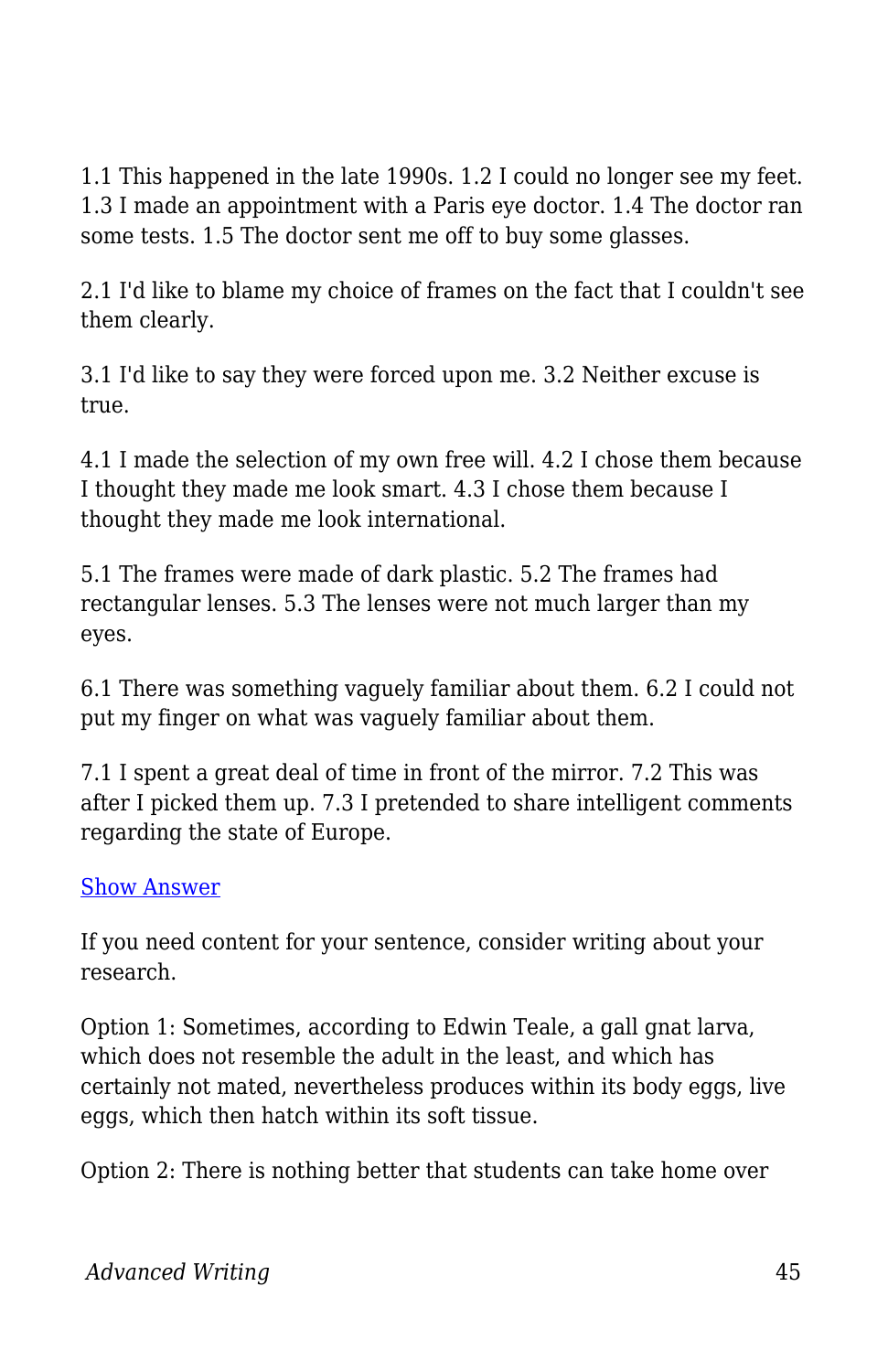summer vacation than a sense that what they have learned the previous year has meant they were able, with the help of lots of other people, including that alienated girl with the green hair and that kid who counts on his fingers, and lots and lots of people beyond the walls of the school, to make something important happen, to meet a challenge.

#### [Show Answer](https://open.byu.edu/)

Have you ever noticed how rearranging the furniture can make a room feel completely new? The same goes for sentences, but sometimes we don't rearrange them because revision, like furniture, can be heavy. With practice though, the task becomes lighter—maybe more like rearranging flowers.

# **5.10 Mechanics**

As a side note before we conclude, things like spelling, grammar, and punctuation (I'll lump them under the term *mechanics*) are also components of style. Mechanics are the lowest level concern, but that doesn't mean you should neglect them. I know they can be annoying—some rules of English make sense; many don't. But anytime we make an error, the reader's attention may be drawn away from the message and dwell on the mistake.

As a comparison, imagine you attend a Hollywood party where celebrities are wearing couture like Aramani tuxedos and Dior gowns. You're very impressed with your conversation partner's ensemble—and then you notice a zipper that's not quite, well, zipped. It's hard to ignore. Even though the outfit comes from one of the most prestigious designers on the planet, something's just a little off, a little embarrassing. Don't let that happen to your paper.

Here are two tips for proofreading. First, read the paper aloud. The brain often autocorrects typos when reading silently. You'll also be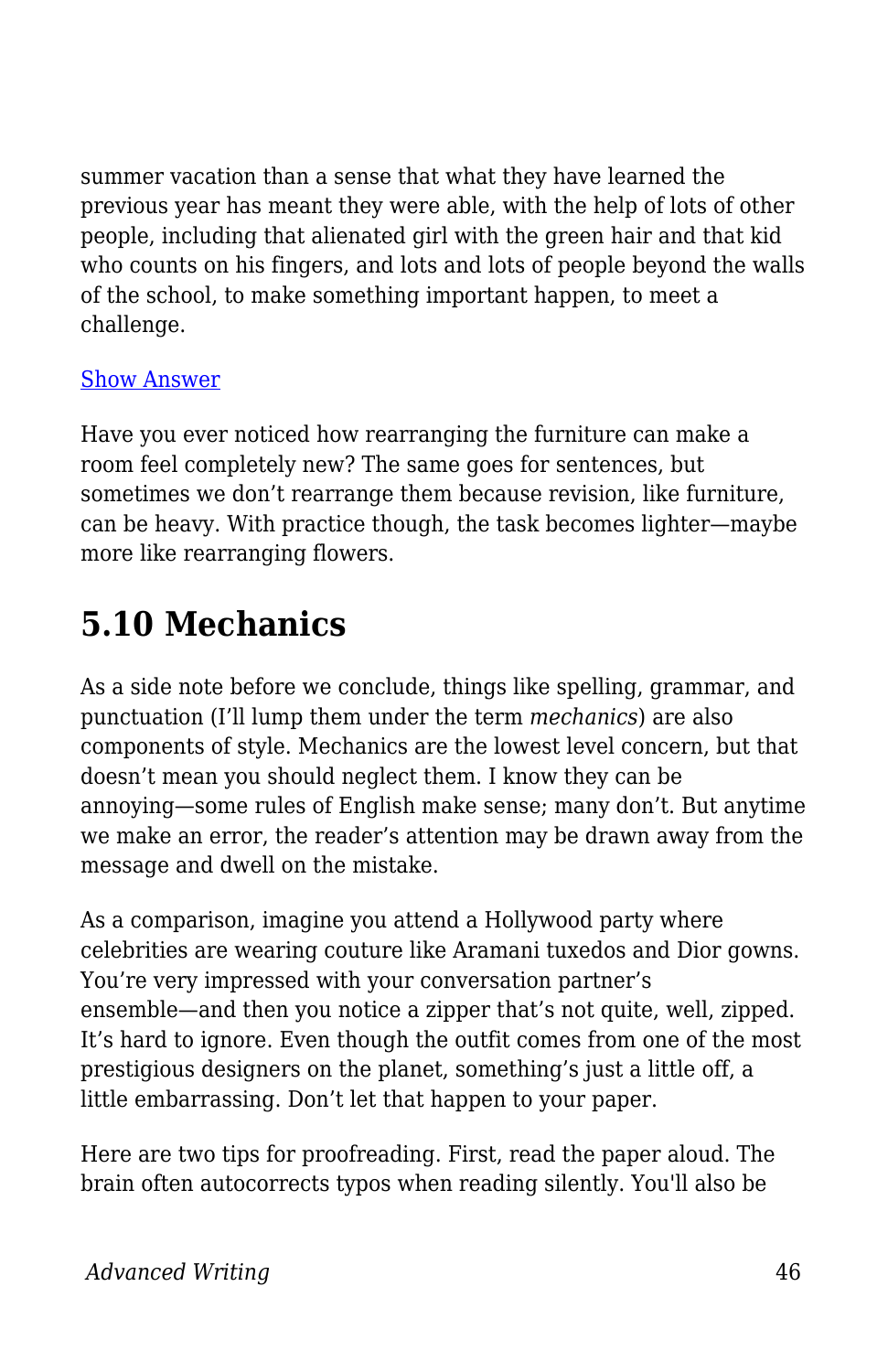more accurate if you use a hard copy. Second, read the paper backwards—not directly backwards, but read the last sentence first, then the next to last sentence, etc. Reading forward, the mind concentrates on the text's overall meaning and may overlook technicalities like mechanics. As a teacher I really appreciate (and reward!) papers that contain few to no errors, especially in citation. Usually this means the student has managed time well to refine the paper so thoroughly.

# **5.11 Help Them Hear You**

Let's get back to where we started: not boring. Does a 350-page book about pesticides sound not boring to you? Me neither, but that book, *Silent Spring*, has sold more than six million copies in the United States alone since 1962 (Palacio, 2012).

The video below tells the story of the author, or if you prefer the short version, I'll list out her story frame too:



[Watch on YouTube https://open.byu.edu/-Vhav](https://www.youtube.com/embed/Ipbc-6IvMQI?autoplay=1&rel=0&showinfo=0&modestbranding=1)

<https://youtu.be/Ipbc-6IvMQI>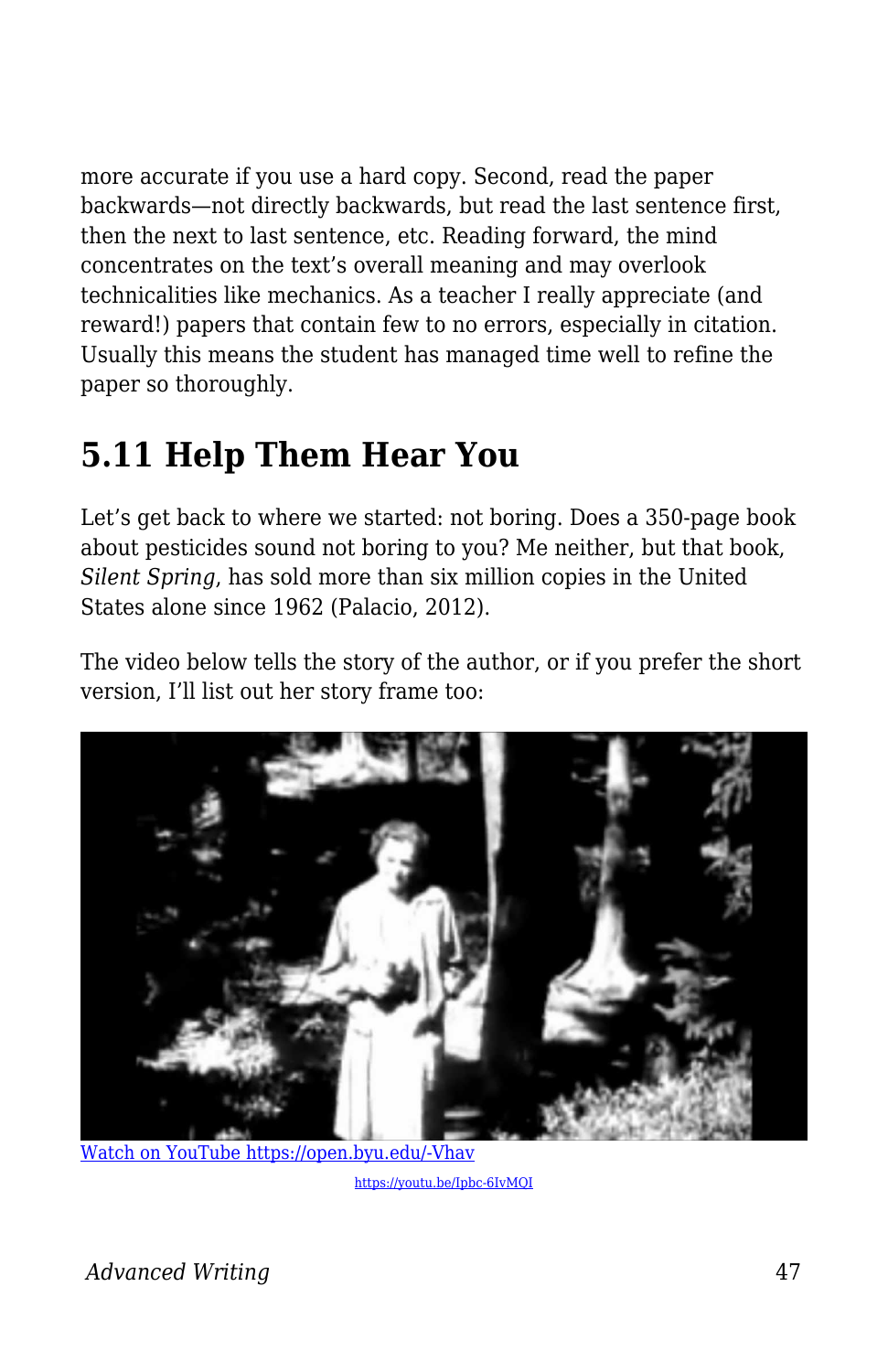Character: Rachel Carson, marine biologist. Objective: Establish the responsible use of pesticides. Obstacle: The public doesn't know how dangerous pesticides can be. Many only know the pesticide DDT saved millions of lives during Word War II by eradicating malaria-carrying mosquitoes. Apparently, pesticides are the greatest liquid since  $H<sub>2</sub>O$  (hardly an exaggeration—see 4:56). Tactic: Inform the public by writing a book.

Of course, many books don't succeed. What made *Silent Spring* different? First, Rachel Carson had the goods. Her book's reference list was fifty pages long (and you thought your bibliography was a pain). One pesticide manufacturer feared Carson's research so much it threatened to sue the *New Yorker* (which published *Silent Spring*serially) for libel unless the final installment of the book was cancelled. The magazine's legal counsel replied, "Everything in those articles has been checked and is true. Go ahead and sue" (Sherman, 2001, p. 53). Do you have that kind of confidence in the quality and quantity of your research? I know it's a high standard for a college paper, but it's a standard that can mobilize the public to solve a problem.

Carson's second success secret was style, of course. She could have started her book with this sentence: *Pesticides are chemicals that kill or repel unwanted organisms*. But she didn't. In fact, I bet you can guess how she did start it. Read the next paragraph to check your answer:

There was once a town in the heart of America where all life seemed to live in harmony with its surroundings. The town lay in the midst of a checkerboard of prosperous farms, with fields of grain and hillsides of orchards where, in spring, white clouds of bloom drifted above the green fields. In autumn, oak and maple and birch set up a blaze of color that flamed and flickered across a backdrop of pines. Then foxes barked in the hills and deer silently crossed the fields, half hidden in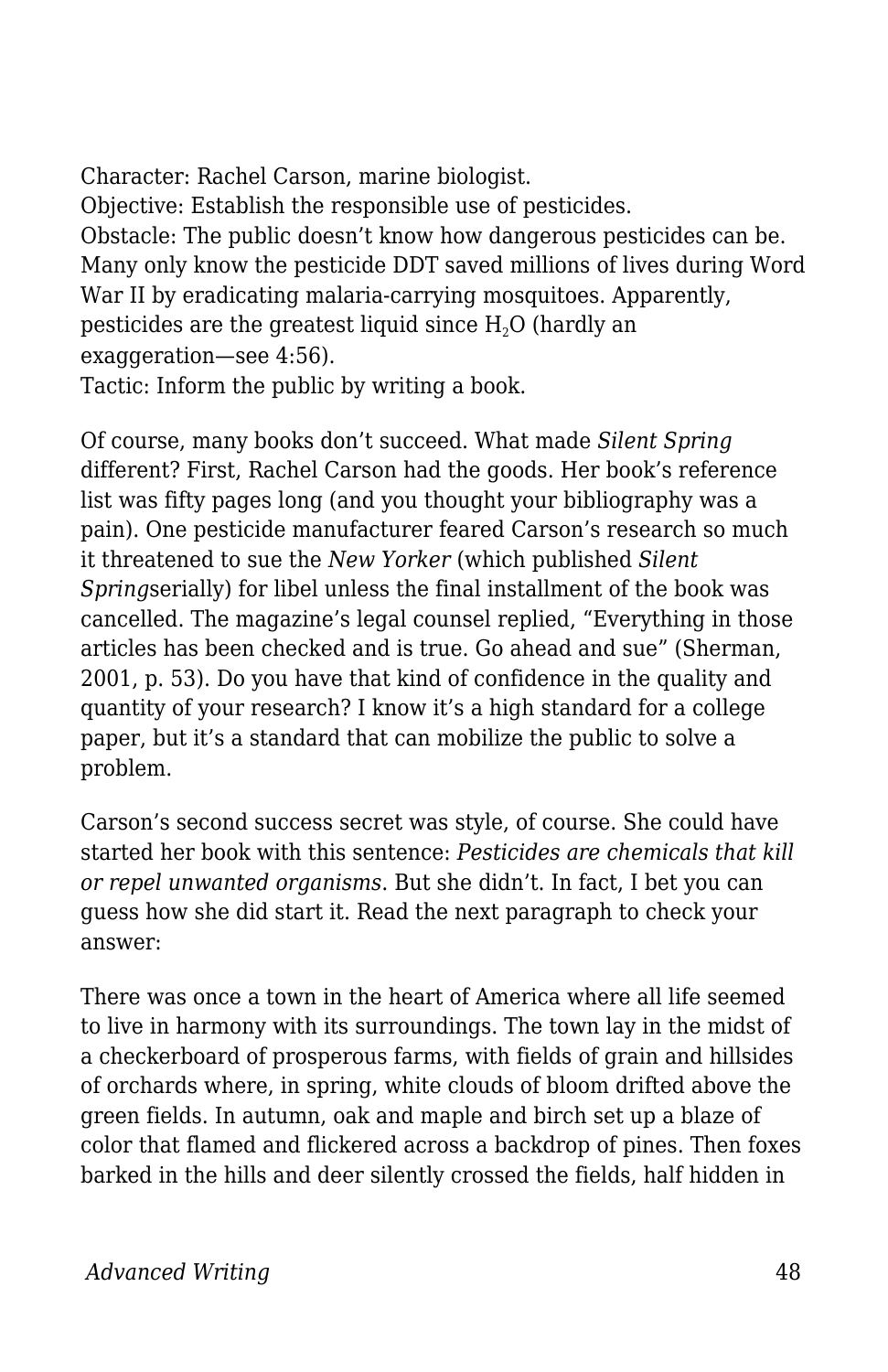the mists of the fall mornings (1).

Yes, she started with a story—woven with gorgeous language, as I'm sure you noticed. The first chapter is even called "A Fable for Tomorrow." Carson goes on to describe how the town changes: suddenly livestock die off, crops won't grow, and even humans fall ill. She explains that while this town is fictional, each individual disaster has actually occurred in a community.

While subsequent chapters slide from this literary style to a more general style peppered with academia, the wording stays sharp. Plus, the stories—true ones—stick around (you can read one at the *[New](https://www.newyorker.com/books/double-take/eighty-five-from-the-archive-rachel-carson) [Yorker](https://www.newyorker.com/books/double-take/eighty-five-from-the-archive-rachel-carson)*). Carson knew case studies not only hook the reader, they evidence an argument: come for the story; stay for the social change.

*Silent Spring'*s style enchanted me so much, by the time I finished the book, Carson had me easily remembering that endrin is more toxic than dieldrin, that the recommended application of DDT is one pound per acre, and that 100 parts per million of DDD in body tissue is enough to kill birds and fish. And I was a teenage English major.

In response to *Silent Spring*, John F. Kennedy assigned the Presidential Science Advisory Committee to conduct its own studies on pesticides (Michaels, 2003). Twelve of the pesticides Carson deemed most harmful were either more carefully regulated or completely outlawed ("The Powerboat and the Planet," 1999). Many people credit her as the catalyst of the modern environmental movement.

Like Rachel Carson, you as a social scientist have knowledge that would alleviate many of the world's ills. Make us hear you. Well, I guess we can't *make* people listen, but a strong style can make it easier—even fun. Even pesticides.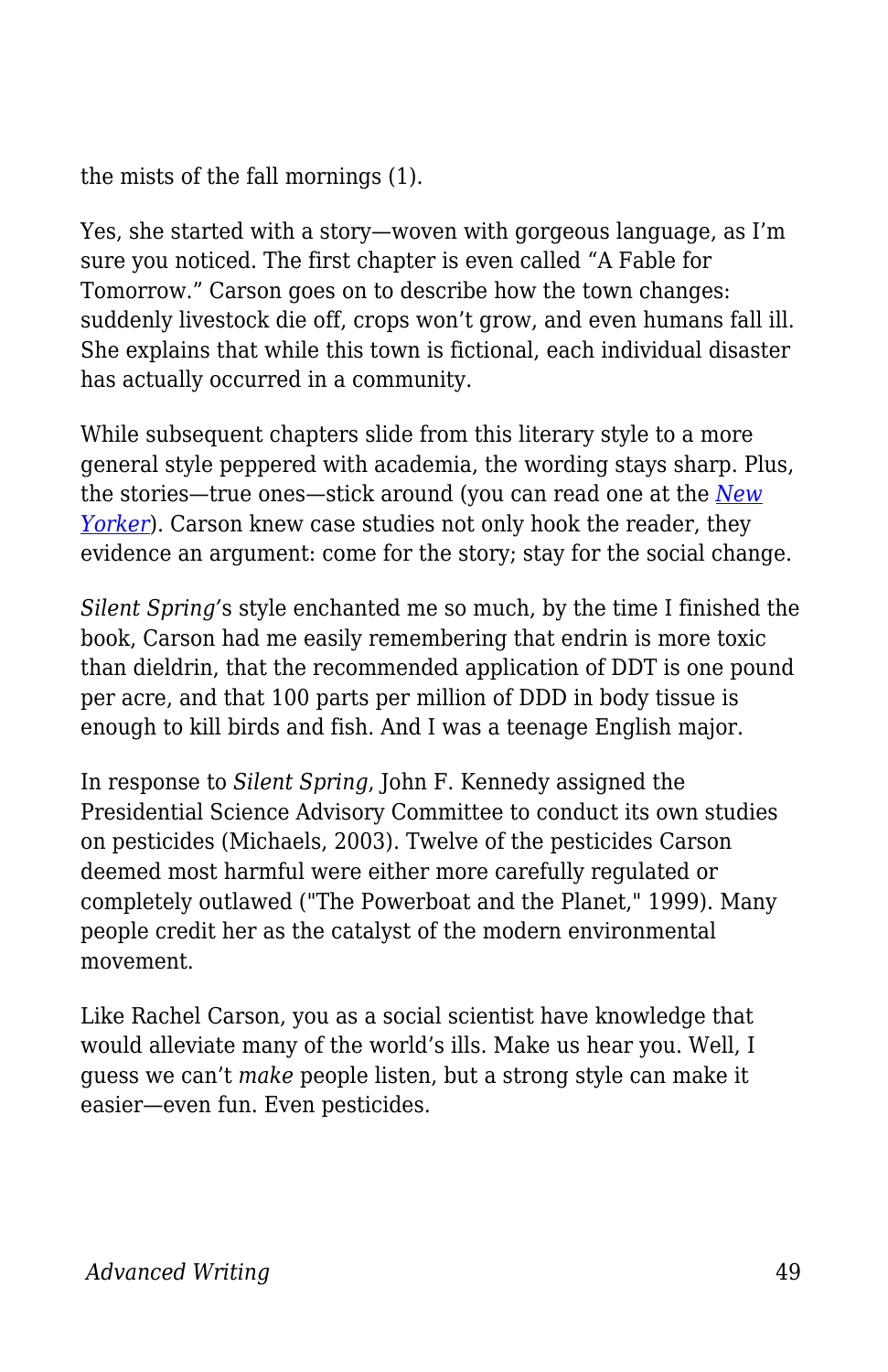# **5.12 References**

Carson, R. (2002). *Silent Spring*. Boston, MA: Houghton Mifflin.

Fiske, R. H. (2006). *The dictionary of concise writing* (2nd ed.). Portland, OR: Marion Street Press.

Graham, S., & Perin, D. (2007). Writing next: Effective strategies to improve writing of adolescents in middle and high schools—A report to Carnegie Corporation of New York. Washington, DC: Alliance for Excellent Education.

Harrison, D. (2012). Style and delivery: Letting the light shine through. In B. C. McInelly & B. Jackson (Eds.), *Writing and rhetoric* (pp. 163–185). Plymouth, MI: Hayden-McNeil.

Lanham, R. A. (2006). *Revising prose* (5th ed.). New York, NY: Pearson.

Lanham, R. A. (Producer), & Stodel, J. M. (Director). (1981). *Revising prose* [Motion picture]. United States: UCLA Instructional Media.

Michaels, D. (2003). Environmental health science and the legacy of popular literature. *Environmental Health Perspectives, 111*(1), A14–A15.

Palacio, Z. (2012, September 4). *Silent Spring* turns fifty. Retrieved from [https://open.byu.edu/-BBt](https://www.voanews.com/usa/silent-spring-turns-fifty)

The powerboat and the planet. (1999, January/February). *New Internationalist, 309,*16–17.

Sherman, S. (2001, November/December). Environmental truths. *Columbia Journalism Review, 40*(4), 52–53.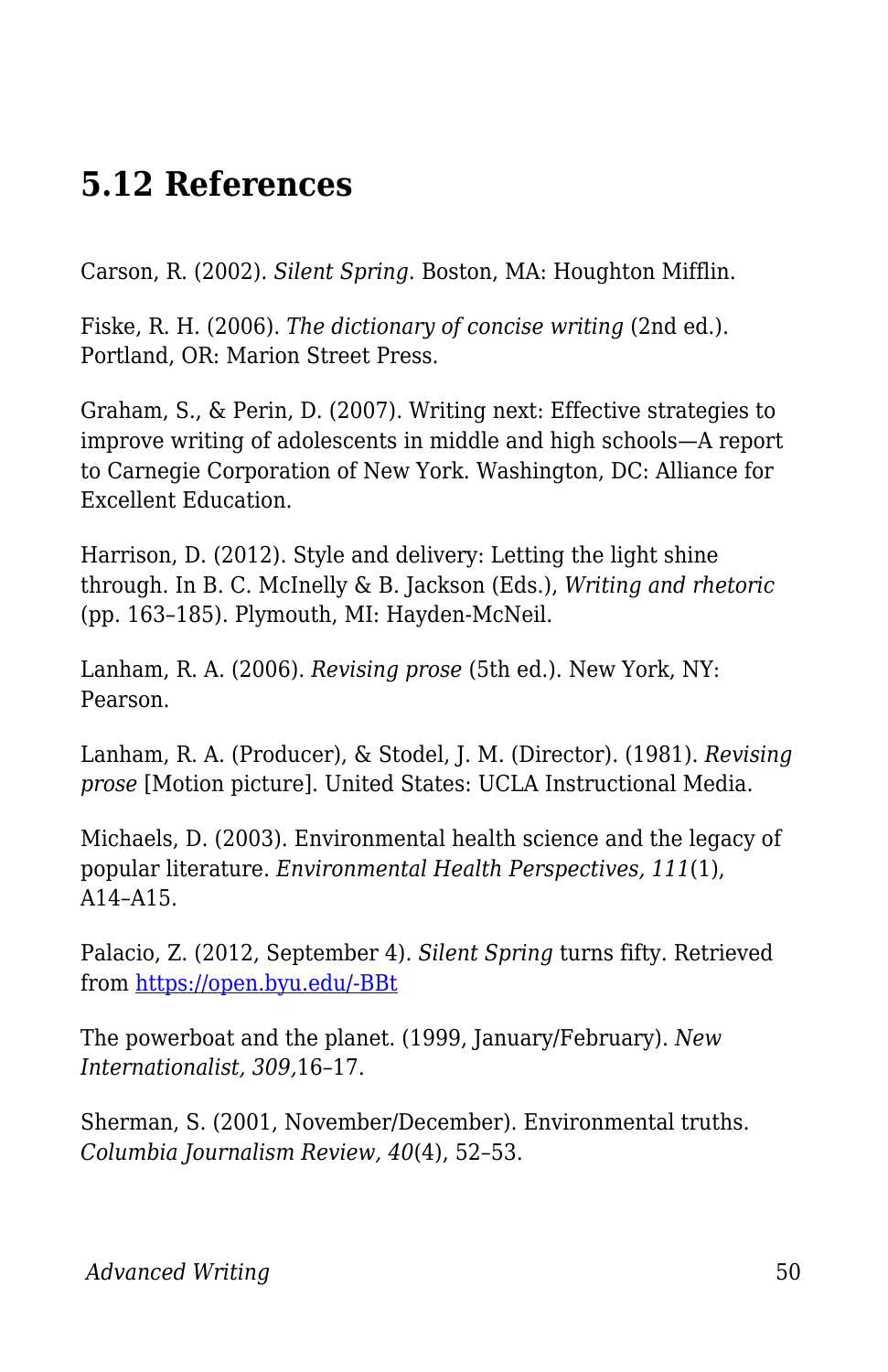Strunk, W., Jr. (2004). *The elements of style* (4th ed.). New York, NY: Longman.

Taylor, Q. P. (2005). Money and politics in the Land of Oz. *The Independent Review, 9*(3), 413–426.

Williams, J. M. (2010). *Style: Lessons in clarity and grace* (10th ed.). New York, NY: Longman.